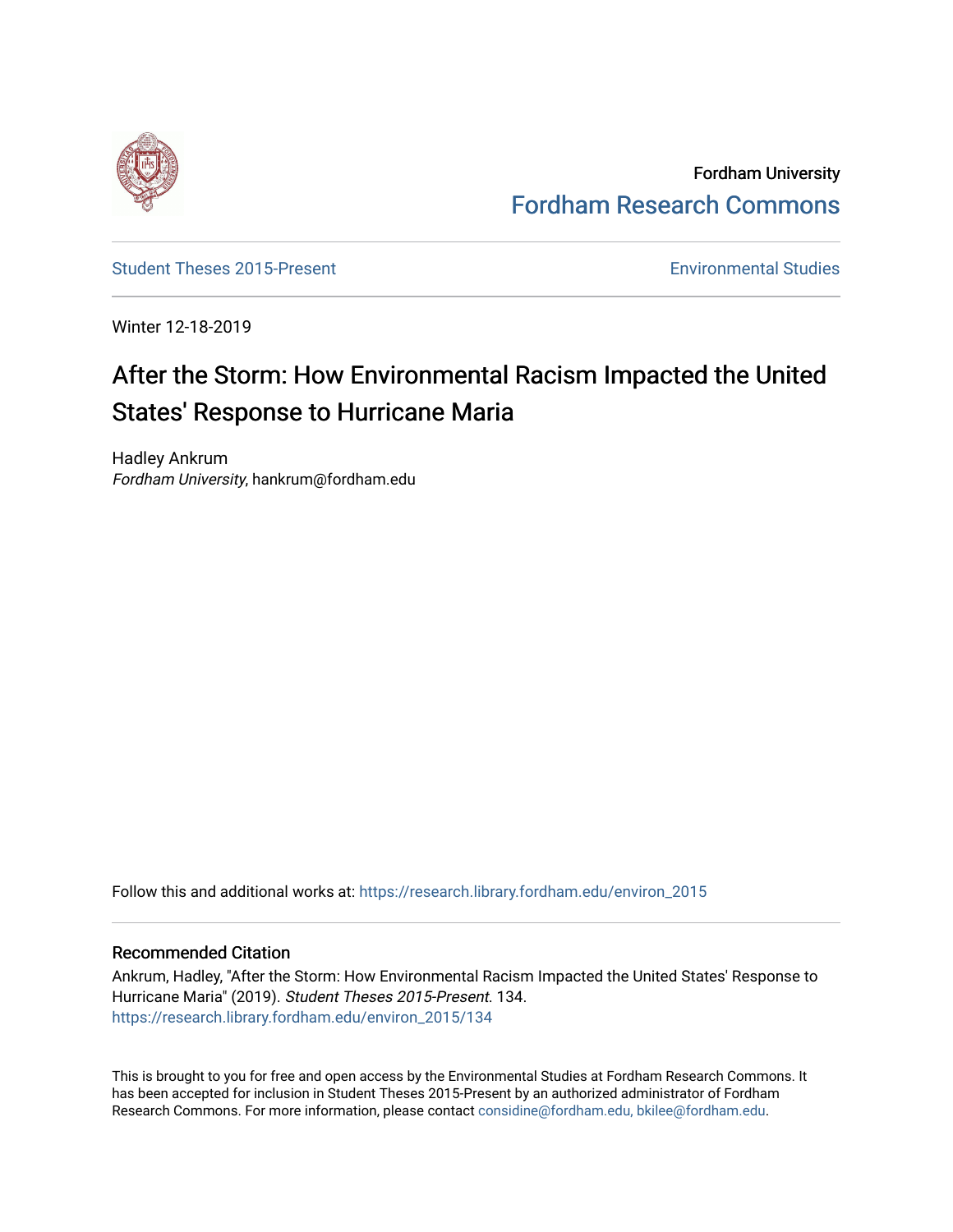After the Storm:

How Environmental Racism Impacted the United States' Response to Hurricane Maria

Hadley Ankrum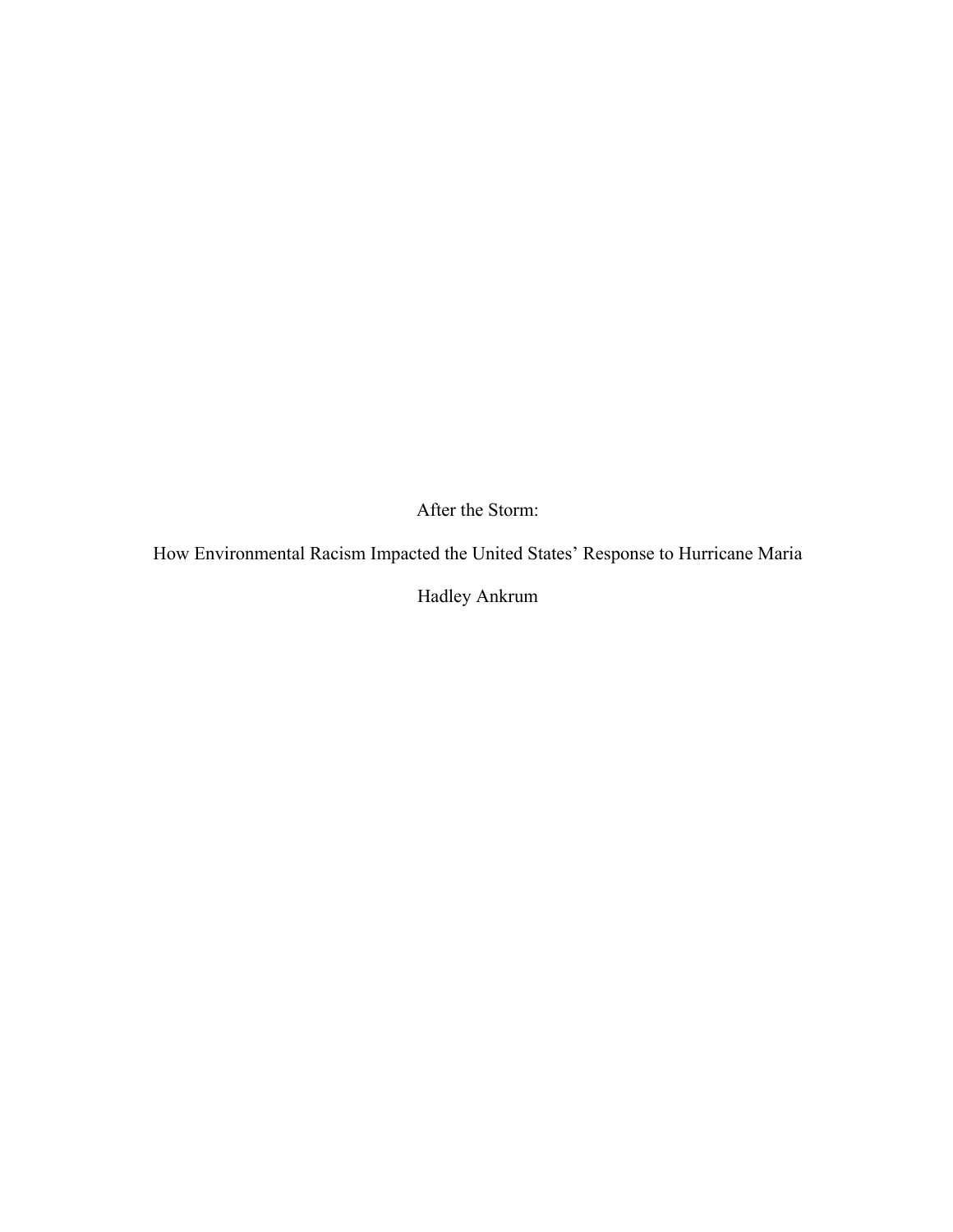#### **Abstract**

In September of 2017, disaster struck the territory of Puerto Rico when Hurricane Maria made landfall on the island. Although the storm itself caused tremendous damage to both the residents and the environment of Puerto Rico, the inadequate responses of both the United States federal government and local Puerto Rican politicians greatly exacerbated this devastation. This paper examines the efforts of the American government to ameliorate the issues created by the storm through the lens of environmental racism. The introduction will explore the events of the hurricane in order to give the reader context. Chapter 1 draws from the Millennium Ecosystem Assessment and employs data from third-party research organizations and media outlets such as the Washington Post and the Associated Press in order to demonstrate the extent of the wreckage caused by the storm. Chapter 2 explains the theories and research completed in the topics of environmental racism and environmental justice. Chapter 3 then delves into the history of the often contentious relationship between the United States and Puerto Rico in order to contextualize the current situation in the territory. Chapter 4 explores the policies that influenced the United States government's actions following the storm. It also contrasts these decisions with the government's responses to other natural disasters such as Hurricane Irma and Hurricane Harvey. This juxtaposition serves to highlight the underlying racial and political motivations present in the case of Hurricane Maria. Chapter 5 examines the state of the island's current healthcare system as well as the manners in which the United States' actions have affected the health of the Puerto Rican population. In Chapter 6, I offer recommendations based on evidence presented in chapters 2 through 5. While I will not attempt to prove whether or not Hurricane Maria was caused or exacerbated by climate change, several of my suggestions will be based upon the consensus by numerous scientists and meteorologists that the phenomenon is currently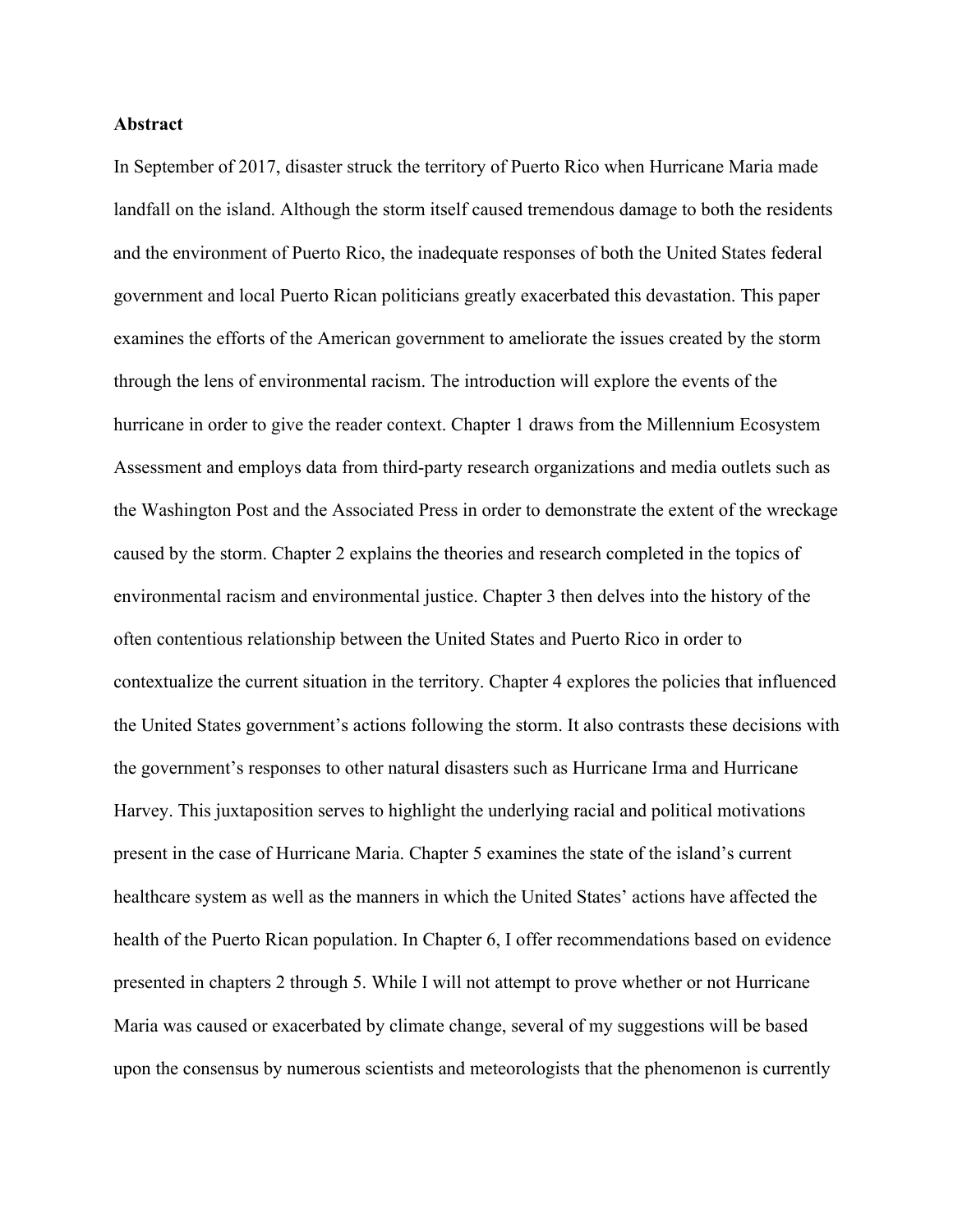playing a role in the occurrence of Caribbean storms. I will also discuss the role that grassroots movements should play in the environmental justice movement in Puerto Rico. Finally, I will give suggestions on how the United States should proceed in its relationship with the territory and conclude that the United States needs to prove its willingness to provide assistance of all sorts to Puerto Rico if it wishes to maintain control of the island.

Keywords: Environmental racism, Hurricane Maria, Puerto Rico, public health, natural disasters, post-colonialism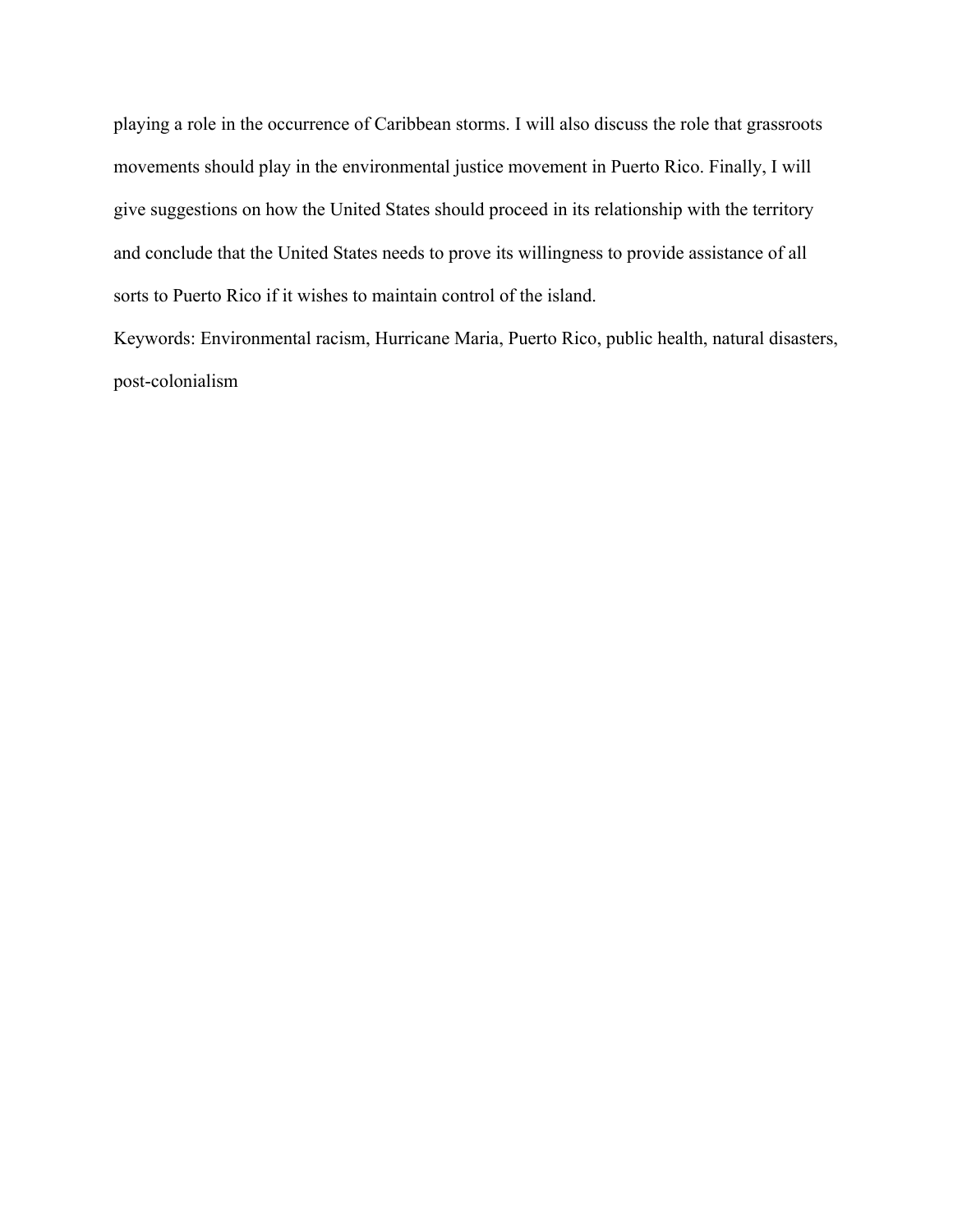## *Table of Contents*

Introduction: The Storm of the Century

Chapter 1. Facts and Figures from Hurricane Maria

- Chapter 2. Environmental Racism: A Brief Primer
- Chapter 3. Quasi-Colonialism: A History of Puerto Rican-U.S. Relations
- Chapter 4. Disaster Politics
- Chapter 5. A Perfect Storm: Public Health Crises during Hurricane Maria
- Chapter 6. Preventing the Next Maria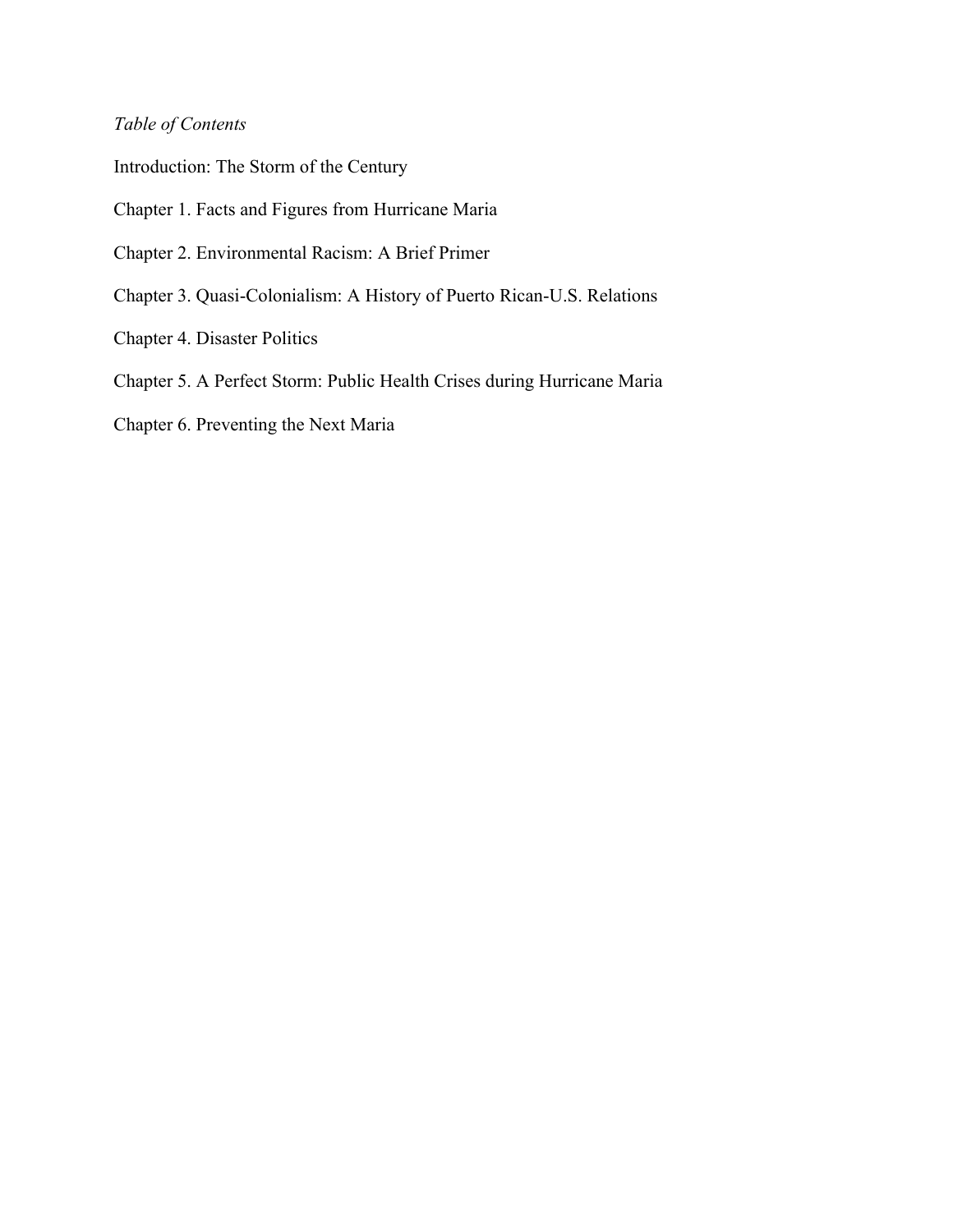#### **Introduction**: **The Storm of the Century**

On the evening of September  $19<sup>th</sup>$ , 2017, millions of Puerto Rican residents shuttered their blinds, turned off the lights, and closed their eyes on their beautiful, serene island for the last time. The next day, they awoke to a horrific natural disaster that was sure to impact every aspect of their lives for the next several months, if not for the rest of their lifetime. At 6:15 am local time, Hurricane Maria made landfall onto the southeast coast of Puerto Rico. As the storm made its way across the island, its maximum wind speed was recorded at 155 miles per hour and was considered to be a "high-end category 4 hurricane" for the majority of this journey.<sup>1</sup> No community on the  $5,500$  square mile island was left untouched; homes were destroyed, $2$  schools had to be closed for several weeks for repairs, $3$  and the nation's infrastructure such as bridges and highways suffered serious damage. The latter issue only exacerbated the devastation, as it made it nearly impossible to send aid to areas in crisis. In addition, citizens had to endure an island-wide power outage and prolonged issues with cellular service<sup>4</sup>; these blackouts markedly complicated rescue efforts and severely jeopardized the lives of those in need of medical assistance. Despite this fact, the Puerto Rican government, supported by United States President Donald Trump, attributed the shockingly low number of 64 deaths to Hurricane Maria.<sup>5</sup> For

Maria," *The Public Broadcasting Service*, September 18<sup>th</sup>, 2018, accessed September 29<sup>th</sup> 2018, https://www.pbs.org/newshour/show/puerto-ricos-beleaguered-public-schools-face-controversial-reform-afterhurricane-maria.

 <sup>1</sup> Richard J. Pasch, Andrew B. Penny, and Robbie Berg, "Hurricane Maria," *National Hurricane Cente*r, April 10<sup>th</sup>, 2018, 1-2, accessed September 10<sup>th</sup>, 2018, https://www.nhc.noaa.gov/data/tcr/AL152017\_Maria.pdf.

<sup>&</sup>lt;sup>2</sup> "The Washington Post-Kaiser Family Foundation Survey of Puerto Rico Residents," *The Washington Post*, September 2018, 2, accessed September 29<sup>th</sup>, 2018, http://files.kff.org/attachment/Topline-and-Methodology-Views-and-Experiences-of-Puerto-Ricans-One-Year-After-Maria.<br><sup>3</sup> Kavitha Cardoza, "Puerto Rico's Beleaguered Public Schools Face Controversial Reform After Hurricane

<sup>&</sup>lt;sup>4</sup> Kara Dapena, Daniela Hernandez, and Arian Campo-Flores, "Inside Puerto Rico's Struggle to Recover a Month After Hurricane," *The Wall Street Journal*, October 20<sup>th</sup>, 2017, accessed September 29<sup>th</sup> 2018, https://www.wsj.com/articles/inside-puerto-ricos-struggle-to-recover-a-month-after-hurricane-1508491811.

<sup>5</sup> Sheri Fink, "Nearly a Year After Hurricane Maria, Puerto Rico Revises Death Toll to 2,975," *The New York Times*, August 28<sup>th</sup>, 2018, accessed October 1<sup>st</sup>, 2018, https://www.nytimes.com/2018/08/28/us/puerto-ricohurricane-maria-deaths.html.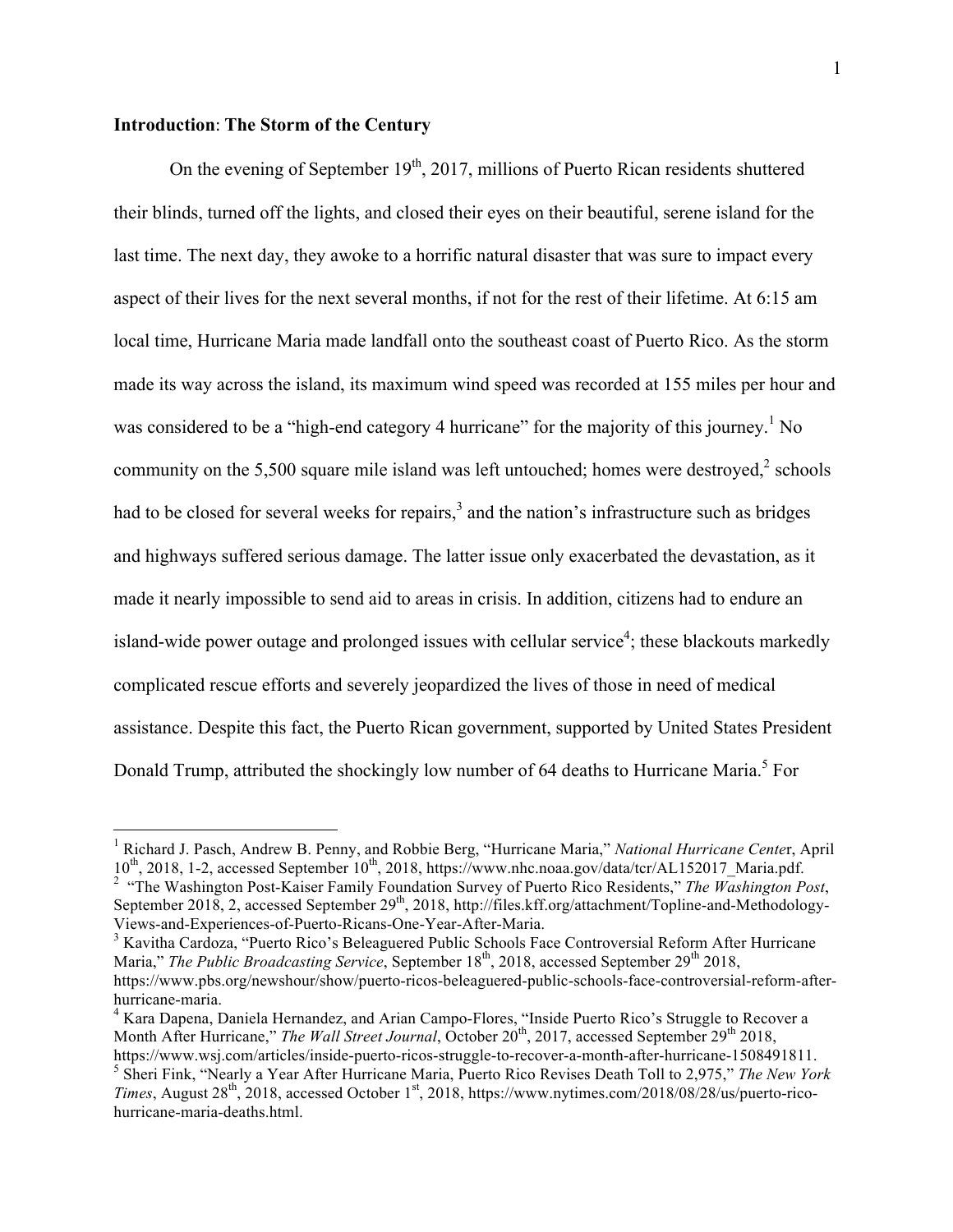many U.S. citizens in Puerto Rico as well as on the mainland, this figure did not correspond with the incredible amount of destruction that the storm had caused. As the months passed, it became clear that they were correct to be suspicious.

In August 2018, almost one year after the storm, The Milken Institute School of Public Health at George Washington University published an extensive report on the mortality rate of Hurricane Maria in Puerto Rico. According to their calculations, 2,975 Puerto Ricans died as a direct or indirect result of the hurricane.<sup>6</sup> In addition, the report also stated that many of these deaths could have been preventable had the government responded more readily to the disaster.<sup>7</sup> When comparing the response of the U.S. government to the aftermath of Hurricane Maria to its reaction to other hurricanes on the mainland, it is evident that Puerto Ricans citizens were the victims of environmental racism. While it is certainly understandable that they experienced some hardships as a result of storm, the United States government neglected to provide the territory with the resources necessary to ameliorate the situation in a timely manner. This resulted in thousands of needless casualties.

In this thesis, I will demonstrate that the aftermath of Hurricane Maria was a case of environmental racism by contrasting it with the events of other U.S. hurricanes that occurred in recent years, such as Hurricanes Harvey and Irma. In addition, I will also explore the past and present relations between the United States and Puerto Rico in order to provide context for the U.S. government's response to the storm. Chapter 1 will supply the reader with quantitative information concerning how Hurricane Maria impacted food, water, and disease on the island.

 <sup>6</sup> *The George Washington University Milken Institute School of Public Health*, *Ascertainment of the Estimated Excess Mortality of Hurricane Maria in Puerto Rico* (Washington, D.C.: George Washington University Press, 2018), 9, accessed September  $10^{th}$ , 2018,

https://publichealth.gwu.edu/sites/default/files/downloads/projects/PRstudy/Acertainment%20of%20the%20Es timated%20Excess%20Mortality%20from%20Hurricane%20Maria%20in%20Puerto%20Rico.pdf. 7 Ibid.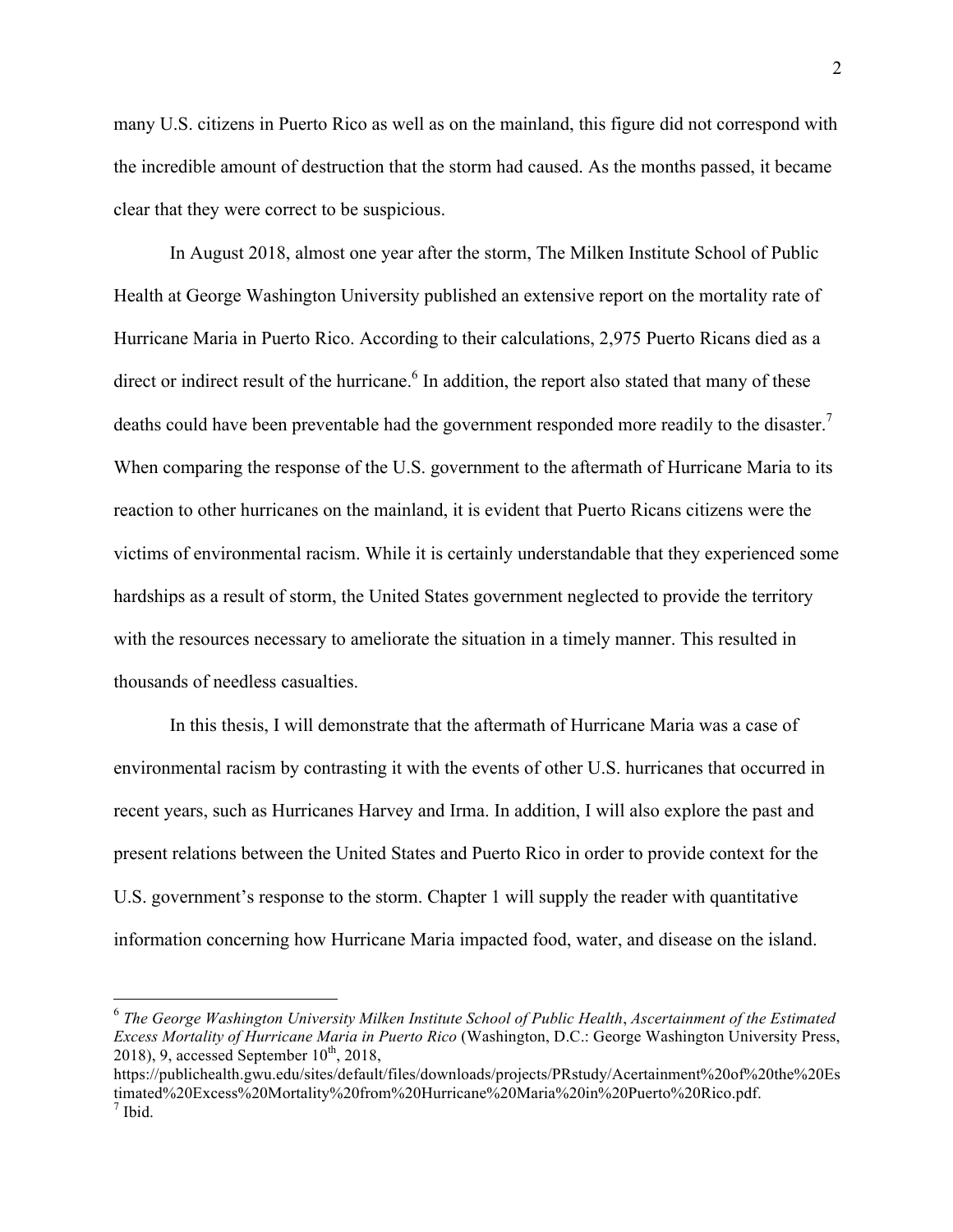Chapter 2 will describe environmental racism as a concept in order to provide the reader with appropriate context. Chapter 3 will examine the history of Puerto Rico as a U.S. territory and the ways in which this relationship was a form of colonialism. Chapter 4 will discuss the policies that affected the U.S. government's response to Puerto Rico, and how these actions contrasted with those performed for the aforementioned mainland hurricane. Chapter 5 will delve into the public health crises Puerto Rico faced as a result of the storm, and chapter 6 will conclude with my policy recommendations as to how to prevent a similar case in the future.

#### **Chapter 1: Facts and Figures from Hurricane Maria**

In the *Ecosystems and Human Wellbeing: General Synthesis*, The United Nations outlines four principal categories of ecosystem services. The first group is known as supporting services, and include activities such as primary production, nutrient cycling, and soil formation. The second category is provisioning services, and include any material that provides for an organism's basic needs, such as food, fresh water, and fuel. The third group, known as regulating services, encompasses climate, flood, and disease regulation, as well as water purification. The final grouping is known as cultural services, and entails the educational, recreational, aesthetic, and spiritual benefits an ecosystem can provide.<sup>8</sup>

The devastation caused by Hurricane Maria impacted several of these ecosystem services that are typically rendered in Puerto Rico. However, as this thesis examines how humans were directly affected by this natural disaster, it does not assess the damage inflicted on Puerto Rico's supporting services. While this chapter does not specifically address the loss of cultural services, chapter 5 will discuss the negative impact the storm had on mental health, which typically falls

 <sup>8</sup> "Ecosystems and Human Well-Being: General Synthesis," *Millennium Ecosystem Assessment*, 2005, vi, accessed September  $11^{th}$ , 2018,

http://www.millenniumassessment.org/documents/document.356.aspx.pdf.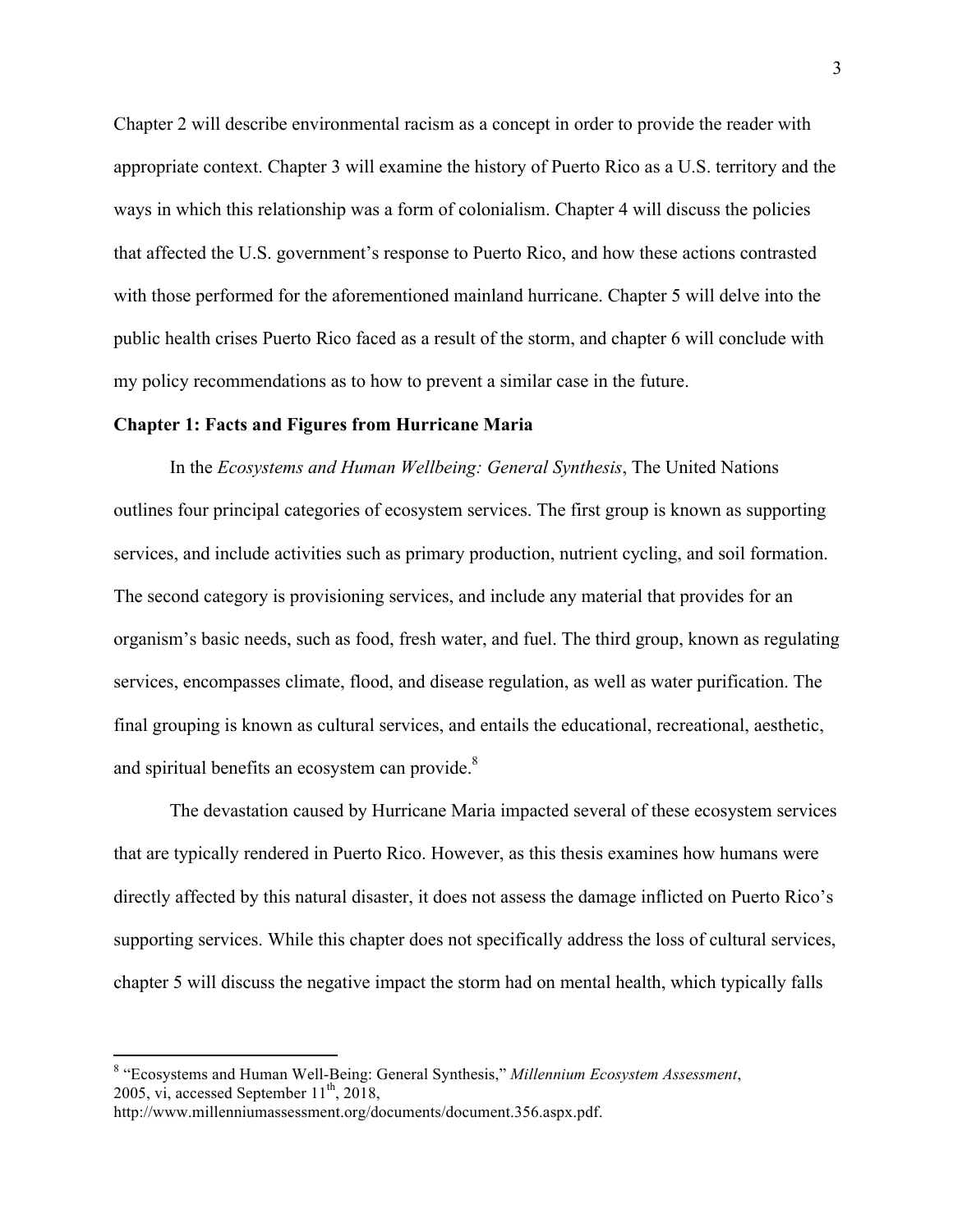into this category. The island also suffered measurable depletions of its provisioning services, particularly to its food and water resources. Within mere hours, Hurricane Maria destroyed \$780 million worth of crops in Puerto Rico. As this was approximately 80% of the territory's crop value, such a loss is devastating not only for the individual farmers, but for the island's government as well. In addition, it is important to note that only 15% of crops grown in Puerto Rico are exported to other regions.<sup>9</sup> Because of this, the crop loss caused by Hurricane Maria was extremely harmful to the general population of the island as well. Even though 80% of Puerto Rico's food supply is exported from other areas, many of these nations, such as the Dominican Republic, St. Martin's, and Dominica, suffered damage from the storm as well; these losses further minimized the territory's food supply.<sup>1011</sup> Even when Puerto Rican citizens were able to obtain food, they could not always properly store it. According to a joint survey conducted by the Washington Post and the Kaiser Family Foundation, 70% of Puerto Ricans who completed the questionnaire said that due to the prolonged power outages on the island, it was often a challenge for them to store and prepare fresh food.<sup>12</sup>

In addition to a lack of edible crops on the island, Puerto Ricans also had immense difficulties securing potable water after Hurricane Maria. Over 230 rural communities on the island rely on wells or springs for their water supply, and many of these sources were damaged during the storm.<sup>13</sup> In the aftermath of the hurricane,  $20\%$  of those surveyed reported that they

https://www.nytimes.com/2017/09/24/us/puerto-rico-hurricane-maria-agriculture-html? $r=0$ .

<sup>10</sup> Dan Charles, "How Puerto Rico Lost its Homegrown Food, But Might Find it Again," *National Public Radio*, May 13, 2017, accessed September  $10^{th}$ , 2018,

 <sup>9</sup> Frances Robles and Luis Ferré-Sadurní, "Puerto Rico's Agriculture and Farmers Decimated by Maria," *The New York Times*, September 24, 2017, accessed September 10<sup>th</sup>, 2018,

https://www.npr.org/sections/thesalt/2017/05/13/527934047/how-puerto-rico-lost-its-home-grown-food-butmight-find-it-again.<br><sup>11</sup> Robles and Ferré-Sadurní.

<sup>&</sup>lt;sup>12</sup> "The Washington Post-Kaiser Family Foundation Survey of Puerto Rico Residents." pg. 6.

<sup>&</sup>lt;sup>13</sup> Sarah Schmidt, "Puerto Rico After Maria: 'Water is Everything," *The Washington Post*, September 12<sup>th</sup>, 2018, accessed September  $29<sup>th</sup>$ , 2018.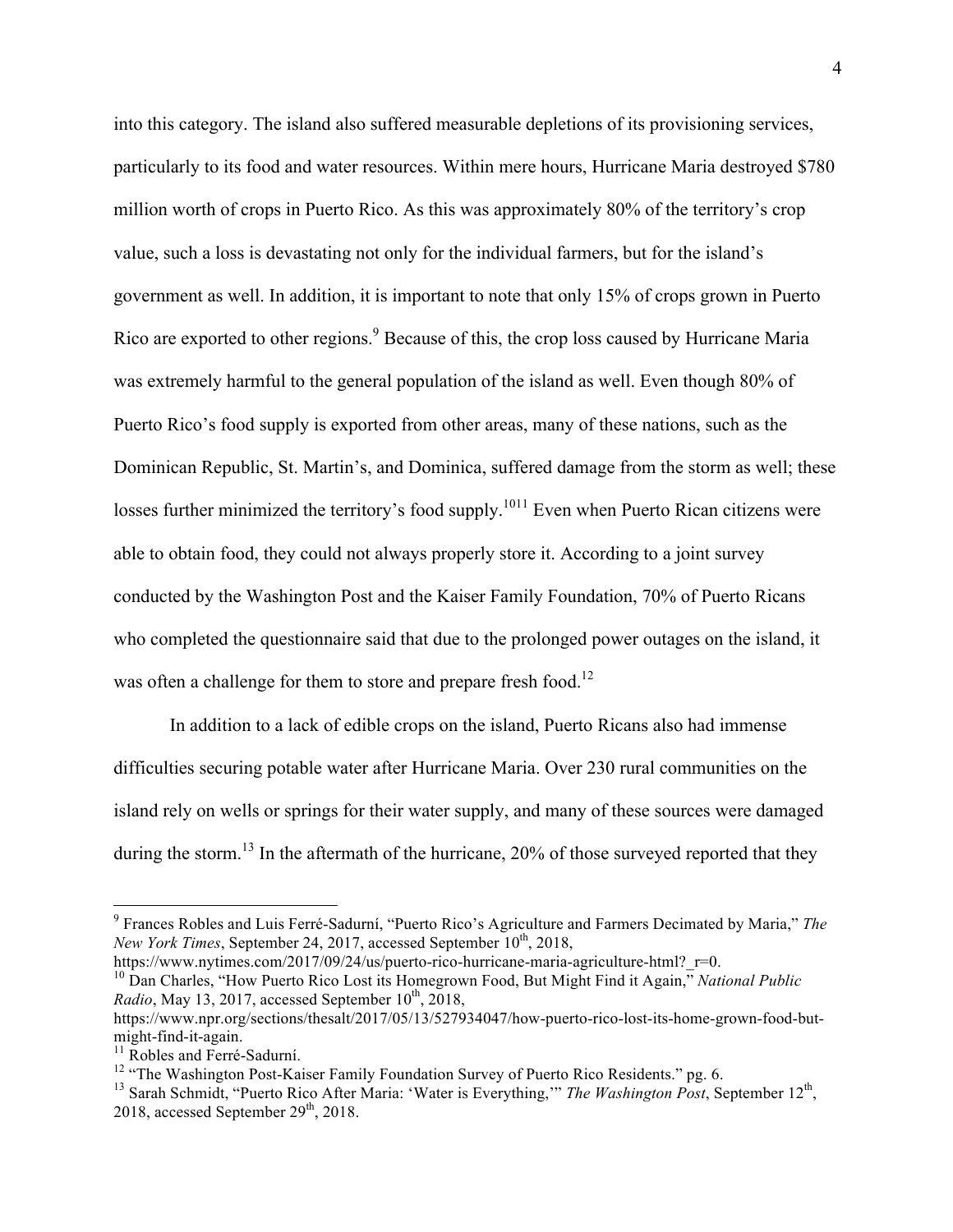drank from a stream or river due to lack of available clean water.<sup>14</sup> Residents reported still having issues with their water in the summer of 2018, almost one year after the hurricane. At that time, 50% of citizens surveyed stated that there was not enough available drinking water for their households.<sup>15</sup> In addition, 53% of Puerto Rican residents were still wary of the water quality in their homes.16 Despite this, the Puerto Rico Aqueduct and Sewer Authority stated that approximately 99% of their clients had good service by August 2018. However, the remaining 1% translates to about 8,000 families without water. The former percentage also does not account for rural families, many of which are not serviced by the Aqueduct and Sewer Authority and could therefore still be facing difficulties obtaining clean water. As of August 2018, 27 municipalities in Puerto Rico were still relying on water pumps powered by emergency generators.<sup>17</sup>

The potable water crisis experienced by Puerto Rico after Hurricane Maria not only affected the island's provisioning services, but its regulating services as well. Specifically, the territory was faced with potential outbreaks of communicable diseases due to a lack of clean drinking water. A month after the hurricane, 20 of Puerto Rico's 51 sewage treatment plants were still not operational, causing much of the untreated water to flow into nearby streams and rivers.18 These massive leaks were determined to be the origin of a leptospirosis outbreak. In the weeks after the storm, ten residents of Puerto Rico became infected with leptospirosis, and four

 

https://www.washingtonpost.com/news/national/wp/2018/09/12/feature/water-is-everything-but-for-many-inpuerto-rico-it-is-still-scarce/?noredirect=on&utm\_term=.ea3741993c94.

<sup>&</sup>lt;sup>14</sup> "The Washington Post-Kaiser Family Foundation Survey of Puerto Rico Residents," 6. <sup>15</sup> Schmidt.

<sup>&</sup>lt;sup>16</sup> "The Washington Post-Kaiser Family Foundation Survey of Puerto Rico Residents," 7.

<sup>&</sup>lt;sup>17</sup> Schmidt.

<sup>18</sup> Michael Melia, "Raw Sewage Contaminating Waters in Puerto Rico After Maria," *The Associated Press*, October  $16^{th}$ , 2017, accessed September  $29^{th}$ , 2018,

https://www.apnews.com/fc9e9238f77e4053a02832040ba0ea97/Raw-sewage-contaminating-waters-in-Puerto-Rico-after-Maria.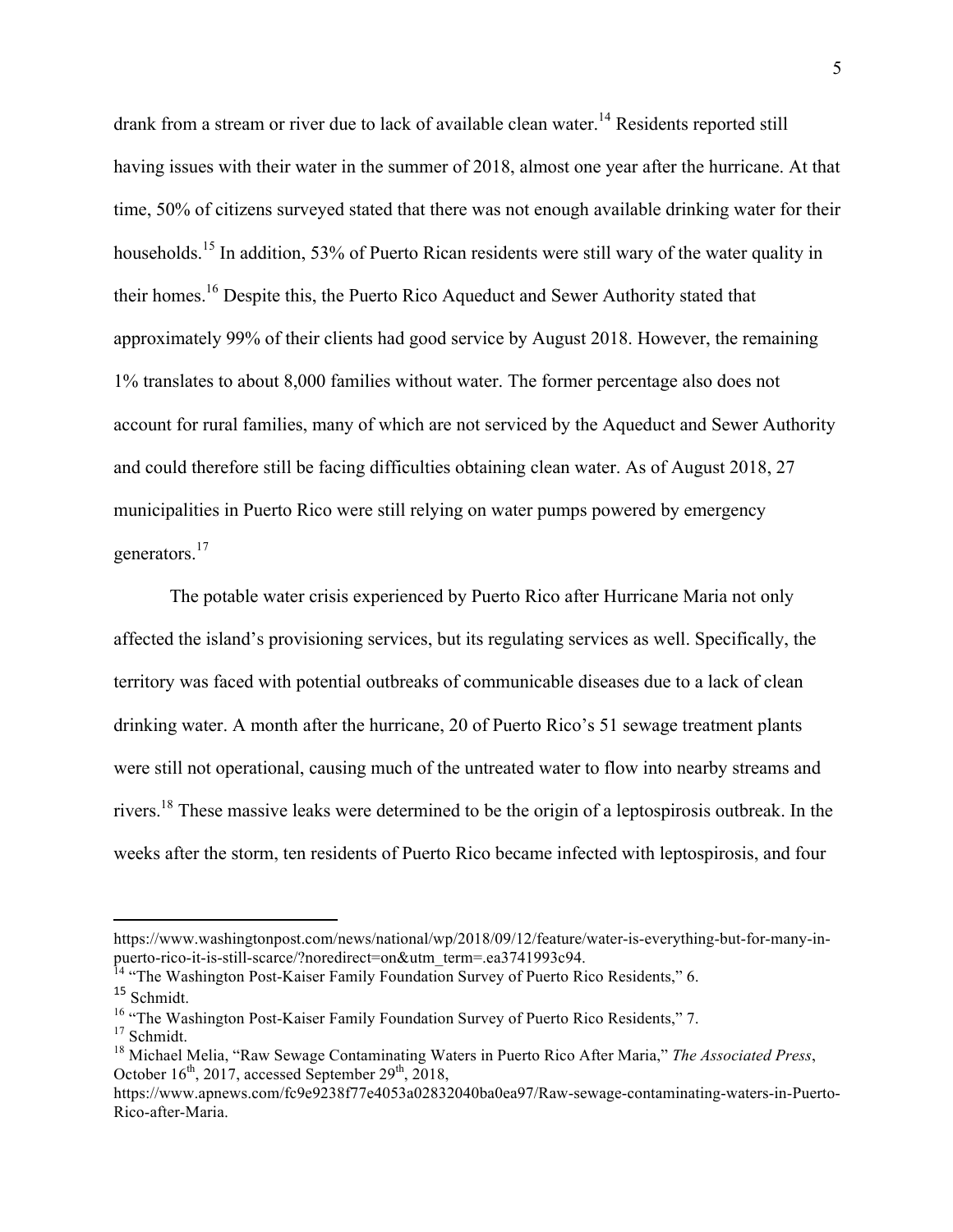died as a result of the disease.<sup>19</sup> The number of suspected cases of the disease was eventually stated to be 74 by the office of Ricardo Roselló Nevares, the governor of Puerto Rico.<sup>20</sup> Following this announcement, CNN performed an investigation on the number of deaths caused by leptospirosis and eventually found that 22 additional deaths had been attributed to the disease by the Puerto Rico Demographic Registry. However, these were not counted in the final death toll as many of the individuals died after October  $20<sup>th</sup>$ , which is the date that the Puerto Rican government ceased to attribute leptospirosis deaths to Hurricane Maria. Still, it is important to note that experts who have reviewed the data believe that such a high number of leptospirosis deaths is unusual.<sup>21</sup> Although the exact number of leptospirosis-related deaths that were caused by Hurricane Maria is unclear, it is certain that the storm had a tremendous impact on the spread of the disease.

#### **Chapter 2. Environmental Racism: A Brief Primer**

In order to fully understand the social ramifications of the United States' response to Hurricane Maria, it is necessary for the reader to have a basic knowledge of two key concepts: environmental justice and environmental racism. Defining these two terms is a rather challenging task; it has been noted that because these phrases have not been given conclusive definitions, different scholars and environmental organizations have designated their own meanings for them. This has led to much ambiguity in the field.<sup>22</sup> Seeking to remedy this issue, in 2000 the

*Fortaleza*, October 23<sup>rd</sup>, 2017, accessed October 2<sup>nd</sup>, 2018, https://www.fortaleza.pr.gov/content/gobernadorrossell-nevares-logra-establecer-iniciativas-para-continuar-la-recuperaci-n-de-la.

<sup>&</sup>lt;sup>19</sup> Michael Melia, "Puerto Rico Investigates Post-Hurricane Disease Outbreak," October 11<sup>th</sup>, 2017, accessed September 29<sup>th</sup>, 2018, https://www.apnews.com/854bcfca40e74ef69eb8e5c1e907ab5b.<br><sup>20</sup> "Gobernador Rosselló Nevares logra establecer iniciativas para continuar la recuperación de la Isla," *La* 

<sup>&</sup>lt;sup>21</sup> John D. Sutter and Omaya Sosa Pascual, "Deaths from Bacterial Disease in Puerto Rico Spiked After Maria," *Cable News Network*, July 3<sup>rd</sup>, 2018, accessed October 2<sup>nd</sup>, 2018,

https://www.cnn.com/2018/07/03/health/sutter-leptospirosis-outbreak-puerto-rico-invs/index.html. <sup>22</sup> Ryan Holifield, "Defining Environmental Justice and Environmentalism," *Urban Geography* 22, no.1 (2001): 78, accessed October  $15<sup>th</sup>$ , 2018,

https://www.researchgate.net/profile/Ryan\_Holifield/publication/250171256\_Defining\_Environmental\_Justice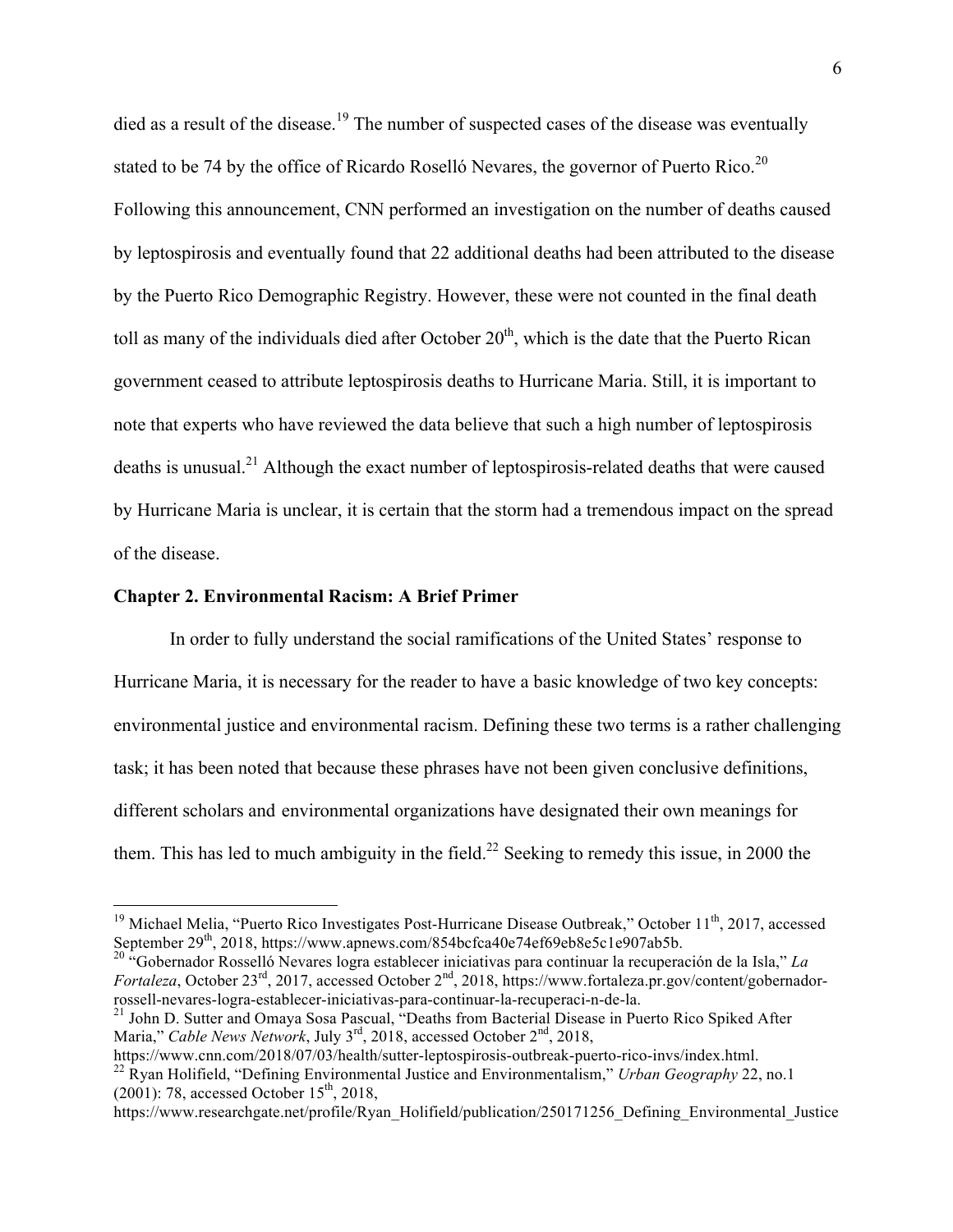U.S. Environmental Protection Agency (EPA) released a definition for the term "environmental justice," which is reprinted below:

The goal of environmental justice is to ensure that all people, regardless of race, national origin or income, are protected from disproportionate impacts of environmental hazards. To be classified as an environmental justice community, residents must be a minority and/or low income group; excluded from the environmental policy setting and/or decision-making process; subject to a disproportionate impact from one or more environmental hazards; and experience a disparate implementation of environmental regulations, requirements, practices and activities in their communities. $^{23}$ 

While some members of the environmental justice community were pleased to finally have an official definition, others believed it was too technical. At this time, the latter group advocated for environmental justice in cases that were not directly based in environmental science, such as indigenous land rights. As the EPA's definition focused on more scientific issues, primarily pollution, many activists felt as though the definition of environmental justice should be broadened to include social issues in addition to scientific ones. The EPA has since amended their definition, which currently reads, "Environmental justice is the fair treatment and meaningful involvement of all people regardless of race, color, national origin, or income, with respect to the development, implementation, and enforcement of environmental laws, regulations, and policies."24 Despite this change, some critics believe that a precise definition for environmental justice is impossible to find, as the term can encompass different meanings

 

and Environmental Racism/links/5694093108ae425c6896255b/D efining-Environmental-Justice-and-Environmental-Racism.pdf.

 $23$  Holifield, 80-81.

<sup>&</sup>lt;sup>24</sup> "Environmental Justice," *The U.S. Environmental Protection Agency*, n.d, accessed October 15<sup>th</sup>, 2018, https://www.epa.gov/environmentaljustice.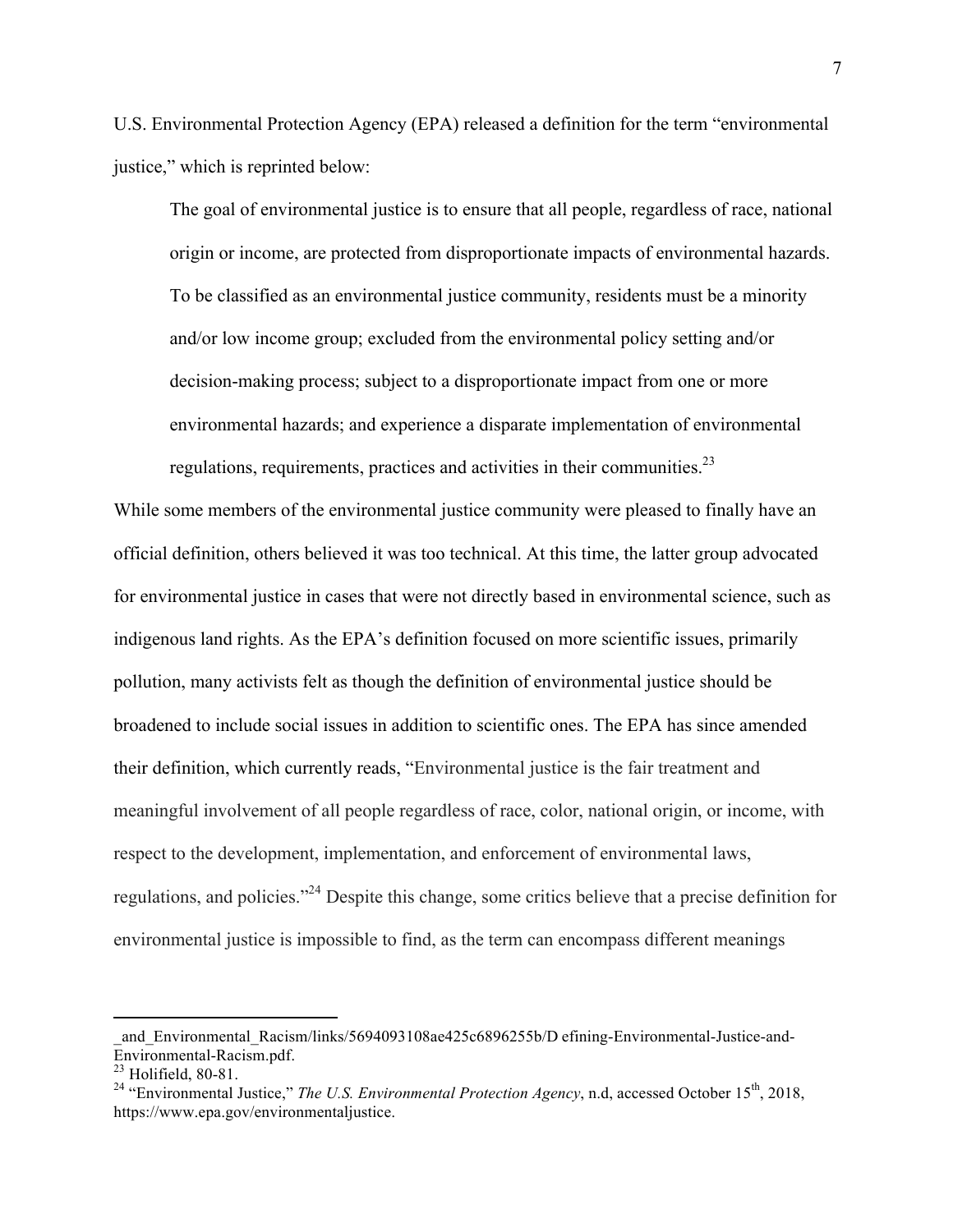depending on the situation.<sup>25</sup> While I concur that the significance of the phrase can change based on the context, the current EPA definition for environmental justice is broad enough for the purposes of this thesis and will be the point of reference whenever the term is used.

The phrase "environmental racism" contains even more ambiguity than "environmental justice," as the government has never given an official definition for the former.<sup>26</sup> However, Rev. Benjamin Chavis, who originated the term in the 1980s, has defined it as:

Environmental racism is racial discrimination in environmental policy-making and enforcement of regulations and laws, the deliberate targeting of communities of color for toxic waste facilities, the official sanctioning of the presence of life threatening poisons and pollutants for communities of color, and the history of excluding people of color from leadership of the environmental movement. $27$ 

This definition has caused some controversy within the environmental activism community, particularly the phrase "deliberate targeting." This choice of words has led some to believe that in order for a case to be considered an example of environmental racism, malicious intent of those responsible for the pollution must be proven. Conversely, others believe that this intent is irrelevant, and that any system that places environmental burdens on people of color is inherently racist.<sup>28</sup> I agree with the latter interpretation, and will be using this lens when referring to environmental racism in this thesis. However, it is important to note that the above definition only views environmental racism within the context of various types of pollution. I firmly believe that this definition should be broaden to include a plethora of environmental issues, including responses to natural disasters such as hurricanes. Therefore, I will apply the framework

 $\frac{25}{25}$  Holifield, 82-83.

 $26$  Holifield 83.

 $27$  Ibid.

 $28$  Ibid.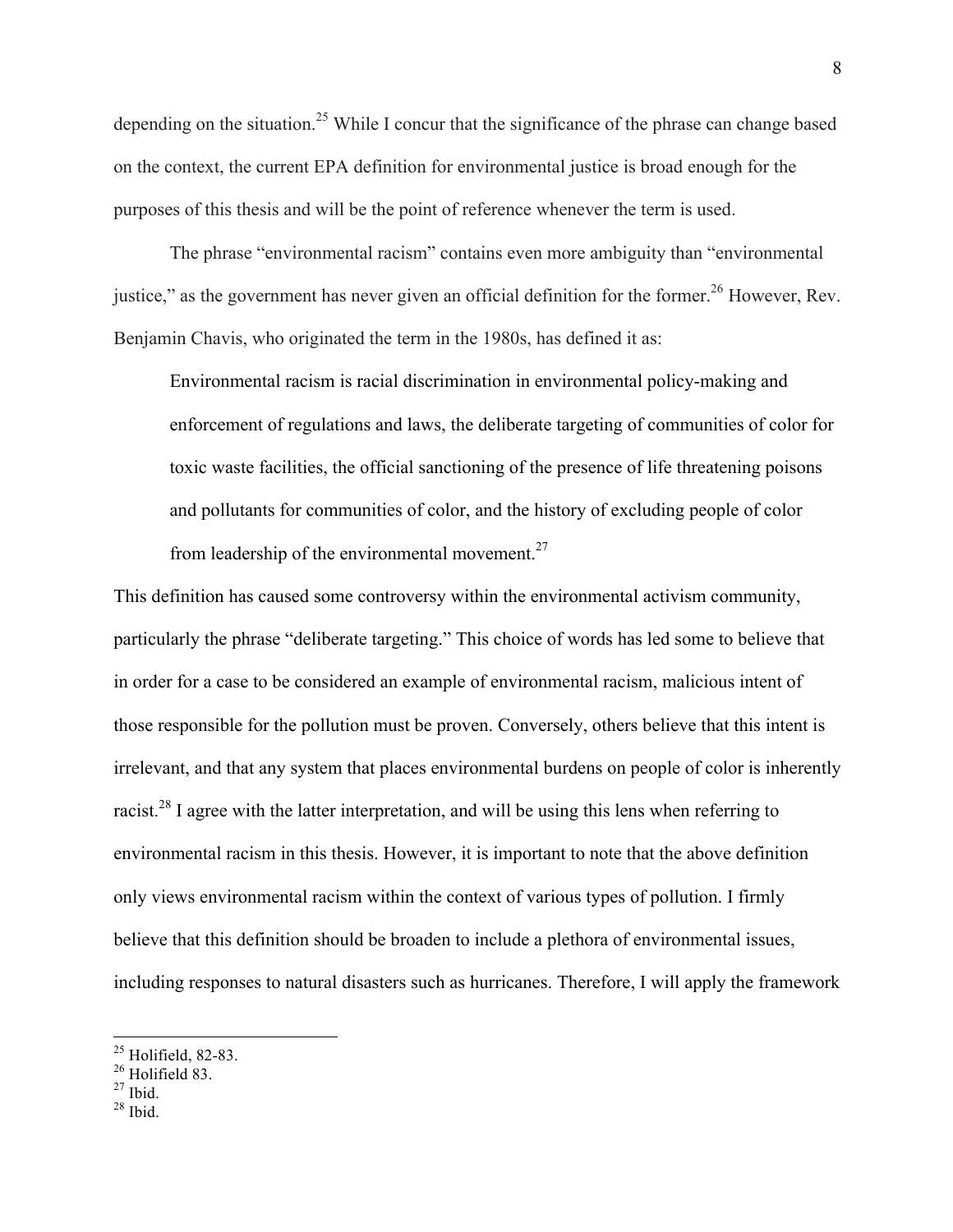of environmental racism throughout this paper in an effort to prove that the term can and should be applied to other environmental situations.

As these phrases have been appropriately clarified, it is also necessary to highlight the research that supports them. Since the 1980s, numerous studies have been completed in order to verify the existence of environmental racism.29 Hundreds of statistics were collected, and nearly all of them supported the idea that the burden of environmental pollution tends to fall on people of color, while white people reap the benefits of the processes that cause such contamination. Excellent examples of such disparities are found in the groundbreaking research of EPA enforcement of its Superfund Sites.<sup>30</sup> Conducted by *The National Law Journal*, this study contains several staggering statistics. For instance, it was found that sites near the largest population of whites were penalized 500% higher than sites near the largest population of people of color. In addition, it was stated that "[f]or minority sites, EPA chooses 'containment', the capping or walling off of a hazardous waste site, 7% more frequently than the cleanup method preferred under the law: permanent 'treatment' to eliminate waste or rid it of its toxins. For white sites, EPA orders permanent treatment 22% more often than containment."<sup>31</sup> This data is only a small portion of an immense collection that shows a prejudice against minority communities in terms of pollution; yet there are still critics who claim that this increased amount of toxic exposure exhibited by the data could simply be due to class instead of race.<sup>32</sup> However, this theory has been disproven time and time again by research. In fact, most studies take into

 <sup>29</sup> Laura Westra and Peter S. Wenz, "Introduction," in *Faces of Environmental Racism: Confronting Issues of Global Justice*, eds. Laura Westra and Peter S. Wenz (Lanham, Maryland: Rowman and Littlefield Publishers, Inc., 1995), xv.

<sup>30</sup> Robert D. Bullard, "Decision Making," in *Faces of Environmental Racism: Confronting Issues of Global Justice*, eds. Laura Westra and Peter S. Wenz (Lanham, Maryland: Rowman and Littlefield Publishers, Inc., 1995), 3.<br> $31$ Bullard, 5.<br> $32$  Westra and Wenz, xv.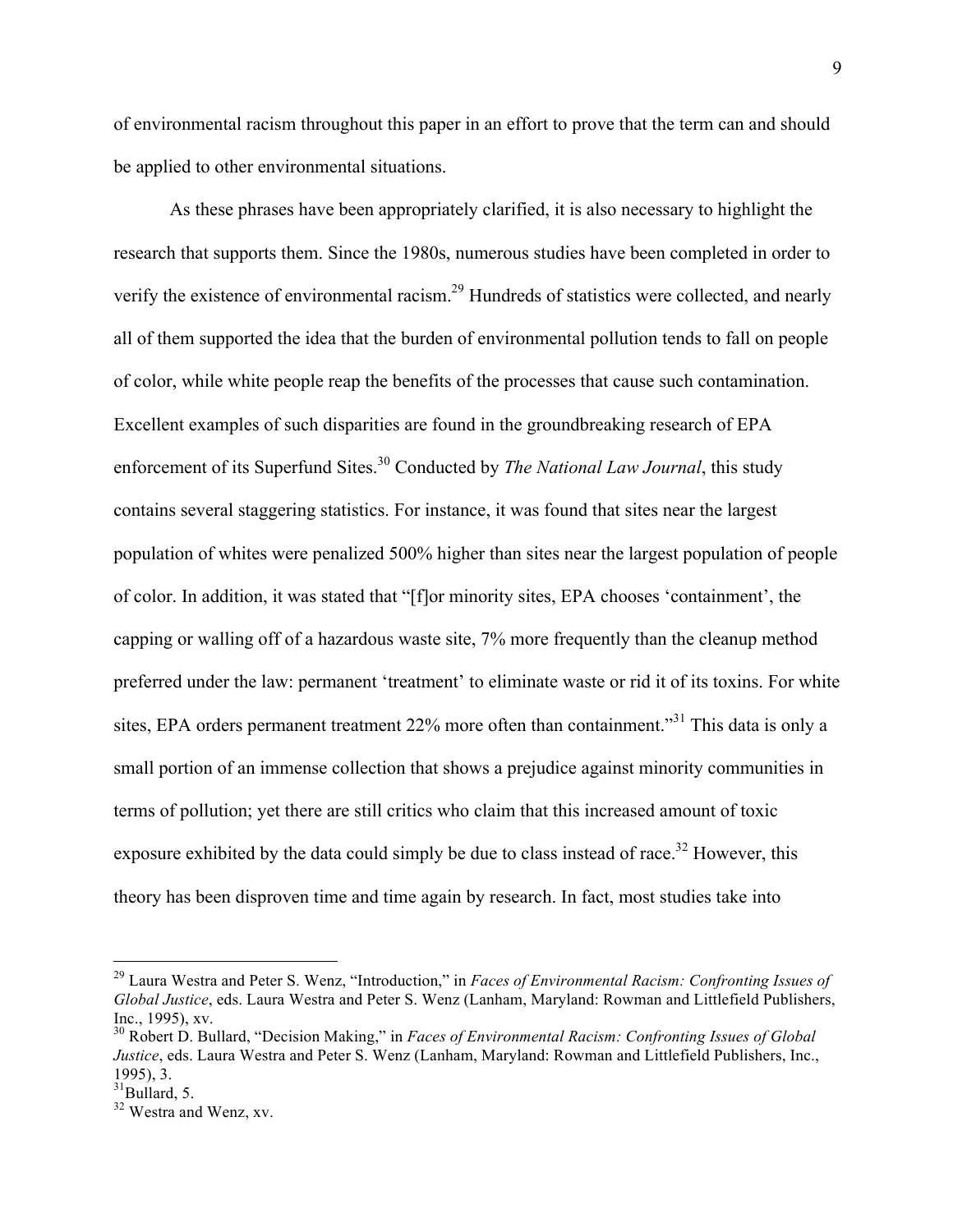account both poverty and race and have proven that race is a stronger determining factor.<sup>33</sup> Sociologist Robert D. Bullard has identified three categories that are violated when environmental racism occurs. The first of these concepts is Procedural Equality, which is defined as the unprejudiced application of government regulation and enforcement.<sup>34</sup> The aforementioned example of Superfund sites would be considered a violation of this category, as regulations were not followed equally between white communities and communities of color. The second violated principle is Geographic Equality, which refers to an equal distribution of toxic waste hazards and other areas of pollution. It has been demonstrated through numerous pieces of data that these pollutants are significantly more prevalent in communities of color than in predominantly white areas. <sup>35</sup> According to a report from Greenpeace, communities that possess incinerators are  $89\%$  more populated with people of color than the national average.<sup>36</sup> The final category of violation is Social Equality. This is simply the idea that by committing acts of environmental racism, the government or corporations are relegating people of color to a lesser position in society. $37$ 

Based on the definitions outlined above, it is evident that the people of Puerto Rico were victims of environmental racism during the aftermath of Hurricane Maria. As will be demonstrated in the following two chapters, Puerto Rican officials were given very little say in the legislation and policy for various political procedures, including those related to disaster relief. As a result, a disproportionate amount of harm befell island residents, particularly when compared with those who were affected by Hurricanes Harvey and Irma on the mainland.

 

- $35$  Bullard, 6.
- $36$  Ibid.

<sup>33</sup> Ibid.

<sup>34</sup> Bullard, 5.

 $37$  Bullard, 8.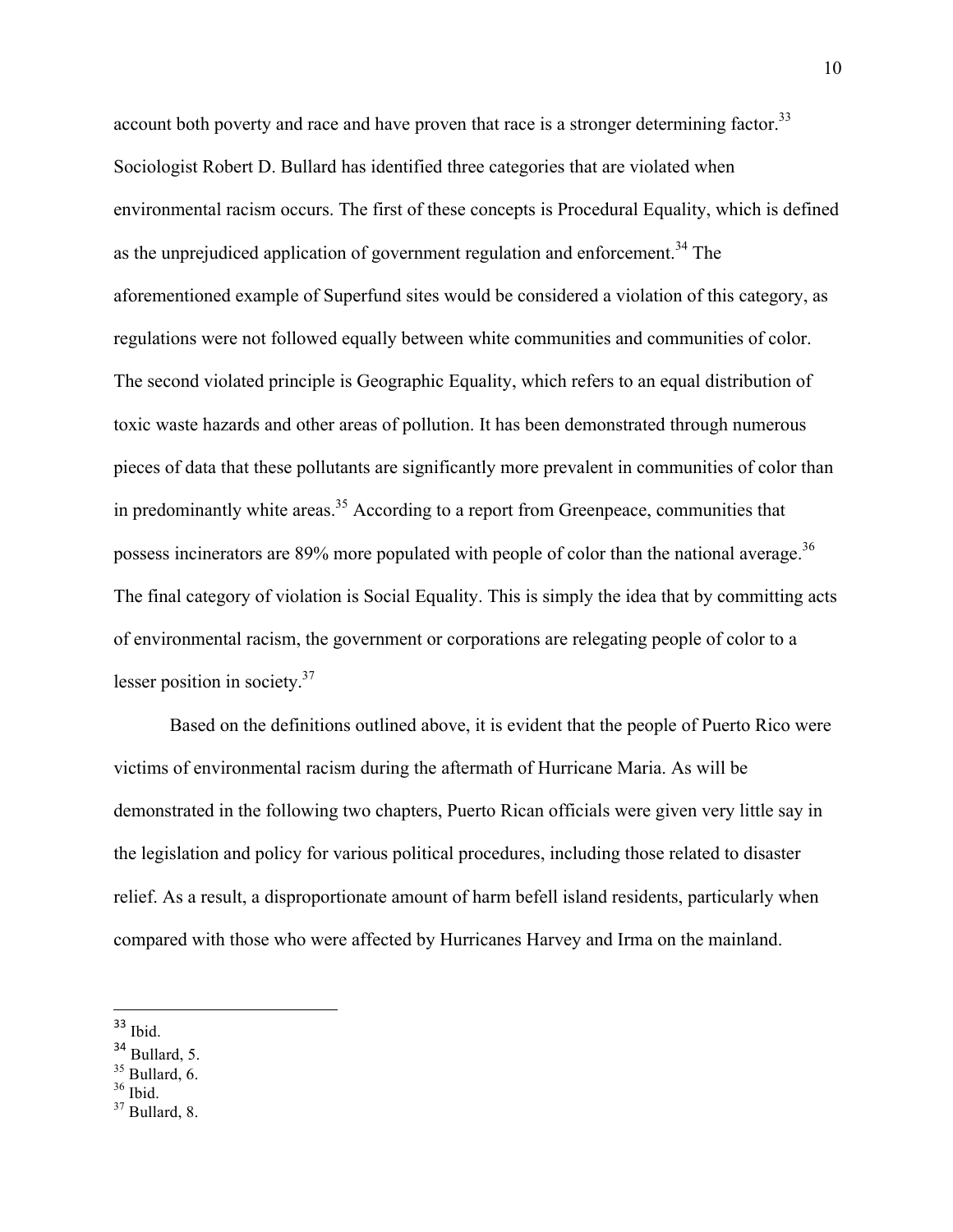Finally, as the health and infrastructural impact of the storm was felt for a much more extended period of time in Puerto Rico than in other parts of U.S. affected by hurricanes, such as Texas or Florida, it is clear that United States government willfully neglected Puerto Rico during and after the natural disaster, which should certainly be classified as a case of environmental racism. The following chapter will examine the contentious history between Puerto Rico and the U.S., and how this complicated relationship foreshadowed the events during and after Hurricane Maria.

#### **Chapter 3. Quasi-Colonialism: A History of Puerto Rican-U.S. Relations**

While it may seem as if the aftermath of Hurricane Maria caused a rift between Puerto Rico and the United States, in reality the storm only increased the strain in a relationship which has always been contentious. Since Christopher Columbus landed on the island in 1493, Puerto Rico has consistently remained a colony of other nations and has yet to have been given full license to rule itself.<sup>3839</sup> It continued under Spanish rule for the next 400 years until the United States invaded the island on July 25<sup>th</sup>, 1898, toward the end of the Spanish-American War. Soon after, Puerto Rico became the "political ward" of the U.S.; however, this turn of events was not part of the American government's initial plans for the war.<sup>40</sup> Although the U.S. had entered into the war over disagreements concerning Spain's rule of Cuba, the smaller island of Puerto Rico began to catch the eyes of key political figures in the months before the invasion.<sup>41</sup>As one of its primary exports was sugar, American politicians believed control over the island would allow them wean themselves off of their dependency on other nations for the crop.<sup>42</sup> In addition, Puerto

<sup>&</sup>lt;sup>38</sup> "Puerto Rico," *Yale University Genocide Studies Program*, n.d. Accessed November 4<sup>th</sup>, 2018.

<sup>39</sup> Pedro A. Cabán, *Constructing a Colonial People: Puerto Rico and the United States, 1898-1932* (Boulder, Colorado: Westview Press, 1999), 1.

<sup>40</sup> Raymond Carr, *Puerto Rico: A Colonial Experiment* (New York: New York University Press, 1984), 20-21.

 $41$  Cabán, 32.

 $42$  Cabán, 16.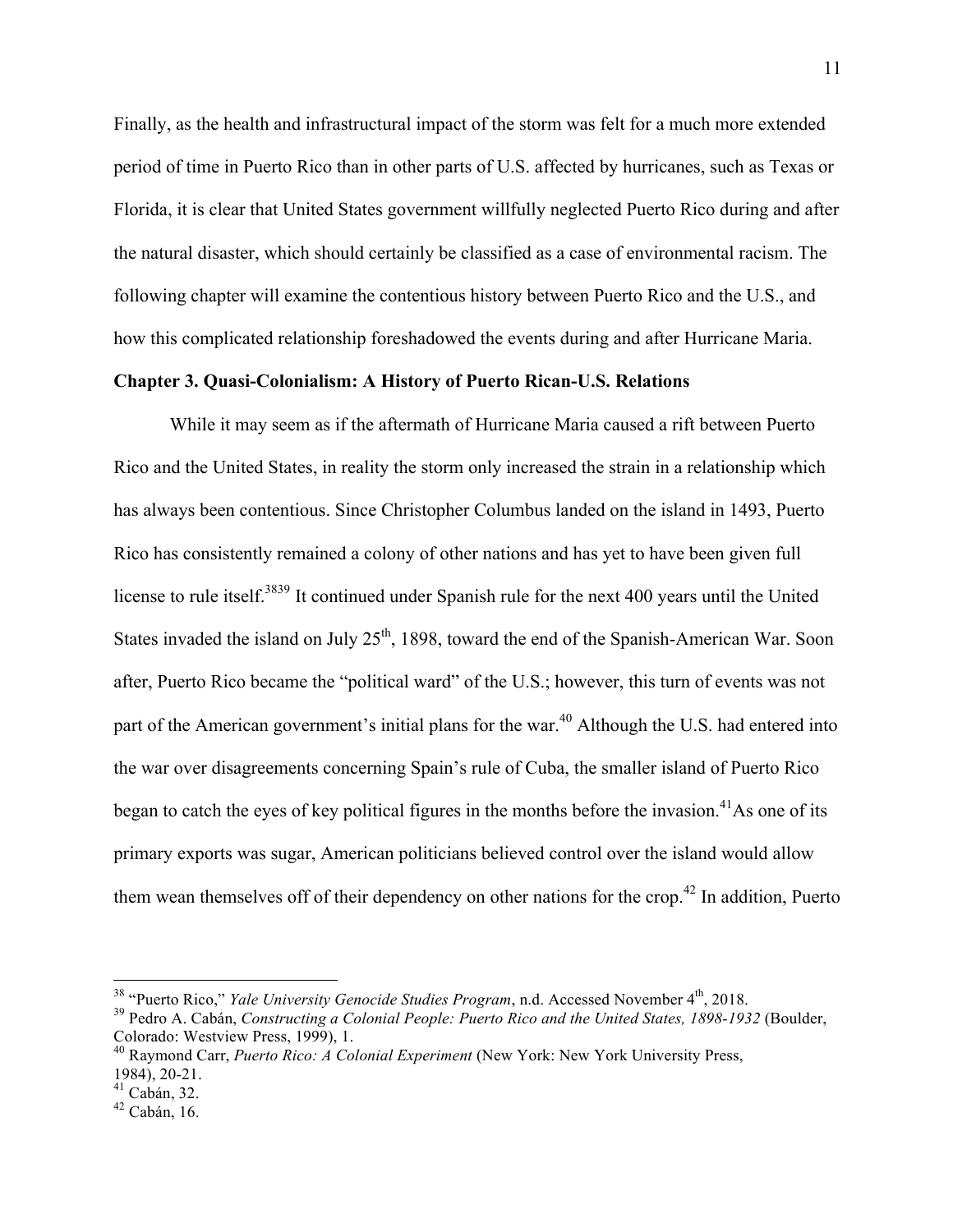Rico's location in the Caribbean piqued the interests of naval expansionists, who had been tirelessly searching for a way to expand their influence in a region exclusively held by European powers.<sup>43</sup> Beyond these political interests, much of the American public viewed themselves as liberators and believed that they were rescuing Puerto Rico from the archaic monarchal system imposed upon them by Spain. Because of this notion, the American people did not view the invasion of Puerto Rico as colonialization. However, it was clear to Puerto Ricans in the  $19<sup>th</sup>$ century as well as most modern scholars that the territorial acquisitions that the United States attained during the Spanish-American War, including that of Puerto Rico, signaled its transition from fledgling nation into an imperial power.  $44$ 

The United States' unfamiliarity with the procedure of colonization is evident when looking at its early reign in Puerto Rico. After officially becoming the sovereign of Puerto Rico due to the Treaty of Paris in 1898, the U.S. rolled out a string of harsh policies for the island, including censorship of the press. $45$  In addition, the United States government engaged in a process deemed "Americanization," which consisted of changing the political and judicial structure in Puerto Rico in order to implement democratic principles.<sup>46</sup> However, the results were less than desirable for both parties; as much of the legislation enacted during this time was based on American institutions and values, it did not function well in Puerto Rico. This left Puerto Rican citizens feeling understandably dissatisfied with their government. Less than two years after the initial invasion of the U.S., Puerto Rican political figures formally demanded territorial status from Congress.<sup>47</sup> In addition to the overall frustration felt by Puerto Rican citizens toward

- 44Carr, 22-24.
- 
- $^{45}$  Carr, 32<br> $^{46}$  Cában, 122.
- $47$  Carr, 32-33.

 $43$  Carr, 25.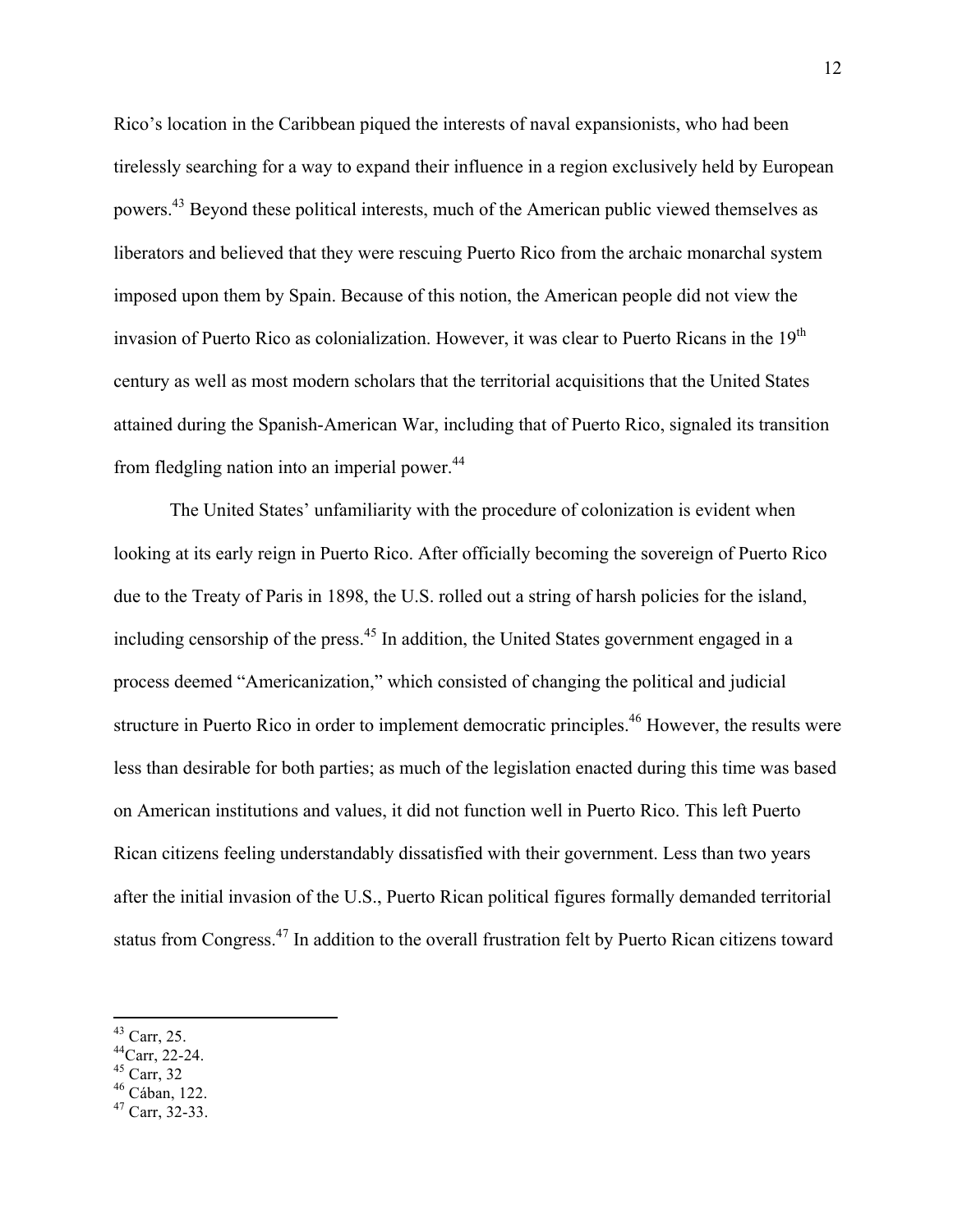the U.S. government, the reasons behind their status request were twofold. First, Puerto Rico was to be included in the U.S. tariff system in order to expand the island's economy. Second, they believed that the upgrade to territorial status would symbolize a promise from the U.S. for eventual statehood, which was the ultimate goal for many Puerto Ricans.<sup>48</sup> While this may sound like a rather reasonable request, it launched Congress into a polarizing battle over the reach of the Constitution. If Puerto Rico was to be granted territorial status, this would also suggest that they would be given the constitutional rights endowed to all Americans, including citizenship. While this idea was supported by the majority of Democrats in Congress, it was firmly rejected by the Republicans, who believed that the Constitution did not necessarily apply to areas that the United States had conquered.<sup>49</sup> In addition to these differences in political ideologies, racist attitudes were another unfortunate aspect of the territorial debate. During this era, many politicians subscribed to the philosophy of Anglo-Saxon superiority, and were not hesitant to apply it to the situation in Puerto Rico and elsewhere. Both Democrats and Republicans recognized that any changes made to the status of Puerto Rico would also have to be applied to the Philippines, another U.S. acquisition from the Spanish-American War. Some politicians were in favor of granting citizenship to Puerto Ricans, due to the fact that much of the population was considered to be white. However, they fiercely opposed the idea of Filipino people obtaining citizenship, as they were people of color and therefore, in the eyes of certain congressmen, unwanted in the United States.<sup>50</sup> In addition, there were a group of congressmen who did not wish to let either group of people gain citizenship simply due to their race. Democratic Senator George Gilbert voiced his opinion on the matter when he declared, "'I am opposed to increasing

 $^{48}_{49}$  Carr, 33.<br> $^{49}_{50}$  Carr, 34.<br> $^{50}_{50}$  Carr, 35.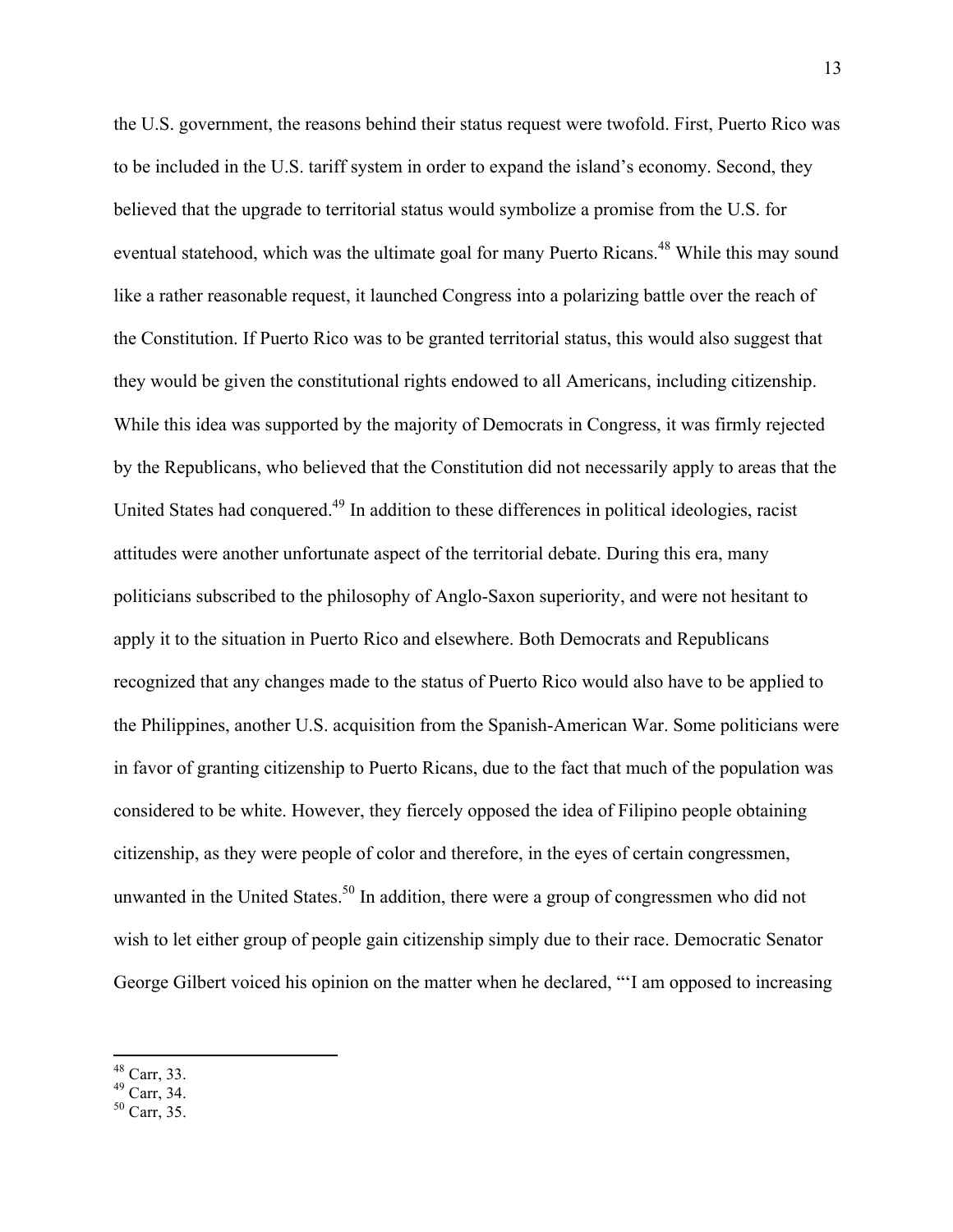the opportunities for the millions of Negros in Puerto Rico and the 10,000,000 Asiatics in the Philippines of becoming American citizens and swarming into this country and coming in competition with our famers and mechanics and laborers."<sup>51</sup> Despite the multitude of opinions, Congress eventually reached a decision on the status of Puerto Rico. Through the Foraker Act, Puerto Rico became the first unincorporated territory of the United States in 1900.<sup>52</sup>

Although at first glance this resolution might have looked like a victory for Puerto Rico, in actuality the U.S. benefitted much more from its passing. The status of "unincorporated territory" was specifically designed to appease the people of Puerto Rico whilst still denying them U.S. citizenship or protection under the Constitution.<sup>53</sup> It addition, it allowed the United States to set up a government on the island in which Puerto Ricans themselves could have little involvement. This new system mainly consisted of a governor and the Executive Council, the latter of which had the majority of the control over the island.<sup>54</sup> For the first half of the  $20<sup>th</sup>$ century, the members of the executive council as well as the governor were appointed by the U.S. government.<sup>55</sup> This became increasingly problematic, particularly due to the fact that the majority of these political leaders were unwilling to learn the language or the culture of the people they were serving. One notable exception was Theodore Roosevelt, Jr., who served as governor of Puerto Rico from 1929-1932.<sup>56</sup> Roosevelt was openly critical of his predecessors as well as his contemporaries, once stating, "Most of the men who filled executive positions in Puerto Rico were there from the United States, with no previous experience whatsoever, speaking not a word of Spanish. Most of them had no conception either of Spanish culture or

- 
- 
- 
- $\frac{55}{56}$  Carr, 37.
- 

 $^{51}_{52}$  Cabán, 88.<br> $^{52}_{53}$  Carr, 36.<br> $^{53}_{54}$  Carr, 41.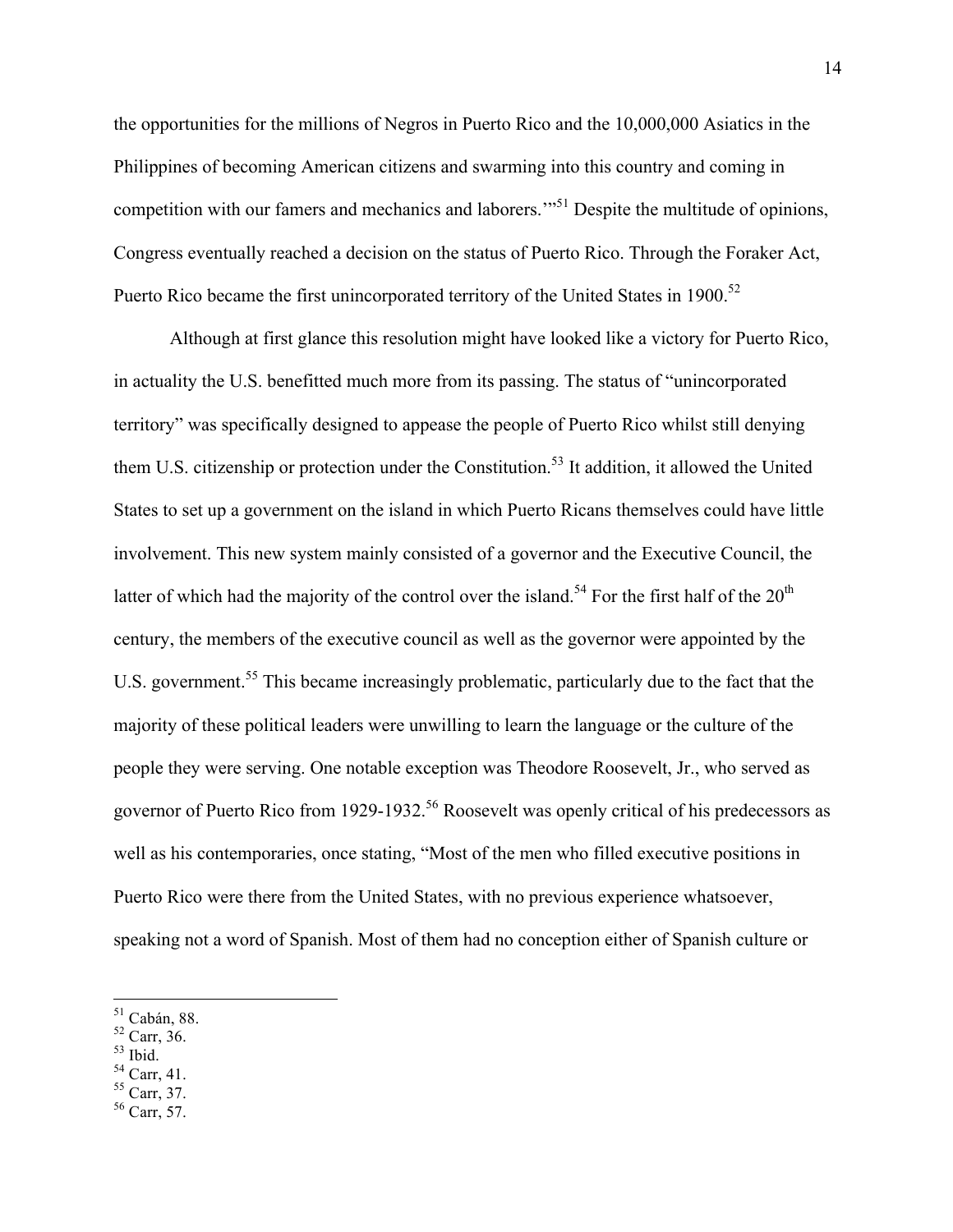temperament. Most of them never learned to speak Spanish fluently, and many of them never learned to speak Spanish at all."<sup>57</sup> Naturally, this communicative barrier immensely hindered the members of the Executive Council from effectively serving the islanders. Because the majority of Puerto Ricans did not begin to learn English until the 1930s, neither the politicians nor the people of Puerto Rico could communicate with one another. This led to the members of the Executive Council to base all of their policy decisions of input from American residents of the island, despite the fact that they were the overwhelming minority.<sup>58</sup> Due to this turn of events, the people of Puerto Rican now lacked representation on the island their ancestors had called home for centuries. In addition, they were unable to govern themselves yet were not granted citizenship to the nation which ruled their governing body. This tragic reality led one democratic congressman to remark, "'[The Puerto Rican is] a man without a country. Can any man conceive of a more tyrannical form of government?"<sup>59</sup>

Despite U.S. politicians' ambivalence toward their culture, Puerto Ricans received a considerable political advancement in the form of the Jones Act of 1917. This piece of legislation finally granted Puerto Ricans U.S. citizenship, thereby realizing a dream that many islanders had since the U.S.' invasion almost 20 years prior.<sup>60</sup> In addition to citizenship, the act also gave Puerto Rico a limited amount of power to govern itself. <sup>61</sup> While this legislation may appear beneficial for the people of Puerto Rico, it was instead both a cultural and political hindrance for those who wished to maintain their Puerto Rican identity. Since the islanders were officially American citizens, the concept of Puerto Rican citizenship ceased to exist.<sup>62</sup> Whether intentional

<sup>59</sup> Carr, 36.

- $61$  Cabán, 198.
- $^{62}$  Ibid.

 $57$  Carr, 40.

<sup>58</sup> Carr, 41.

 $60$  Carr, 52.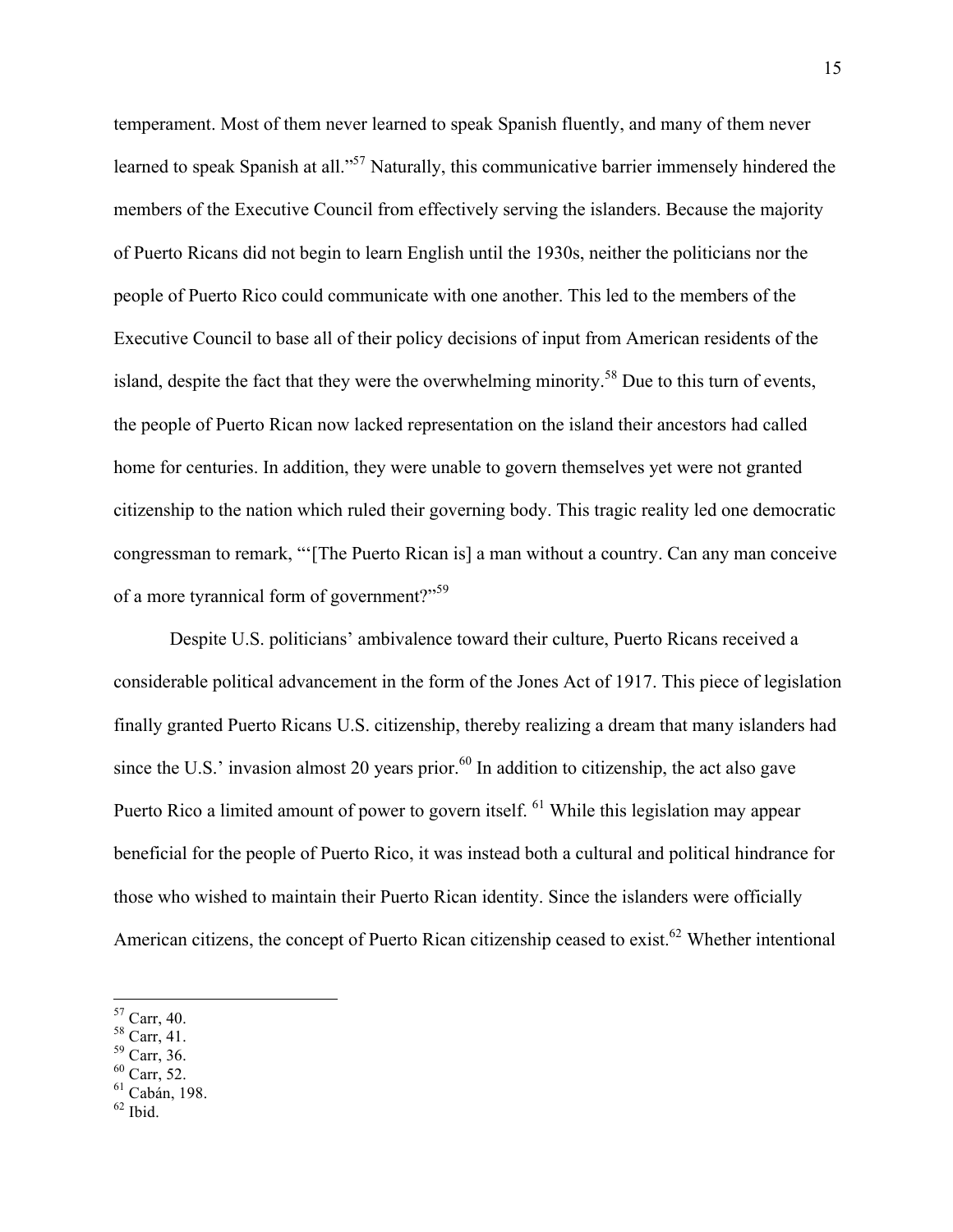or not, this was yet another example of the U.S. government stripping Puerto Ricans of their cultural identity. In addition, those who wished for Puerto Rican independence were also displeased by the act, as it signaled a deeper, more complex attachment to the United States that would make complete autonomy much more challenging to obtain.<sup>63</sup> But perhaps the most frustrating aspect of the Jones Act was that despite the fact that the islanders were now U.S. citizens, they were not guaranteed the constitutional rights that citizens on the mainland enjoyed. Instead, the act contained a modified Bill of Rights that gave Puerto Ricans only a fraction of the liberties compared to those held by U.S. citizens.<sup>64</sup> For instance, while the islanders were given the ability to vote for a single representative in Congress, this delegate was not permitted to vote on any issue brought to the floor. Limitations such as these left many Puerto Ricans feeling unrepresented and undervalued in the new nation to which they supposedly belonged.<sup>65</sup>

Tensions between the territory and the United States continued throughout the next decade and were only exacerbated when Puerto Rico was plunged further into poverty during the 1930s. Interestingly, this was mainly due to a major hurricane that ripped through the island in 1929 and destroyed many of the crops on which the Puerto Rican economy depended.<sup>66</sup> Although Governor Roosevelt Jr. attempted to raise awareness in the U.S. of the plight the islanders were facing, legislative officials did little to nothing to alleviate this immense poverty. In fact, it was not until Roosevelt Jr.'s distant cousin, Franklin Delano Roosevelt, took office as president that a major figure in U.S. politics attempted to provide some relief to Puerto Rico. Roosevelt himself received much of the information about the status of the islanders from his

- <sup>64</sup> Cabán, 205.
- $65$  Carr, 53.
- <sup>66</sup> Carr, 57.

 <sup>63</sup> Carr, 53.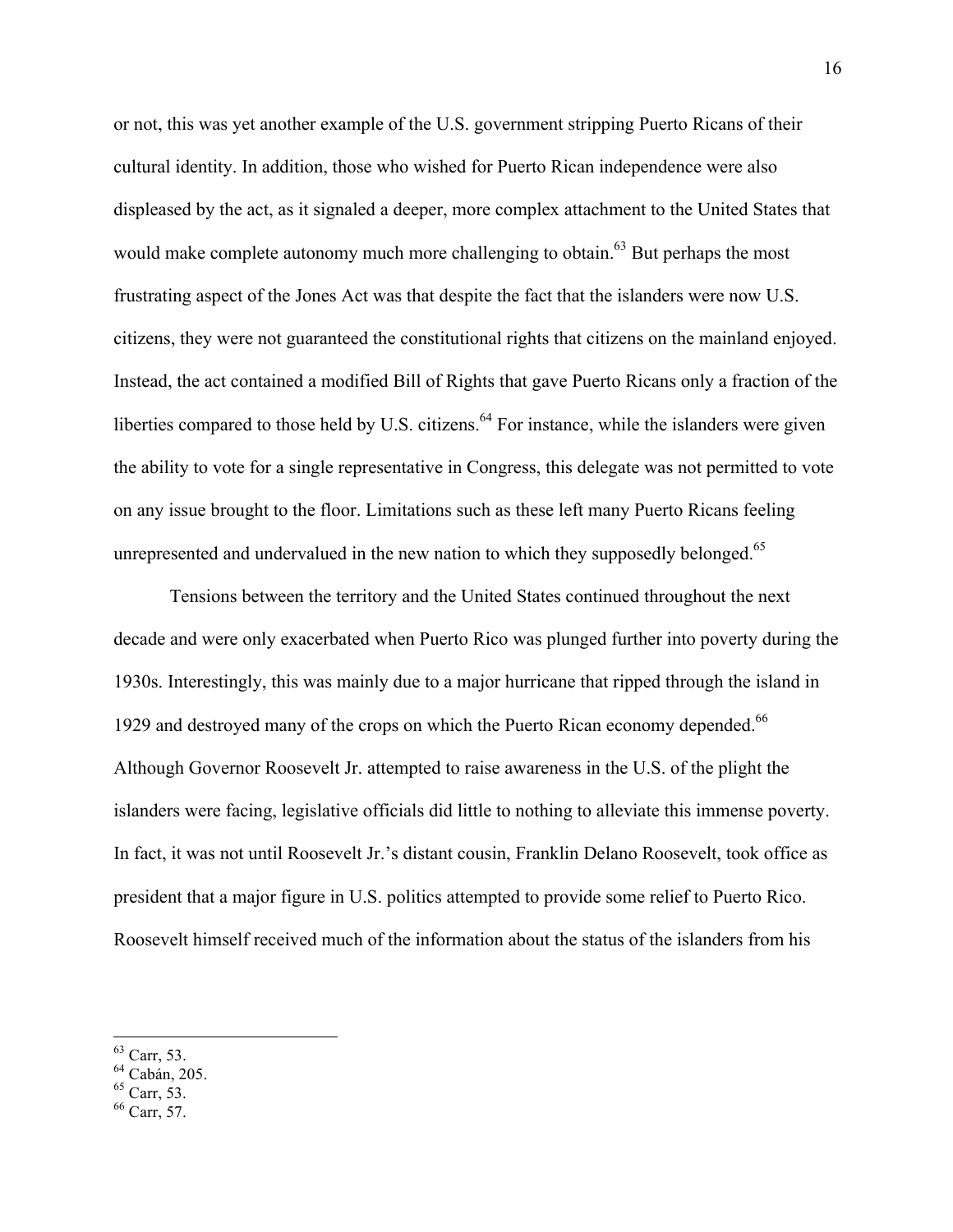wife, Eleanor.<sup>67</sup> Her interest was piqued after a visit to the territory in 1934, where she witnessed the truly terrible conditions that some of the island's poorest residents were forced to endure. Deeply affected by this experience, Eleanor continued to monitor the situation from the States and reported her findings to her husband, who subsequently became much more knowledgeable than his forbears about living conditions in Puerto Rico.<sup>68</sup> It was because of this noticeable interest in the welfare of the island that many believed that Roosevelt's New Deal would offer some relief to struggling Puerto Ricans. However, due to oppositions about implementing the plan from Congress as well as the Puerto Rican government, the New Deal was not put into effect on the island.<sup>69</sup>

The relationship between the U.S. and its unincorporated territory failed to improve as the 1930s progressed; by the middle of the decade, Puerto Ricans belonging to both Liberal and Republican parties were supportive of independence.<sup>70</sup> A revolt seemed eminent, as the majority of islanders were distrusting of the U.S. government and uprisings and demonstrations led by the Nationalist party heightened the demand for independence. Due to these sentiments voiced by the Puerto Rican public, Senator Millard Tydings proposed a bill that would have allowed Puerto Rico to vote on its independence. While such a vote was debated greatly on the island, local legislators ultimately decided that ties to the United States were still necessary in order to lift Puerto Rico out of poverty, and thus the vote never came to fruition.<sup>71</sup>

Surprisingly, the threat of mutiny that seemed to loom over the island in the 1930s seemed to all but fizzle out during the next decade. According to author Raymond Carr, the

- <sup>68</sup> Carr, 58.
- $69$  Carr, 59-61.
- $70$  Carr, 61.

 $67$  Ibid.

 $71$  Carr, 62-63.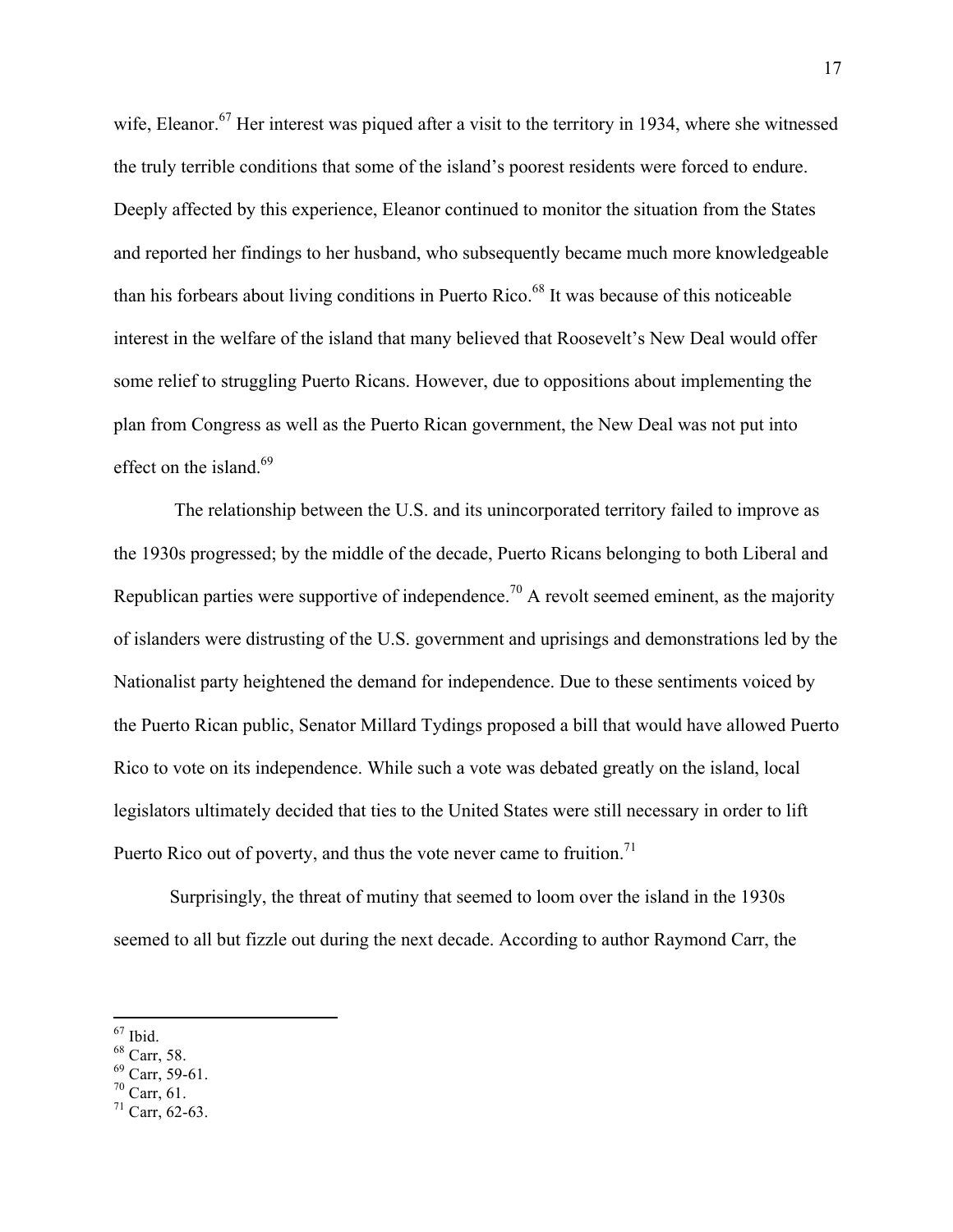period of 1941-1948 was the final phase of classic colonialism in Puerto Rico.<sup>72</sup> During this time, the Puerto Rican economy was stimulated by revenue from World War II as well as the booming rum business, which was then used to set up new industries on the island.<sup>73</sup> The rather rapid improvement of the economy signaled the beginning of a "peaceful revolution" in Puerto Rico. Residents of the island began to engage more with their own politics beyond the call for independence.<sup>74</sup> Due to demand for soldiers, migration within the island from rural to urban areas increased and the territory was modernized as a result. As scores of able-bodied men left home to fight in the war, Puerto Rican women stepped up to take their place in the workforce.<sup>75</sup> However, to say that the industrialization of the island was solely propelled by Puerto Rican residents would be misguided. In reality, private American investors funded a significant amount of new businesses on the island in the post-war era. This sudden boom was due to an agreement with Congress, which stated that companies that were founded and operated in Puerto Rico were not required to pay local taxes for the first decade of their existence.<sup>76</sup> This incentive revealed itself to be quite the double-edged sword; while it undoubtedly aided Puerto Rican economic prosperity, the agreement also further entangled the island with the United States. In addition to the economy, progressive beliefs concerning the fate of the island territory also flourished in U.S. during this period; in 1943, a presidential committee proposed that Puerto Rico should be allowed to elect its own governor.<sup>77</sup> This led to the Elected Governor Act in 1946, the same year

 $72$  Carr, 65.

<sup>73</sup> Ibid.

<sup>74</sup> Carr, 65-67

<sup>75</sup> Ángel Collado-Schwarz, *America's Last Colony: Puerto Rico* (Syracuse, New York: Syracuse University Press, 2012), 11.

 $76$  Carr, 74

 $77$  Carr, 68-71.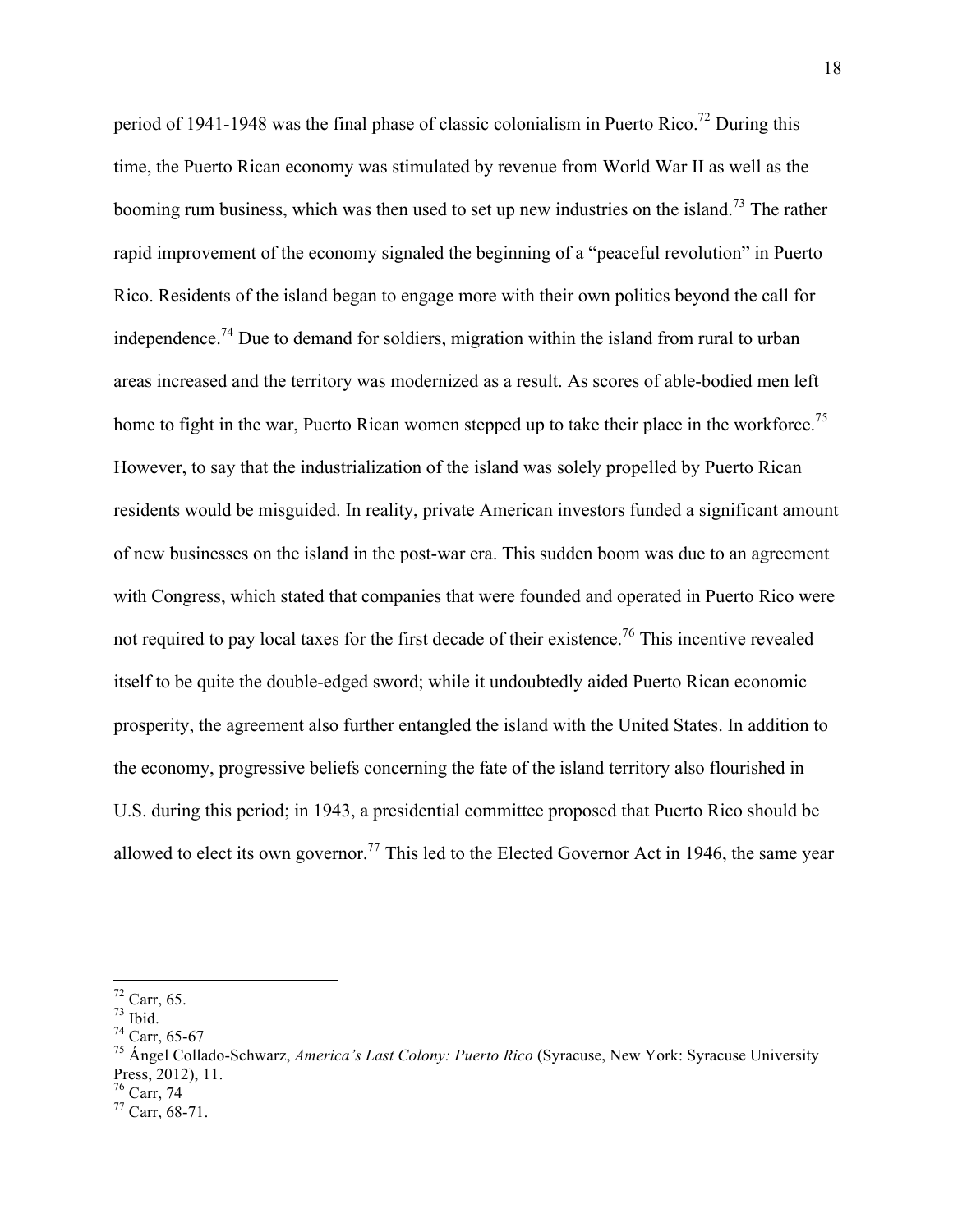that Jesús T. Piñero, the first governor of Puerto Rican descent, was appointed.78 Two years later, Luís Muñoz Marín became the first elected governor of the island.<sup>79</sup>

While the 1940s were a period of relative peace in the territory, the political and economic gains made by Puerto Rico during this time did little to placate citizens' underlying desire for independence. Soon after the end of World War II, residents of the island called for the United States to begin the process of decolonization. Congress, however, was wholly unwilling to discuss the matter; legislators claimed they were too preoccupied with the impending Cold War to even consider the topic of Puerto Rican independence.<sup>80</sup> Newly elected governor Muñoz Marín was tasked with finding a compromise with the United States that allowed Puerto Rico to distance itself politically while still maintaining its economic relationship that had caused the island to prosper tremendously. $81$  His solution came in the form of an entirely new state-territory hybrid known as a "commonwealth." While this term had previously been used in the technical names of four U.S. states, as well as several British territories, the conditions devised by Muñoz Marín of the updated relationship between the United States and its territory would be completely unique to Puerto Rico.<sup>82</sup> According to Muñoz Marín's vision, the Puerto Rican government would be allowed to write its own constitution, which would then be approved by Congress.<sup>83</sup> Such a measure would finally grant Puerto Ricans significant control over their own laws and was more closely aligned to the legislative process of the states than the system that Puerto Rico had been subjugated to since the Jones Act of 1917.

- $79$  Ibid.
- $80$  Ibid.
- $81$  Carr, 74.
- $82$  Carr, 81.
- <sup>83</sup> Carr, 77.

 <sup>78</sup> Collado-Schwarz, 11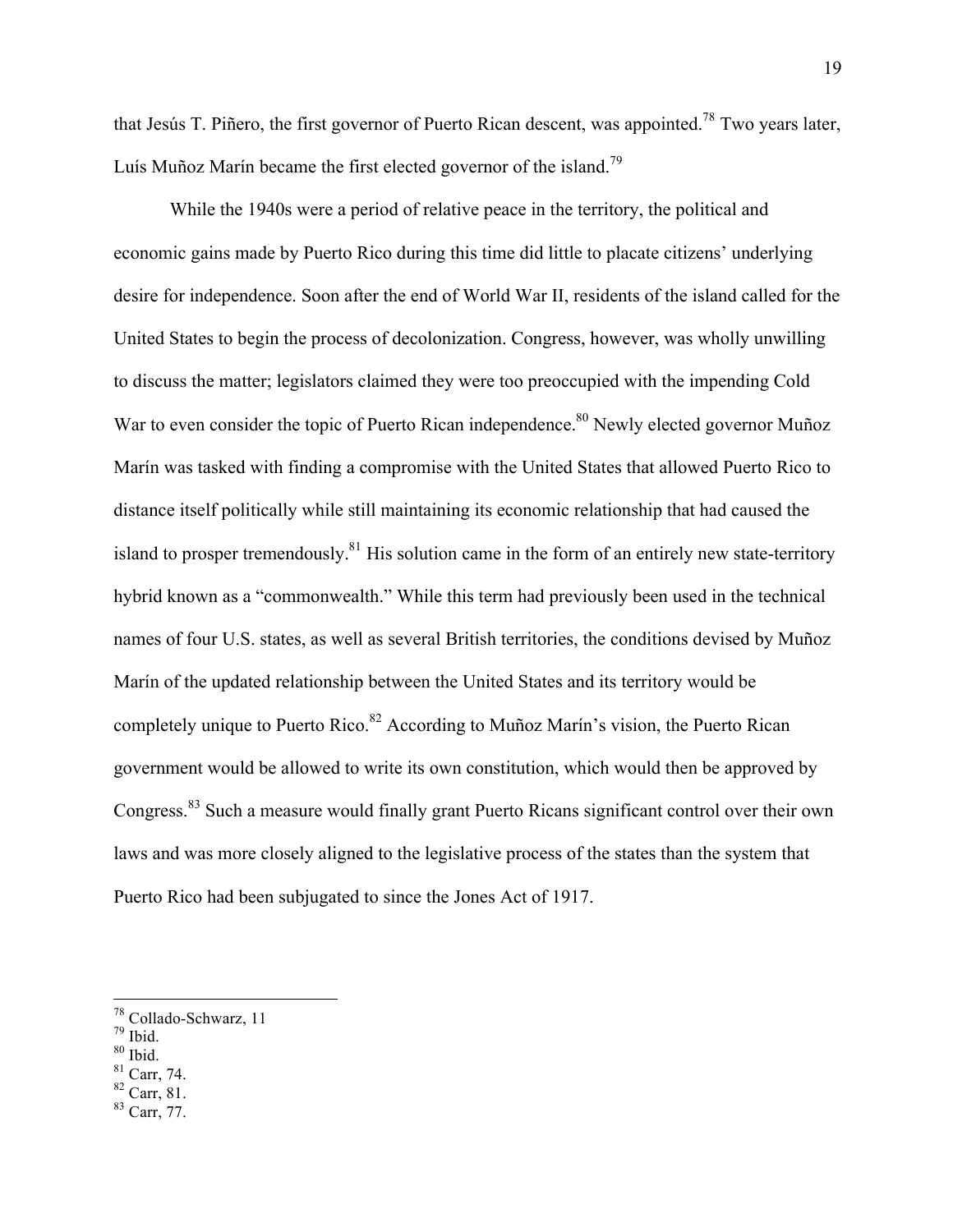As residents of the island were still split in the debate of independence versus statehood, there was plenty of criticism of Muñoz Marín's commonwealth plan. The primary concern was that this concept was simply a new name for the existing relationship between Puerto Rico and the U.S., and little would actually improve in the way of Puerto Rican autonomy.<sup>84</sup> This apprehension was not without merit; the House Committee Report on the Commonwealth Bill stated that "this bill under consideration would not change Puerto Rico's fundamental political social and economic [sic] relationships with the United States."<sup>85</sup> Puerto Ricans were given the opportunity to voice their opinions about the proposed commonwealth when a referendum occurred on August  $30<sup>th</sup>$ , 1950.<sup>86</sup> Nationalists, who strongly opposed the idea of Puerto Rico as a commonwealth, staged protests that quickly turned violent as 27 people died as a result.<sup>87</sup> Despite the Nationalists' fervent attempts to dissuade the public from the Commonwealth, the referendum passed with just over 75% of the vote in favor.<sup>88</sup> However, this statistic alone does not paint an accurate picture of the level of Puerto Rican support the Commonwealth received. It was revealed shortly after the referendum that on 65.08% of eligible Puerto Ricans voted, which meant that only 49.76% of voters demonstrated approval for the Commonwealth.<sup>89</sup> These figures clearly demonstrate that the idea of a commonwealth was still an immensely divisive issue on the island in the early 1950s, much more so than the initial referendum results would lead one to believe.

 <sup>84</sup> Carr, 77.

 $^{85}$  Ibid.

<sup>86</sup> Carr, 78.

<sup>87</sup> José Trías Monge, *Puerto Rico: The Trials of the Oldest Colony in the World*, (New Haven, Connecticut: Yale University Press, 1997), 113-114.

<sup>88</sup> Carr, 78.

<sup>89</sup> Ibid.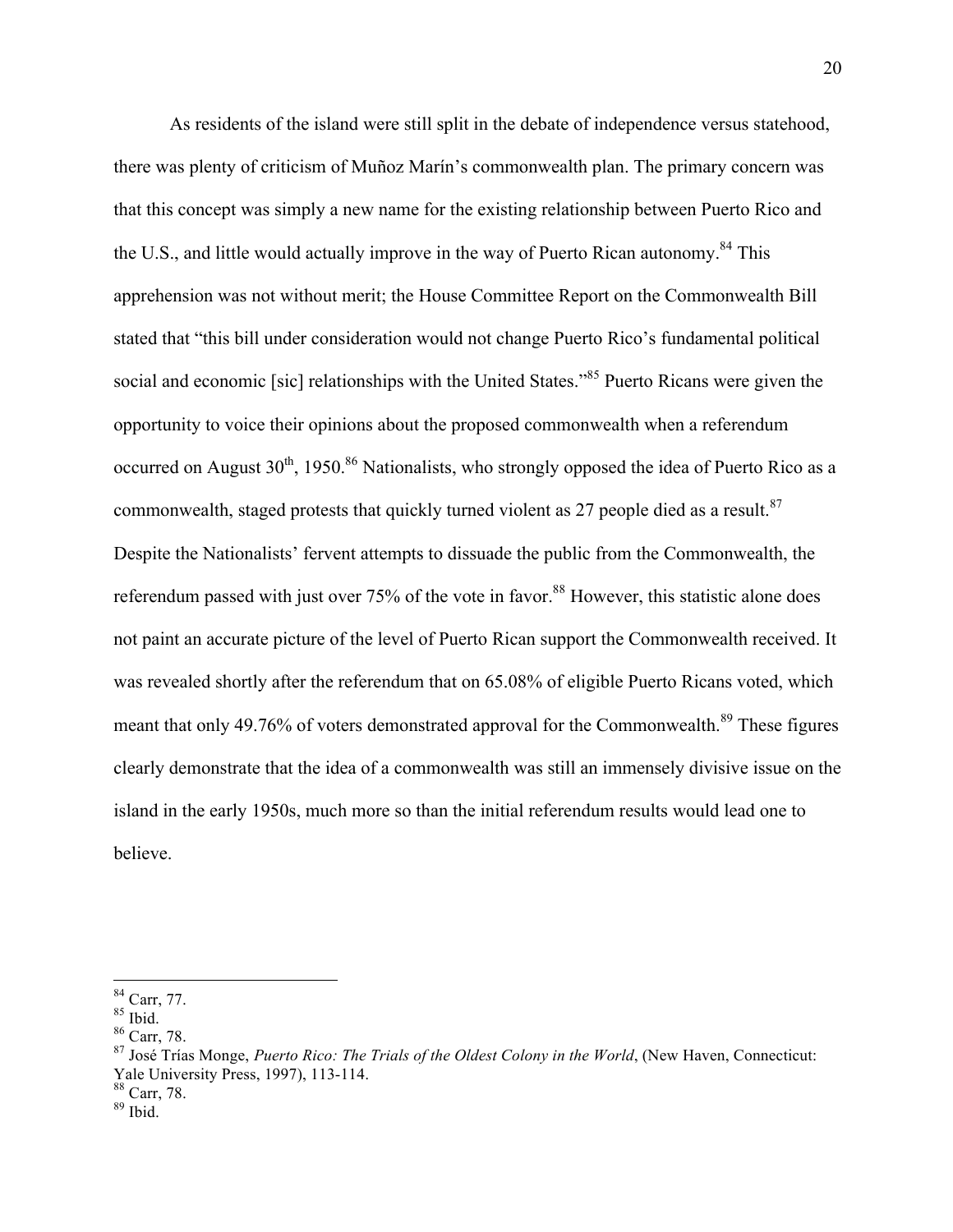Puerto Rico's status was officially changed from unincorporated territory to

Commonwealth on July 25<sup>th</sup>, 1952, 54 years to the day of the United States' invasion.<sup>90</sup> In Spanish, Puerto Rico's new title was translated to "Estado Libre Asociado", or Associated Free State. While this term was created to emphasize the island's supposed newfound agency in their relationship with the United States,  $91$  the different connotations that can be derived from this title versus those of the English one serve as an excellent metaphor for the different expectations each party had of the new agreement. Soon after the Commonwealth system was implemented, it began to show its weaknesses. Federal agencies still imposed their domain on the island, and without the power to appoint these employees. Puerto Rico had little say in their activities.<sup>92</sup> The main issue of the Commonwealth title was that neither side was certain of what liberties it entailed. The vague wording of its bill made it nearly impossible to concretely define its status in legislative terms.<sup>93</sup> In some instances, Puerto Rico was given powers similar to that of a state, while in others it was only relegated to territory status.<sup>94</sup> The change in status did allow the Puerto Rican government to create their own constitution, which legislators began drafting almost immediately after the passage of the referendum. The first draft contained a progressive Bill of Rights that included benefits for pregnant women and the unemployed as well as free education and the right to work for all.  $95$  Congress, claiming that such freedoms were not in line with American traditions, refused to approve the draft and made significant edits.<sup>96</sup> The failed Puerto Rican Bill of Rights exemplifies the paradox that existed between the United States and

 <sup>90</sup> Carr, 80.

 $^{91}$  Ibid.

<sup>92</sup> Carr, 82.

<sup>93</sup> Carr, 84.

<sup>&</sup>lt;sup>94</sup> Trías Monge, 119.

<sup>&</sup>lt;sup>95</sup> Trías Monge, 117.

<sup>96</sup> Carr, 79.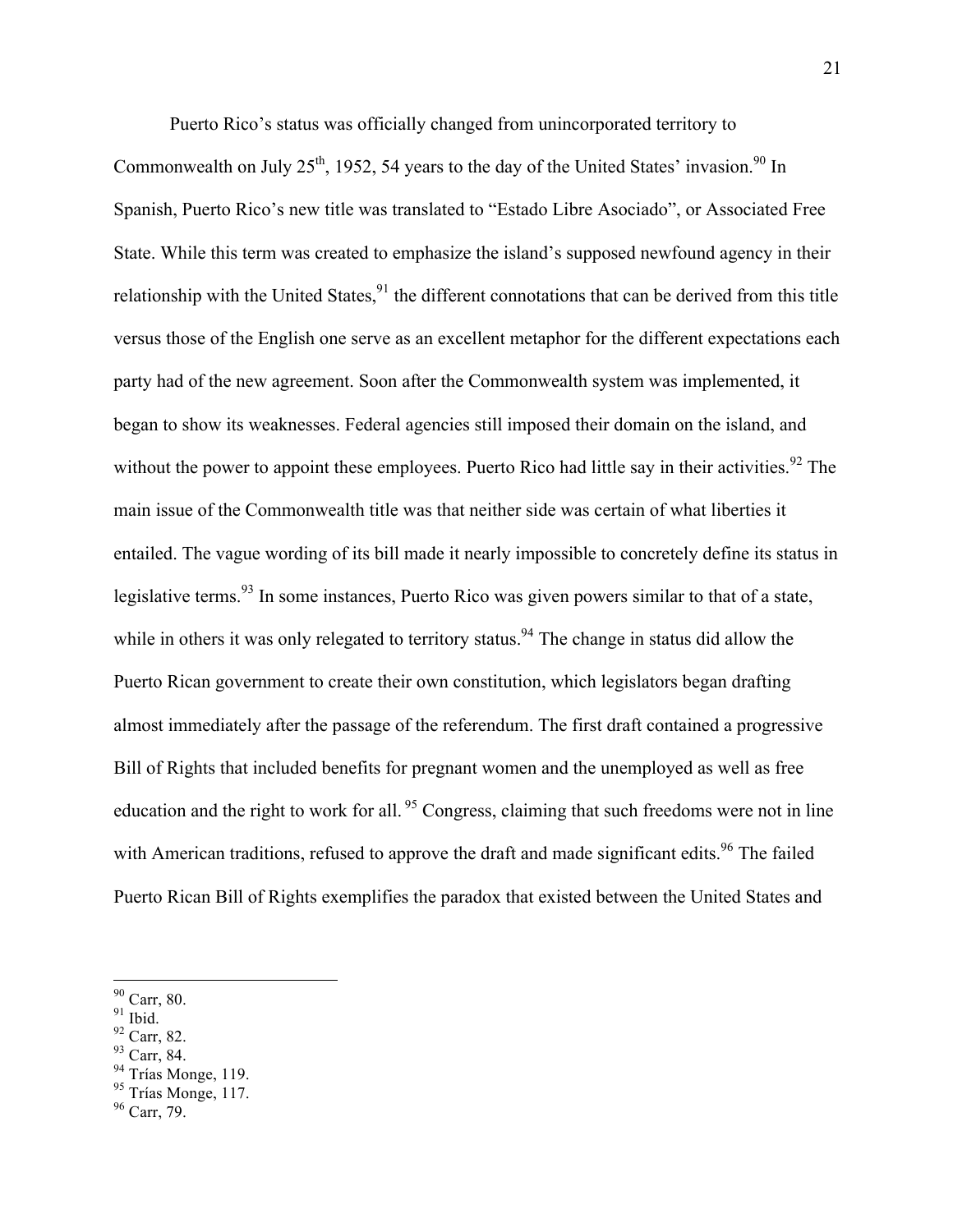the Commonwealth during this time; the former wanted the latter to adhere to its customs, yet was unwilling to fully integrate it into the nation and offer it full political and economic protection.

The island's status became further muddled after a series of decolonization proceedings at the United Nations in 1953. Puerto Rico initially petitioned the UN to begin the process, while the United States staunchly objected, insisting it was solely their decision if or when decolonization occurred. However, the U.S. eventually agreed, as they were extremely reluctant that their current relationship with P.R. continued to be labeled as "colonial," despite the fact that they refused to grant the island practically any self-determining power.<sup>97</sup> Throughout the hearings, confusion continued over whether or not Puerto Rico should be considered a colony by the UN due to the vague nature of its commonwealth status and the inability of the United States and Puerto Rico to reach an agreement on its meaning.<sup>98</sup> Despite this uncertainty, the UN General Assembly eventually voted that they would cease to consider Puerto Rico as a "non-selfgoverning" entity.<sup>99</sup> However, when examining the power the U.S. still wielded over the island, this term is clearly an inaccurate way to refer to Puerto Rico; U.S. federal law was still in effect in the Commonwealth, and any amendments to the Constitution drafted by the Puerto Rican government had to be approved by Congress.

Criticism aimed at the ambiguity of the commonwealth status was steady from several Puerto Rican parties throughout the 1950s, and as a result the United States-Puerto Rico Commission on the Status of Puerto Rico was formed in the early  $1960s$ .<sup>100</sup> The Commission was tasked with investigating the economic, political, and cultural implications of three potential

<sup>97</sup> Trías Monge, 122.

<sup>98</sup> Trías Monge, 121.

<sup>&</sup>lt;sup>99</sup> Trías Monge, 124.

<sup>100</sup> Trías Monge, 129.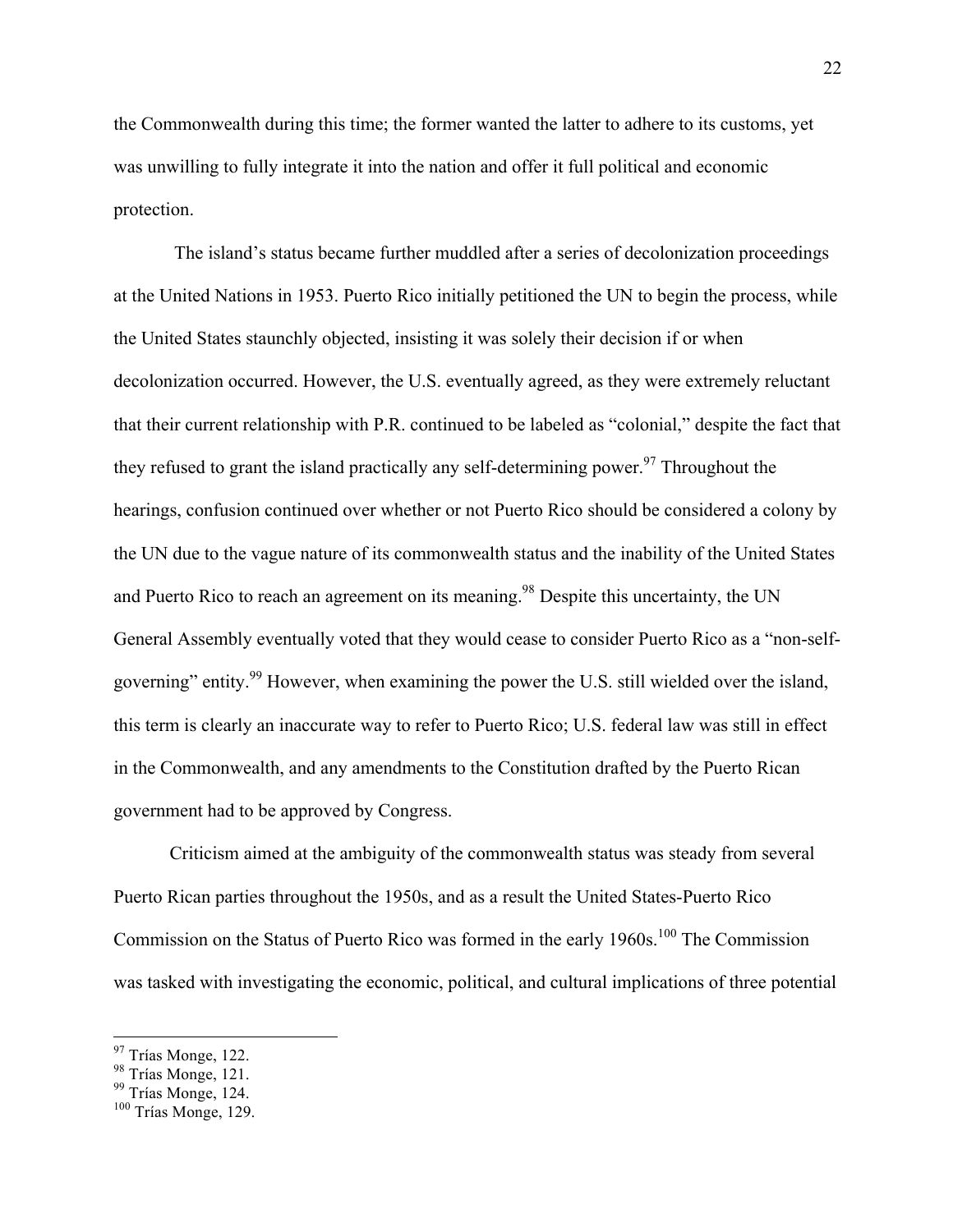options: independence, statehood, and a more clearly defined Commonwealth.<sup>101</sup> The results of the investigation concluded that while all three options were valid, there would be higher economic consequences of statehood. This was due to the fact that Puerto Rico would have to pay more federal taxes that it would receive federal aid, resulting in an \$18 million difference per year.<sup>102</sup> The Commission stated that while Puerto Rico was not currently financially ready for statehood, it would be by 1980, less than 20 years in the future.<sup>103</sup> Satisfied by the thoroughness of the report, the U.S. government approved for a plebiscite that would supposedly allow Puerto Rican residents to determine the next steps of their relationship.<sup>104</sup> However, each option relied on the action of Congress, so none of them were even guaranteed to occur.<sup>105</sup> This sense of futility, combined with the fact that the FBI and CIA were both stationed on the island and could therefore manipulate the results of vote, led the Puerto Rican Independence Party (PIP) to protest the plebiscite and discourage its members from voting.<sup>106107</sup> This decision greatly impacted the results of the plebiscite, as the votes for independence polled at less than one percent.<sup>108</sup> Meanwhile, the vote for a clearly-defined Commonwealth won with 60%, and statehood received  $40\%$  in addition to winning nine districts on the island.<sup>109</sup>

The notable amount of support received by the statehood option signaled a considerable shift in political opinion in Puerto Rico. This was demonstrated yet again when the New Progressive Party (PNP), which was in favor of statehood, won the governor's seat in  $1968$ <sup>110</sup>

- $102$  Carr, 87.
- $103$  Carr, 88.

- $105$  Carr, 90.
- <sup>106</sup> Carr, 89

 <sup>101</sup> Carr, 84-86.

 $104$  Trías Monge, 130.

<sup>107</sup> Trías Monge, 131.  $108$  Carr, 90-91.

 $109$  Ibid.

<sup>110</sup> Trías Monge, 130.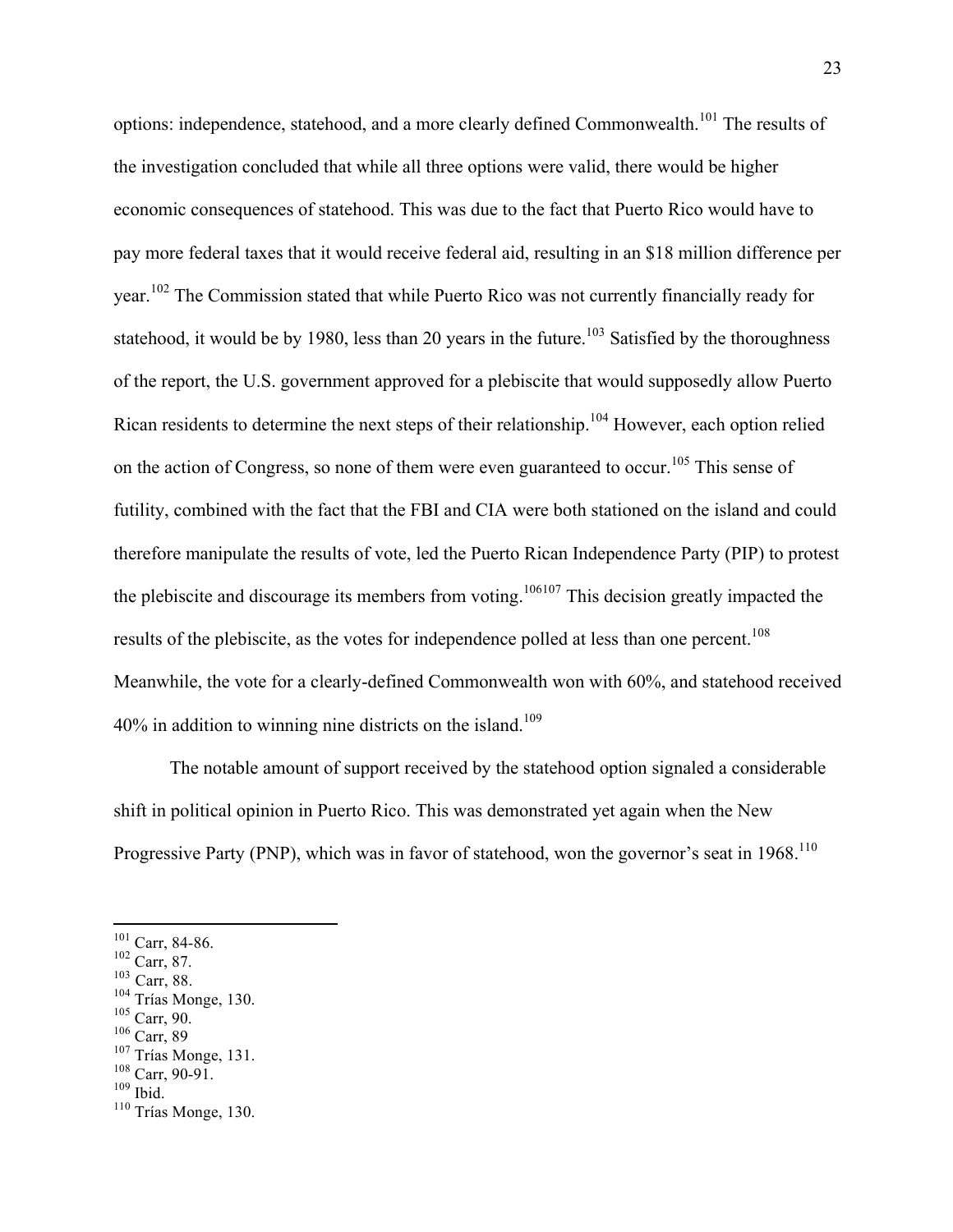Shortly after, new governor Luis A. Ferré partnered with President Nixon to create a committee to investigate the impact of Puerto Rico residents voting in presidential elections. While the committee suggested that such a policy could be implemented successfully, nothing ever came of  $it<sup>111</sup>$  By the 1970s, very little headway had been made in more precisely defining the island's commonwealth status. Because of this, discussions of a new compact between the United States and Puerto Rico that would finally clarify the present relationship began in  $1975$ <sup>112</sup>. The proposed compact was intended to grant the island a new set of powers, including the ability to levy tariffs and determine its own minimum wage. In addition, it would also give Puerto Ricans a right that they had been asking for since the beginning of the century: representation in both houses of Congress. Finally, the compact would also ensure that federal laws would only apply to Puerto Rico if they specifically mentioned the island, and Puerto Rico would have the power to formally oppose any laws that they believed would not benefit the Commonwealth.<sup>113</sup> Unfortunately, the compact was never realized due to several factors. First, the PNP retook the governor's seat in 1976, after briefly losing it to the Popular Democratic Party, who was in favor of the preservation of the Commonwealth.<sup>114</sup> As members of the PNP advocated for statehood, they had no interest in redefining the compact. In addition, President Ford suddenly announced intentions to create a bill for Puerto Rican statehood, and in doing so ignored the compact recommendations completely. The bill did not make much progress in Congress, leaving Puerto Rico's status as ambiguous as before. <sup>115</sup> Because of these events, the Commonwealth failed to improve in any meaningful way, thus rendering the results of the plebiscite useless. It is now

 $114$  Ibid.

<sup>&</sup>lt;sup>111</sup> Trías Monge, 131.

<sup>112</sup> Carr, 94.

<sup>113</sup> Carr, 95.

 $115$  Ibid.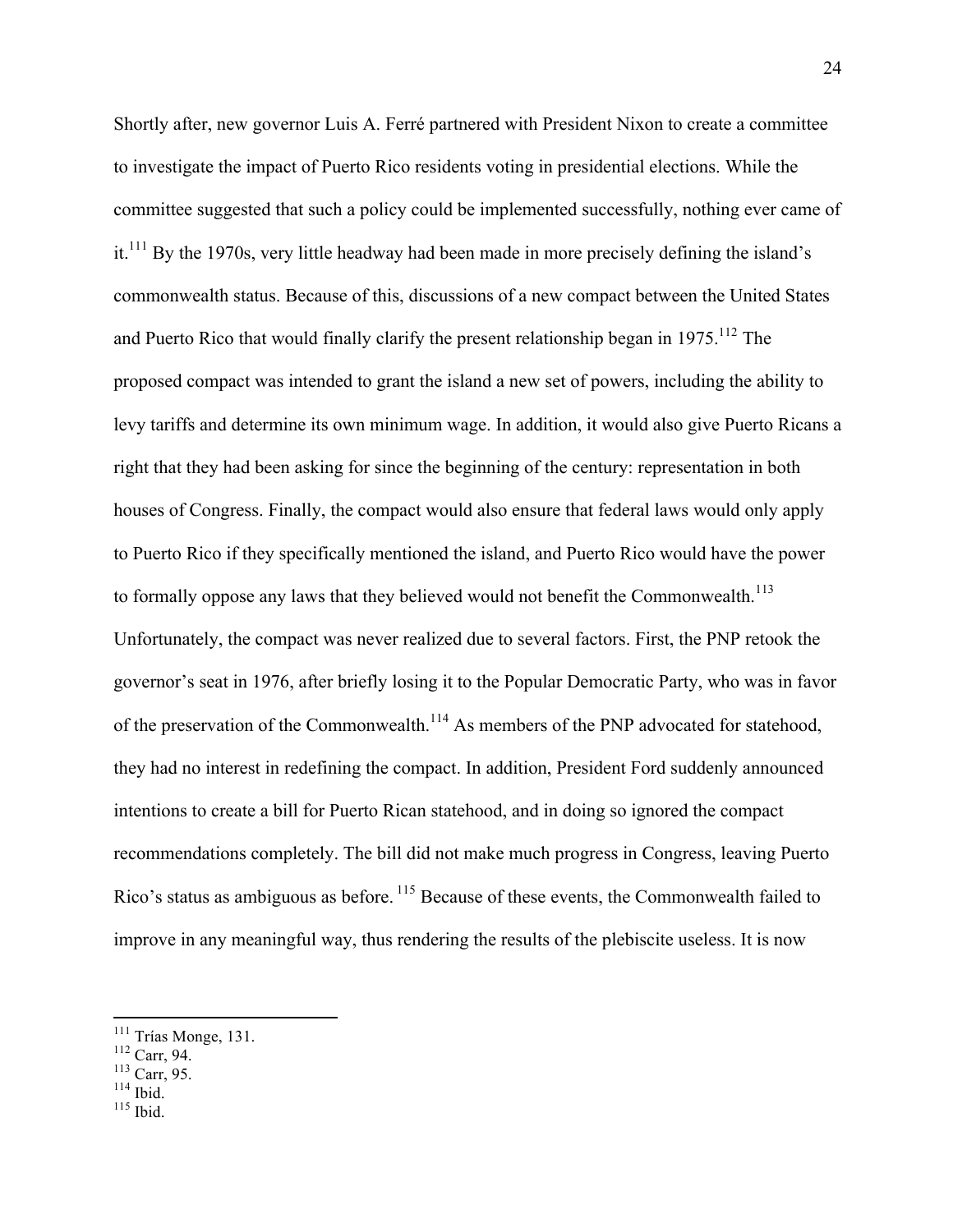evident that Congress did not act with the opinions of Puerto Rican voters in mind after the plebiscite; the voting process was simply a way for the United States to justify its ownership of the island under the guise of democracy.

The indifference to Puerto Rico's vague status continued into the 1980s. During the case *Harris v. Rosario* (1980), the Supreme Court declared that Puerto Rico was a "territory" belonging to the United States and [Congress] may treat Puerto Rico differently from the states as long as there is a rational basis for its actions."116 Despite this, there was also growing support for the statehood movement, both on the island and the mainland. Both George H.W. Bush and Ronald Reagan supported statehood during the 1980 presidential election,  $117$  and PNP candidate Pedro Rosselló won the gubernatorial election in the early 1990s.<sup>118</sup> Energized by this response, the new governor ordered a second status plebiscite in 1993. While statehood again lost to preserving the Commonwealth, the margins were much closer this time. The Commonwealth won with 823,258 votes and statehood received 785,859 votes, giving the two options a two percent difference.<sup>119</sup> As 73.6% of the voting population showed up to the polls,<sup>120</sup> it is clear that more and more Puerto Ricans were becoming increasingly vocal of their preference for the more just and defined relationship of statehood. Roselló continued his platform of statehood throughout his gubernatorial career; one of his principle initiatives while in office was advancing legislation that would foster statehood.<sup>121</sup> Although it seemed as if the PNP was making headway in their efforts to gain statehood status, the party suffered a significant blow at the end of the

 <sup>116</sup> Carr, 101.

<sup>117</sup> Carr, 99.

<sup>&</sup>lt;sup>118</sup> Trías Monge, 131.

<sup>119</sup> Trías Monge, 135.

 $120$  Ibid.

<sup>121</sup> César J. Ayala, and Rafael Bernabe, *Puerto Rico in the American Century: A History Since 1898* (Chapel Hill, North Carolina: The University of North Carolina Press, 2007), 291.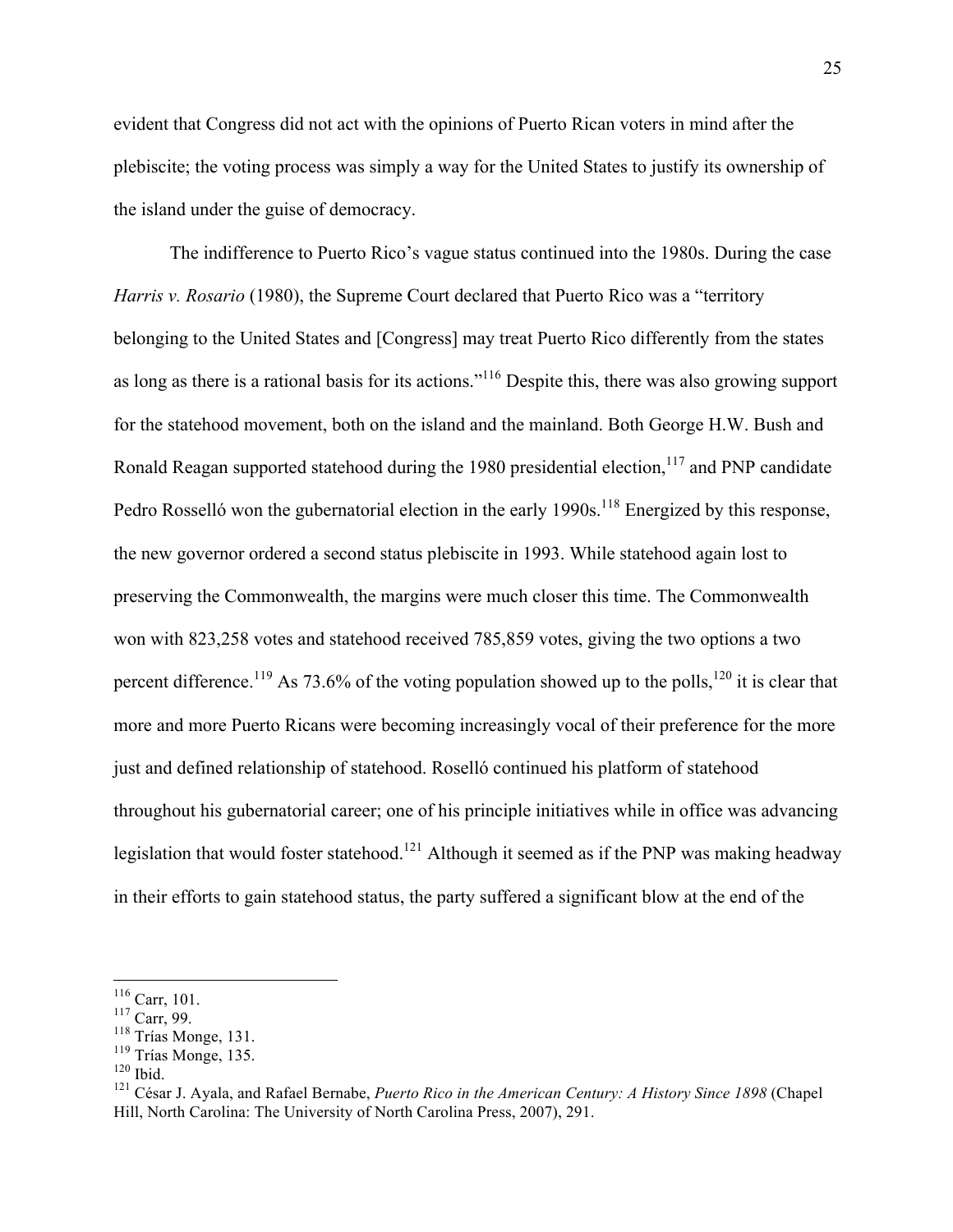decade due to a series of consecutive corruption scandals that ended with the incarceration of several prominent PNP mayors and legislators.<sup>122</sup> Due the widespread misconduct occurring in the party, the PNP lost the 2000 gubernatorial election, and PPD candidate Sila Calderón served in the position for the next four years. During this time, Calderón failed to effect any significant amount of change, and the quest for statehood from the PNP remained at bay.<sup>123</sup>

The two most recent referendums regarding the status of Puerto Rico have demonstrated a noticeable shift in voter opinion. Another referendum was not held until 2012, 14 years after the 1998 plebiscite. This poll saw a change in ballot formatting, as voters were asked to voice their opinion on two questions: 1) Should Puerto Rico remain an unincorporated territory of the United States, and 2) If not, what should its new status be?<sup>124</sup> For the first time in history, the majority of Puerto voters did not choose to remain an unincorporated territory, as 54% of voters selected "No" for the first question. As for the second part of the referendum, voters could choose between the options of statehood, free associated state, and complete independence; 61% selected the first option.<sup>125</sup> In 2017, another status referendum was held, this time with astounding results: 97% of voters chose statehood out of the aforementioned three options.<sup>126</sup> However, this special election has been heavily criticized; due to boycotts by the independence movement and the PPD, only 23% of island residents voted and the results were certainly skewed. Nevertheless, this small percentage consists of about 500,000 of the island's residents.  $127$  From the results of these two referendums, it is evident that the majority of Puerto Rican

 <sup>122</sup> Ayala and Bernabe, 293-302.

<sup>&</sup>lt;sup>123</sup> Ayala and Bernabe, 302.

<sup>124</sup> Pedro Pierluisi, interview by Robert Siegel, "All Things Considered," *National Public Radio*, November  $27<sup>th</sup>$ , 2012. Accessed October 16<sup>th</sup>, 2019.

 $125$  Ibid.

<sup>126</sup> Frances Robles, "23% of Puerto Ricans Vote in Referendum, 97% of Them for Statehood," *The New York Times*, June  $11^{th}$ , 2017. Accessed October  $16^{th}$ , 2019.  $127$  Ibid.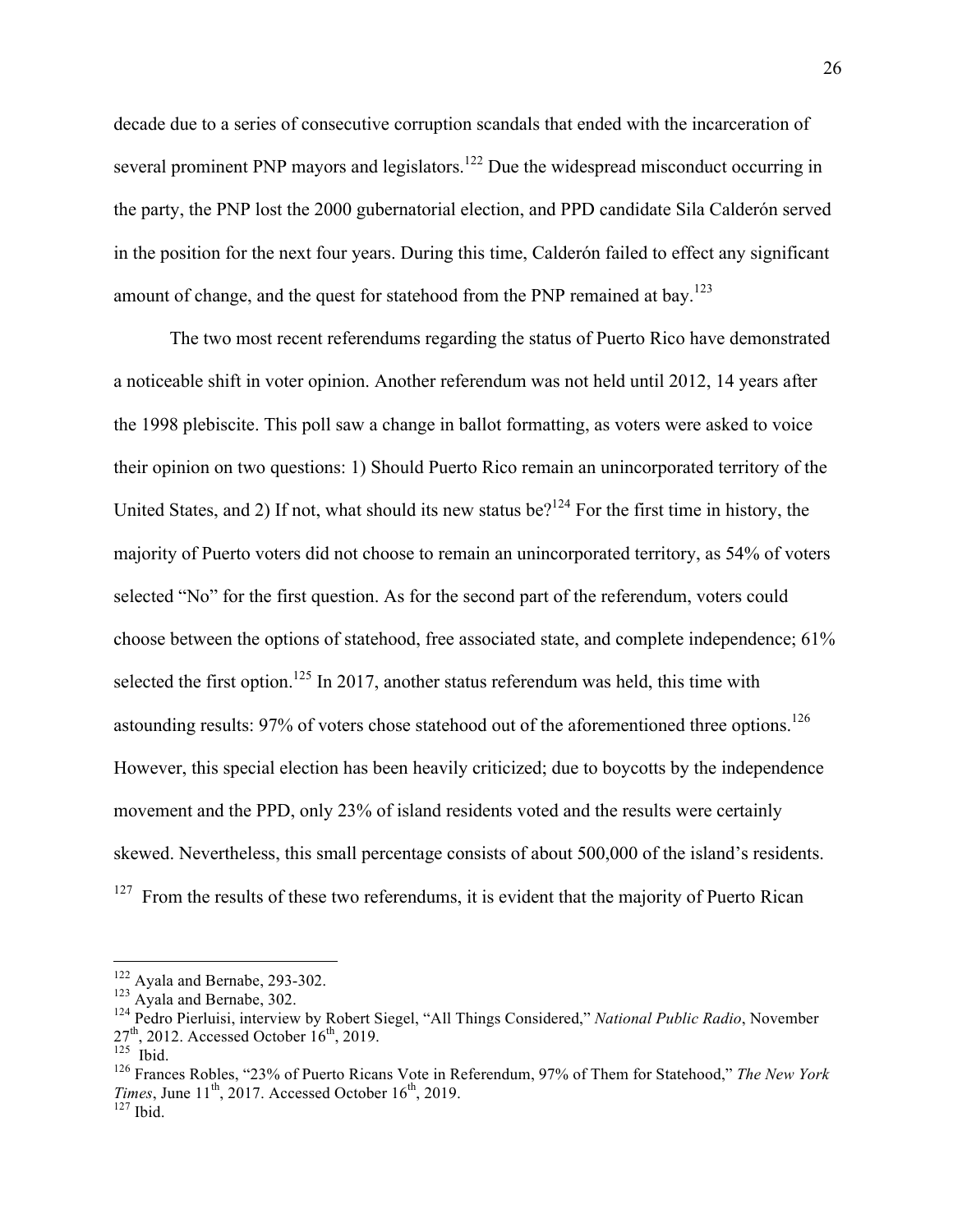residents wish to for their island to receive full statehood. After the 2012 referendum, official statements for both the Democratic and Republican Party expressed support for any decision that Puerto Rican voters expressed.<sup>128</sup> Yet despite this supposed approval, no changes to Puerto Rico's status appear to be in the foreseeable future.

#### **Chapter 4. Disaster Politics**

In order to fully understand the shortcomings of the United States government's response to Hurricane Maria, it is imperative to have some background knowledge on the departments and policies the federal government has created in order to provide relief for natural disasters. The Federal Emergency Management Agency (FEMA) was established in 1979 by President Jimmy Carter.<sup>129</sup> The agency was absorbed by the Department of Homeland Security in 2003, although it still retains its own name as well as the title of "agency."<sup>130</sup> According to its official government website, FEMA is responsible for the preparation and prevention of all disasters (natural or man-made) that occur on U.S.-owned soil. In addition, it is also supposed to alleviate the severity of such disasters through its relief efforts. In 1988, Public Law 100-707 established the current system under which FEMA operates today; once the president declares a state of emergency, the agency is required to responded physically as well as financially. The nation and its territories are divided into regions that each have a separate FEMA office. Puerto Rico is part of Region II, which also includes the U.S. Virgin Islands, New York, and New Jersey.

While it would be beneficial to compare FEMA's responses to previous hurricanes and other natural disasters that have previously occurred in Puerto Rico, a lack of available information makes this a challenging task. In the 40 years of FEMA's existence, only two

 <sup>128</sup> Pierluisi.

<sup>&</sup>lt;sup>129</sup> "About the Agency," *The Federal Emergency Management Agency*, n.d., accessed September 23<sup>rd</sup>, 2019, https://www.fema.gov/about-agency.

 $^{130}$  Ibid.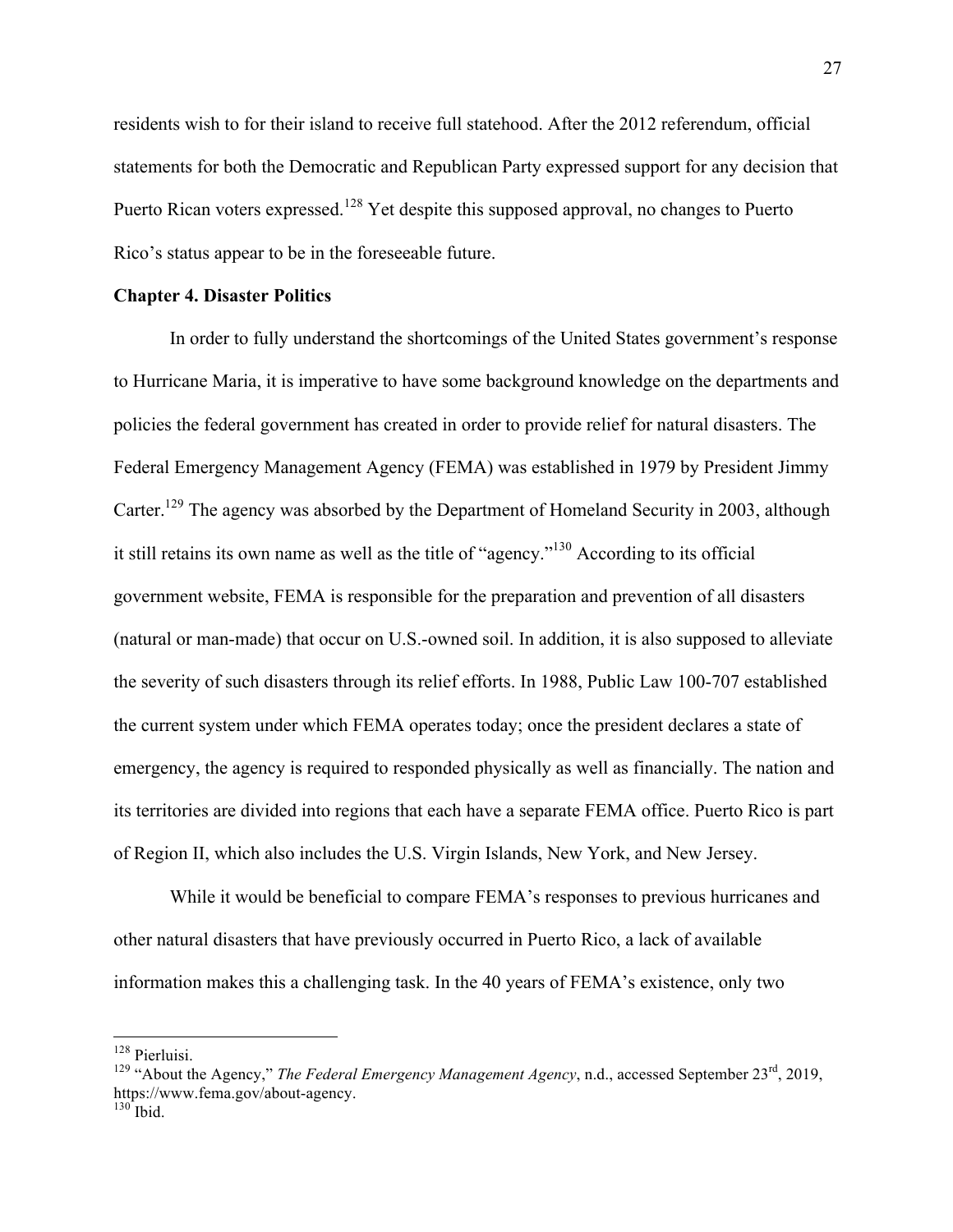disasters occurred before Hurricane Maria that caused significant damage: Hurricane Hugo in 1989 and Hurricane Georges in 1998. From all available accounts, it appears that FEMA provided a sufficient amount of water, shelter, and electricity to Puerto Rican residents during the aftermath of Georges.<sup>131</sup> This information is not available for Hurricane Hugo. Additionally the amount of financial assistance that both FEMA and the federal government awarded to Puerto Rico in either circumstance is unavailable; as each storm caused nearly \$2 billion in damage, this information is necessary in order to fully evaluate the success of FEMA and the United States government in properly addressing these natural disasters. Furthermore, it is more relevant to compare FEMA's response to Hurricane Maria to those of Hurricanes Harvey and Irma; all three occurred within the same hurricane season, yet the latter two yielded a response from FEMA and the federal government that was drastically than their reaction to the former.

Hurricane Maria made landfall to Puerto Rico a little over a month after Hurricane Harvey hit Texas and Hurricane Irma hit Florida and the U.S. Virgin Islands. As a result, FEMA was tasked with responding to three natural disasters simultaneously, which is certainly not an easy feat. However, when one compares the statistics of FEMA's responses in each location, there is a glaring disparity between the level of financial and material relief that Puerto Rico received versus those that were received by Florida and Texas. In order to accurately compare FEMA's responses to these natural disasters, it is important to note that the three hurricanes in question were not the same level of severity. While Harvey and Irma were classified as Category 4 hurricanes, Maria was considered a "high-end" Category 4 hurricane, or almost as severe as a

<sup>131&</sup>lt;sup>a</sup>FEMA Hurricane Georges Disaster Update," The Federal Emergency Management Agency, September 29<sup>th</sup>, 1998, accessed December 17<sup>th</sup>, 2019, https://reliefweb.int/report/puerto-rico-united-states-america/femahurricane-georges-disaster-update.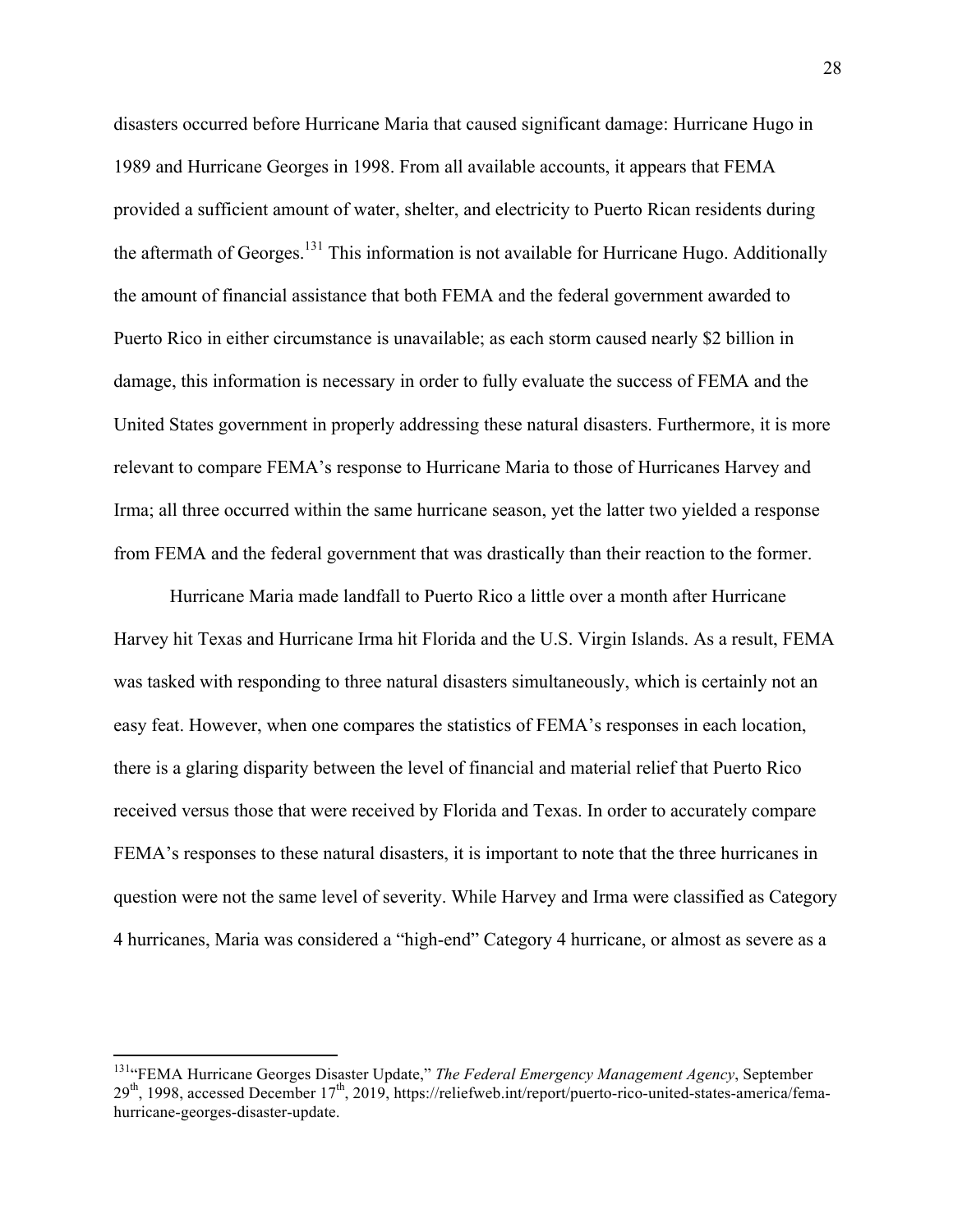Category 5 storm.<sup>132</sup> Additionally, Maria caused more power outages and structural damage than either Harvey or Irma.<sup>133</sup> The most evident statistical disproportion among the three storms was their mortality rates. Hurricane Harvey caused a total of 113 deaths, both directly and indirectly, while Hurricane Irma was responsible for 84 deaths in Florida as well as an additional 8 deaths in the Caribbean.<sup>134</sup> Meanwhile, 2,975 deaths have been attributed to Hurricane Maria.<sup>135</sup>

This increased level of destruction experienced by Puerto Rico in comparison to Texas and Florida did not translate to a higher portion of FEMA's financial, material, or labor resources. In reality, Puerto Rico often received less aid in many categories when compared to Florida and Texas. This pattern can be detected from the first acts of response all the way to Congress' financial assistance authorizations. After Hurricane Maria hit, 10,000 FEMA personnel were deployed to Puerto Rico,  $136$  with the total number of employees on the island rising to 19,000 at the height of relief efforts.<sup>137</sup> The amount of FEMA employees that responded to the hurricanes in Florida and Texas were  $22,000$  and  $30,000$ , respectively,  $^{138}$  with a total 31,000 personnel in Texas at the height of relief efforts.<sup>139</sup> There was also a significant imbalance between the three affected areas in terms of materials that FEMA supplied. Within the first nine days after Hurricane Maria hit, FEMA handed out 2.8 million leaders of water to Puerto Ricans.<sup>140</sup> While this certainly sounds like a great deal of water, it is a relatively small

<sup>&</sup>lt;sup>132</sup> Charley E. Willison, Phillip M. Singer, Melissa S. Creary, et al, "Quantifying Inequalities in U.S. Federal Response to Hurricane Disaster in Texas and Florida Compared with Puerto Rico," *BMJ Global Health* 4, no.1 (2019): 1-6, accessed September 23<sup>rd</sup>, 2019, https://gh.bmj.com/content/4/1/e001191.<br><sup>133</sup> Willison, et al, 2.

 $134$  Willison, et al, 4.

 $135$  The George Washington University Milken Institute School of Public Health, 9.

<sup>&</sup>lt;sup>136</sup> David Blumenthal and Shanoor Seervai, "What Hurricane Maria's Death Toll Reveals About Health Care in Puerto Rico," *Harvard Business Review*, June 7<sup>th</sup>, 2018, accessed September 23<sup>rd</sup>, 2019,

https://hbr.org/2018/06/what-hurricane-marias-death-toll-reveals-about-health-care-in-puerto-rico.

 $137$  Willison, et al, 2.

<sup>&</sup>lt;sup>138</sup> Blumenthal and Seervai.

<sup>139</sup> Willison, et al, 2.

<sup>&</sup>lt;sup>140</sup> Blumenthal and Seervai.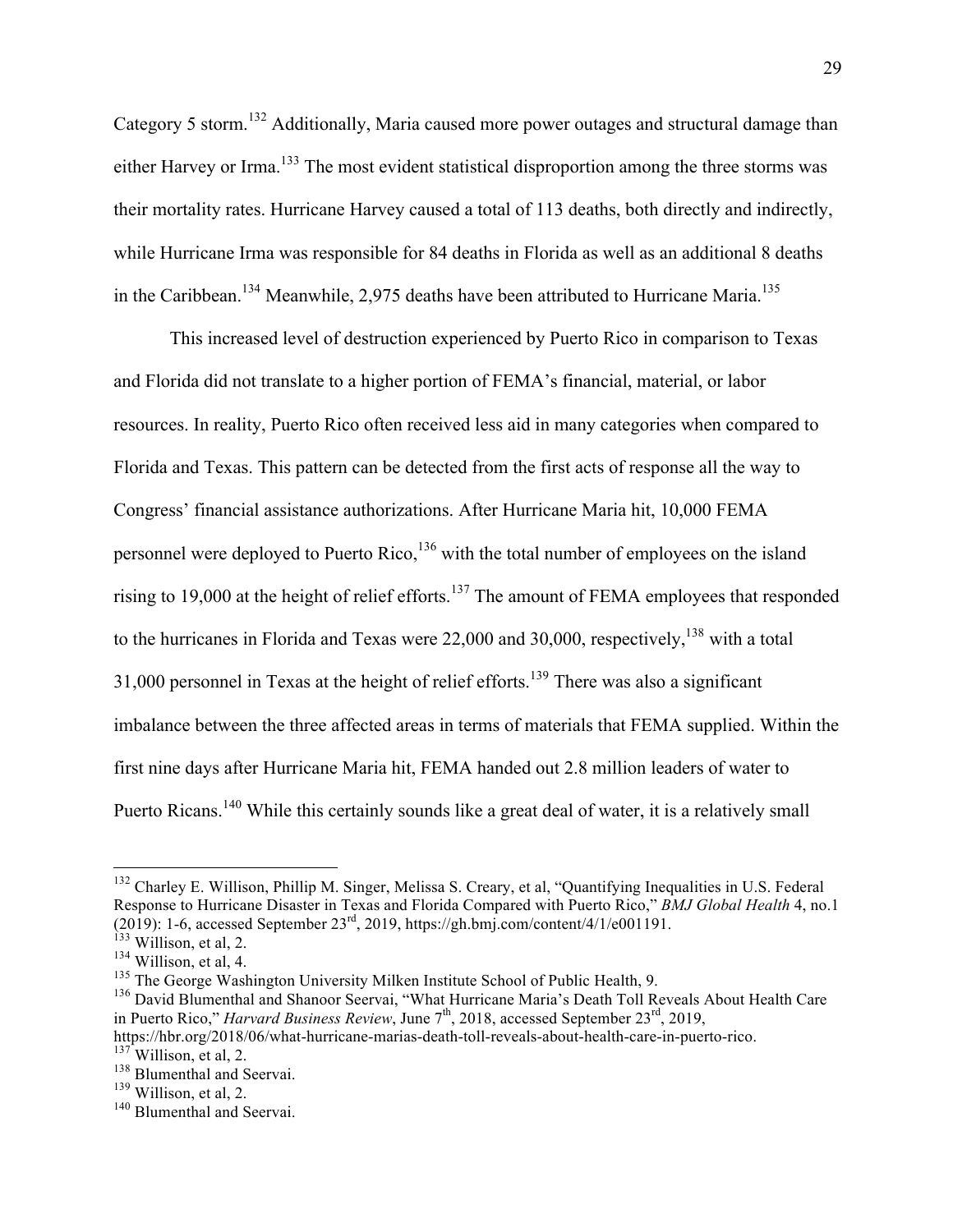amount when compared to the 4.5 million liters distributed in Texas and 7 million liters distributed in Florida within the same time frame.<sup>141</sup> Despite the elevated level of housing damage that occurred on Puerto Rico, islanders only received 5,000 tarps from FEMA; Texans were bestowed 20,000 while Floridians received nearly  $100,000$ .<sup>142</sup>

To FEMA's credit, the organization has since claimed partial responsibility for its poor response to Hurricane Maria. In July of 2018, it published its After-Action report for the 2017 hurricane season.<sup>143</sup> In this annual summary, FEMA admitted to being underprepared and mishandling the aftermath of the storm.<sup>144</sup> Due to the rapid succession of the three hurricanes, FEMA's emergency supply storage was nearly depleted when Maria made landfall. In addition to the minimal amount of tarps that were distributed in Puerto Rico, another type of equipment that was severely lacking was generators. While eventually providing Puerto Rican residents with 2000 generators over the course of the power outages, FEMA only installed 31 generators on the island the first day after the storm;<sup>145</sup> as 1.5 million of the islanders lost electricity due to the storm, this amount of generators was nowhere near sufficient.<sup>146</sup> The organization continued to face complications while attempting to reconnect the island to the power grid in the months following Hurricane Maria; 3 months after the storm, only 65% of power had been restored in Puerto Rico, compared to 90% in the Virgin Islands.<sup>147</sup> According to FEMA officials, this

 $^{141}$  Ibid.

 $142$  Ibid.

<sup>143</sup> "2017 Hurricane Season FEMA After-Action Report," *The Federal Emergency Management Agency*, July 12<sup>th</sup>, 2018, accessed October 10<sup>th</sup>, 2018, https://www.fema.gov/media-library/assets/documents/167249. <sup>144</sup> Laura Sullivan, interview by Michel Martin, "All Things Considered," *National Public Radio*, July 14th,

<sup>2018.</sup> Accessed October  $10^{th}$ , 2018.  $145$  Ibid.

<sup>&</sup>lt;sup>146</sup> Umair Irfan, "Puerto Rico's Blackout, the Largest in American History, Explained," *Vox*, May  $8<sup>th</sup>$ , 2018, accessed September 25<sup>th</sup>, 2019, https://www.vox.com/2018/2/8/16986408/puerto-rico-blackout-powerhurricane.

 $147$  "2017 Hurricanes and Wildfires: Initial Observations on the Federal Response and Key Recovery Challenges," The United States Government Accountability Office, 34. September 2018, accessed October 11<sup>th</sup>, 2018, https://www.gao.gov/assets/700/694231.pdf.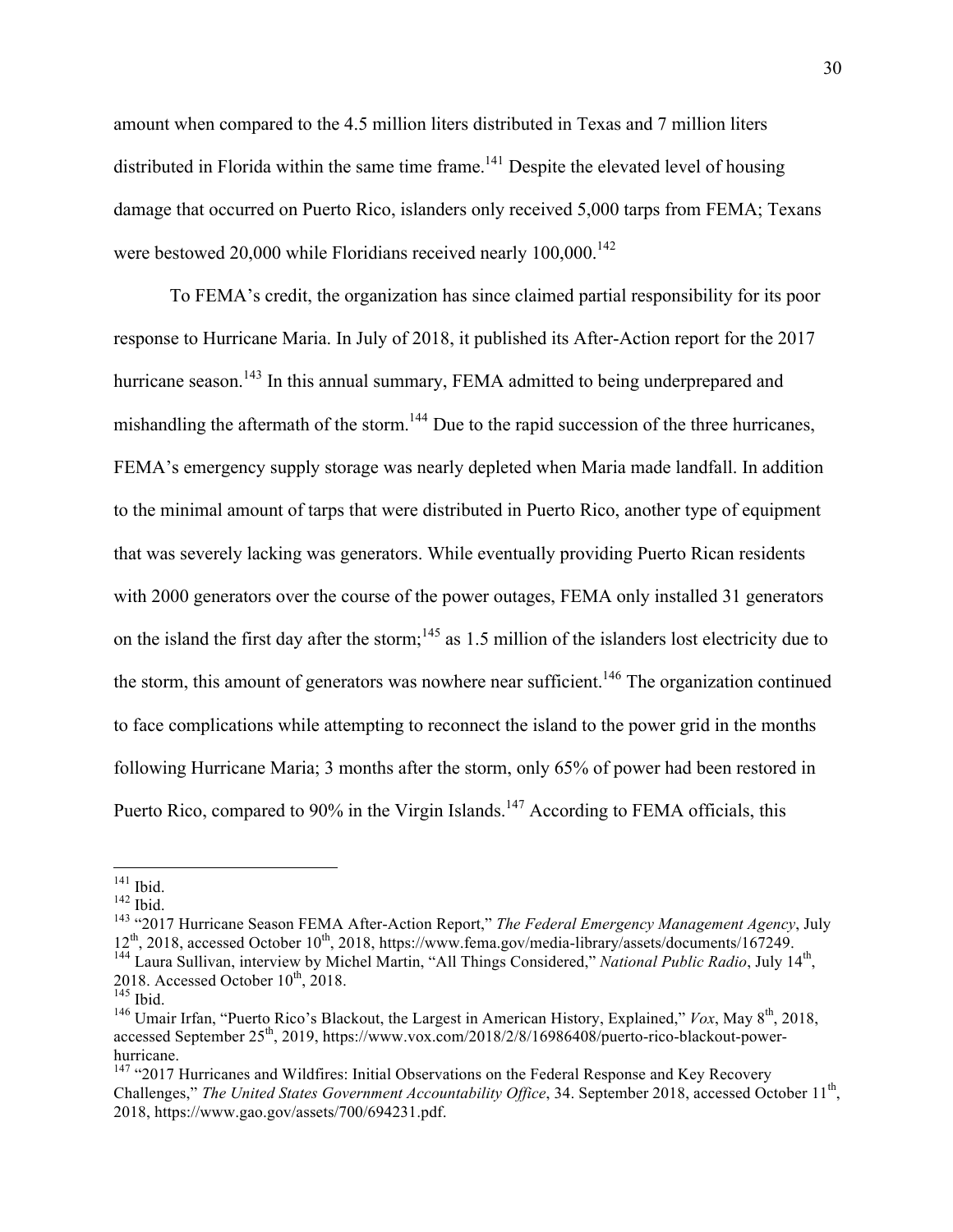disparity can be partially attributed to the fact that the U.S. Virgin Islands' infrastructure is more modern and better-functioning than the infrastructure in Puerto Rico.<sup>148</sup> Additionally, the government had taken further alleviation efforts in the U.S. Virgin Islands than in Puerto Rico, which greatly aided in the electricity recovery process.<sup>149</sup> FEMA's relief efforts overall were hindered due to the outdated electric, transportation, and communication infrastructure on the island. In fact, a great of bridges, roads, and sewer systems in Puerto Rico are over 50 years old, and could not be repaired after the storm because many of their parts are not currently being manufactured.<sup>150</sup> Finally, the agency's personnel underestimated the amount of satellite phones to bring with them to the island, meaning they had practically no reliable way to communicate amongst themselves or with supply delivery coordinators.<sup>151</sup>These hardships were a clear oversight by FEMA as well as the federal government and easily could have been prevented if the latter had invested in updating the island's infrastructure. Another shortage that FEMA suffered were available employees. According to their own report, the organization experienced significant staffing shortages during Hurricanes Harvey, Irma, and Maria.<sup>152</sup> In addition, many of those who were sent to aid in relief efforts appear to have not been qualified; almost 40% of FEMA employees assigned to Puerto Rico lacked what the organization deems "disaster workforce certification." 153

 <sup>148</sup> Ibid.

<sup>&</sup>lt;sup>149</sup> "2017 Hurricanes and Wildfires: Initial Observations on the Federal Response and Key Recovery Challenges," 33.

<sup>&</sup>lt;sup>150</sup> "2017 Hurricanes and Wildfires: Initial Observations on the Federal Response and Key Recovery Challenges," 29-34.<br><sup>151</sup> Sullivan.

<sup>&</sup>lt;sup>152</sup> "2017 Hurricane Season FEMA After-Action Report," vii.

<sup>&</sup>lt;sup>153</sup> "2017 Hurricane Season FEMA After-Action Report," 17.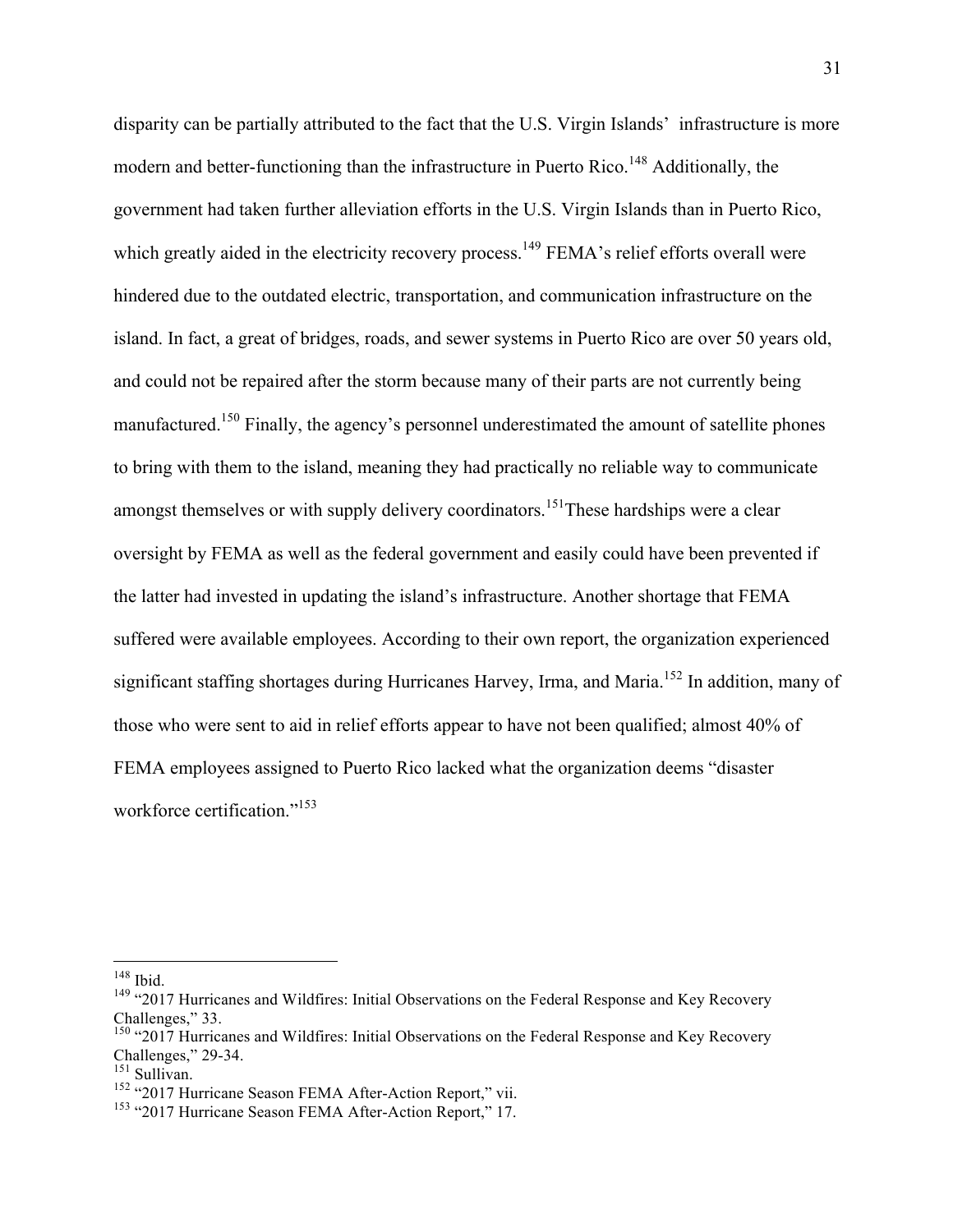While FEMA has acknowledged the aforementioned oversights, officials employed in the organization continually blame the severity of the storm; Laura Sullivan, a correspondent for NPR, stated about these claims:

FEMA has repeatedly insisted for months that the delays and the slow response was a product of the storm itself. Michael Byrne, the federal coordinating officer for Maria, told me if there's a villain here, it's the 190-mile-an-hour winds and the 50 inches of rain. And what [The FEMA After-Action Report found] is that that's not entirely true.<sup>154</sup>

Indeed, FEMA's own report notes that the agency knew even before Hurricane Maria hit the island that it was going to cause widespread damage.<sup>155</sup> In addition, the organization has completed nine preparedness exercises since 2009 for disasters specific to Puerto Rico and the U.S. Virgin Islands.<sup>156</sup> From these assessments, FEMA had previously determined that the island would need "significant federal intervention."<sup>157</sup> Given these facts, it is extremely puzzling why the agency was so underprepared for Hurricane Maria. The timing of Hurricanes Harvey and Irma is not an adequate excuse, as the organization clearly had information should have prevented them from redirecting their Puerto Rican supplies in the midst of hurricane season. FEMA's behavior once again demonstrates that federal agencies do not view Puerto Rico and its residents with the same amount of respect as they do with other U.S. citizens and fail to treat island-related disasters with an appropriate level of urgency as a result.

While there were clear differences between the material and labor resources Puerto Rico received from the government compared to those received by Texas and Florida, the starkest

 $154$  Sullivan.<br> $155$  Ibid.

<sup>&</sup>lt;sup>156</sup> "2017 Hurricanes and Wildfires: Initial Observations on the Federal Response and Key Recovery Challenges,"24.

<sup>&</sup>lt;sup>157</sup> Sullivan.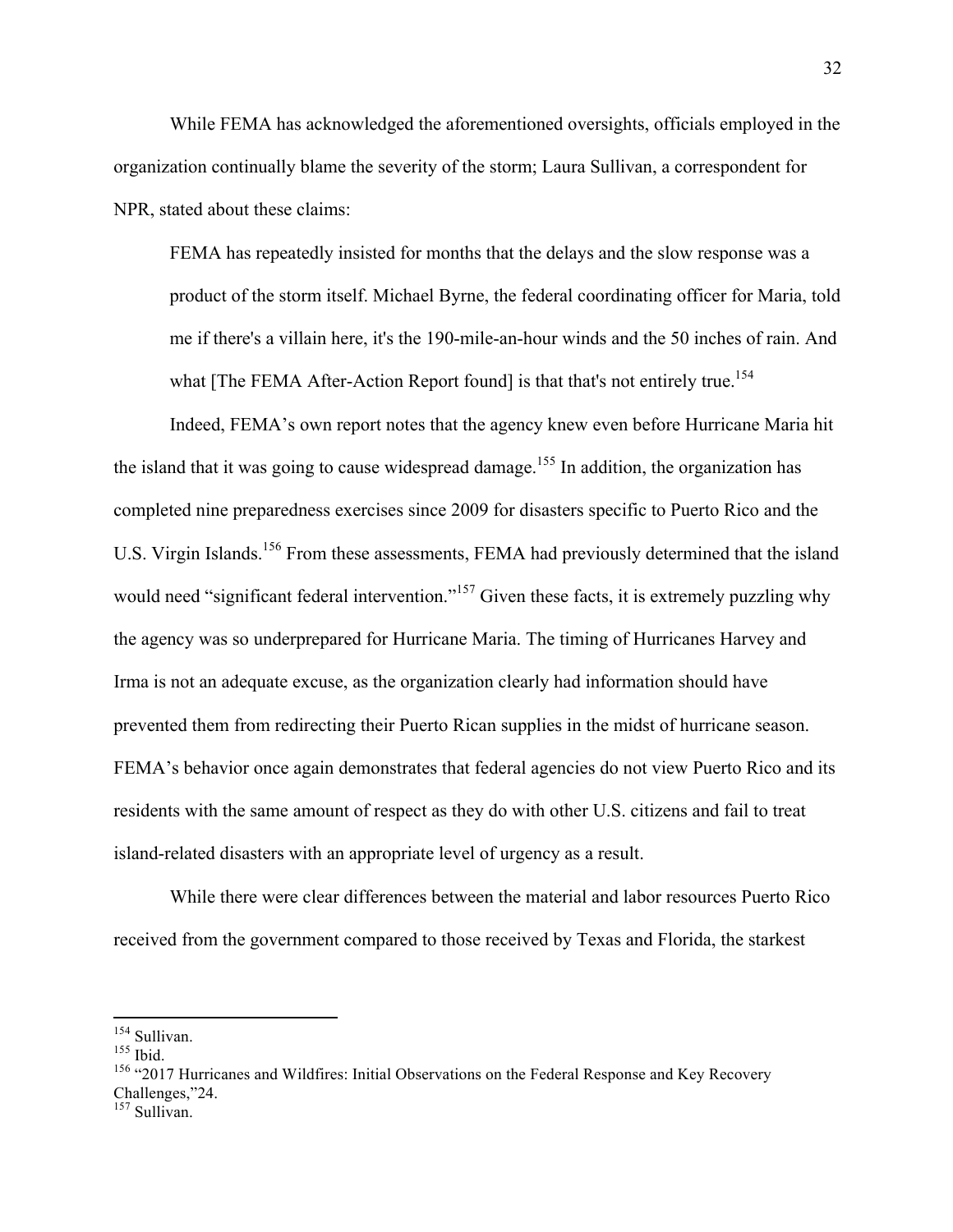discrepancy between the treatment of these relief efforts is evident when examining the financial assistance each received. In Florida, survivors of Hurricane Irma were awarded a combined \$100 million within the first nine days of the storm. Texans were compensated the same amount within nine days after Hurricane Harvey made landfall. <sup>158</sup> However, this pattern does not continue in Puerto Rico, as survivors of Hurricane Maria were only awarded a little over \$6 million total within the first nine days after the storm.<sup>159</sup> This trend of Puerto Rico receiving less money than their state counterparts continued when Congress created three bills intended to provide financial assistance in the wake of these natural disasters. The first bill was approved in September 2017 and allocated \$15.25 billion to Hurricane Harvey and Hurricane Irma aid. Additionally, it gave \$7.4 billion to FEMA's Disaster Relief Fund, \$7.4 billion to the Depart of Housing and Urban Development (HUD)'s Community Development Block Grant, and \$450 million to the Small Business Administration (SBA)'s Disaster Loans Program Account.<sup>160</sup> As this bill was approved before Hurricane Maria hit, it is perfectly reasonable that Puerto Rico did not receive any of this funding. <sup>161</sup>However, the subsequent two bills were created in the months after Hurricane Maria and still failed to award Puerto Rico the financial assistance it desperately needed. In October 2017, the second bill authorized an additional \$18.67 billion for FEMA's Disaster Relief Fund; this amount was to be used for relief for all three hurricanes. This bill also awarded Puerto Rico \$4.9 billion in relief aid.<sup>162</sup> Not only was this amount significantly smaller than the combined total that Texas and Florida received, but it was also structured in the form of a community disaster loan, which meant that Puerto Rico would be obligated to repay the federal

 <sup>158</sup> Willison, et al, 2.

<sup>159</sup> Ibid.

 $160$  Ibid.

<sup>161</sup> *U.S. Congress, House*, *Additional Supplemental Appropriations for Disaster Relief Requirements Act*, HR 2266, 115<sup>th</sup> Cong, introduced in House May  $17^{th}$ , 2017.

 $162$  Willison, et al, 2.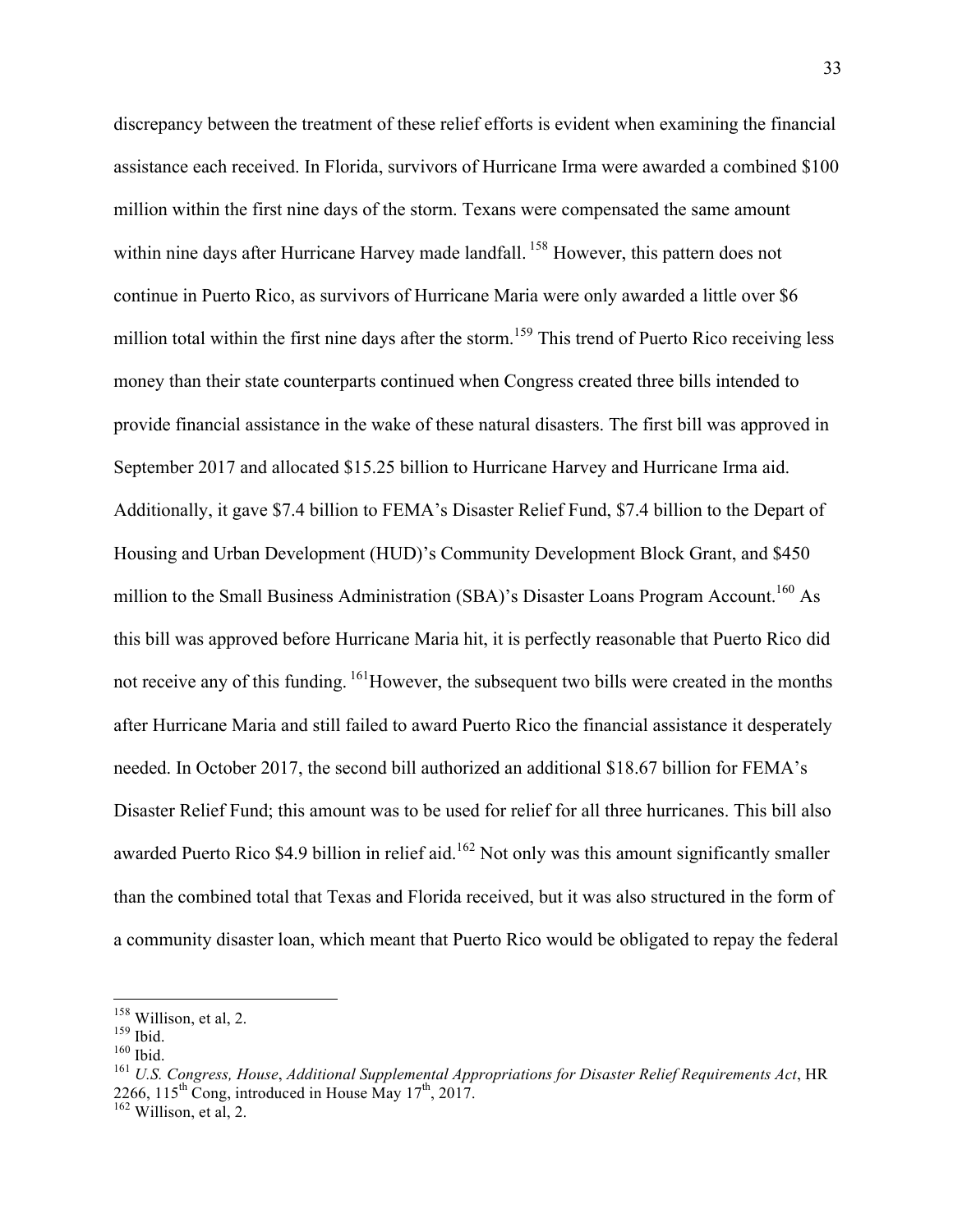government. This was in contrast to the money awarded to Texas and Florida, which were considered grants and therefore repayment was not required. <sup>163</sup> However, Congress denied the loan to Puerto Rico in early January 2018, citing the island's high amount of debt.<sup>164</sup> Legislators seemed to change their mind again when they released another bill, created in December 2017 but not signed into effect until February 2018, directed the Puerto Rican government to create two hurricane recovery plans: one that would last the duration of a year and another that would last for two years. In order to receive the loan proposed in the last bill, the government of Puerto Rico was required to send monthly updates to Congress detailing their progress. Meanwhile, neither Texas nor Florida were required to complete such a program to receive their funding.<sup>165</sup> From the examples that these three bills provide, it is evident that legislators have been blatantly ignoring the severity of the damage inflicted by Hurricane Maria, particularly in comparison to the lesser destruction that Hurricanes Harvey and Irma caused. In addition, Congress failed to take into account that the population of Puerto Rico was significantly more disadvantaged than citizens affected on the mainland, both in terms of economic stability as well as level of health.<sup>166</sup> The next chapter will discuss how the health statistics that existed in Puerto Rico made residents particularly vulnerable during the natural disaster, as well as the medical issues that occurred after the storm as a result of the U.S. government's negligence.

#### **Chapter 5. A Perfect Storm: Public Health Crises during Hurricane Maria**

Among the most urgent issues that were created by Hurricane Maria were various concerns surrounding Puerto Rico's public health. While a myriad of these dilemmas occurred

<sup>&</sup>lt;sup>163</sup> Willison, et al, 3.

 $164$  Ibid.

 $165$  Willison, et al, 3.

<sup>&</sup>lt;sup>166</sup> Blumenthal and Seervai.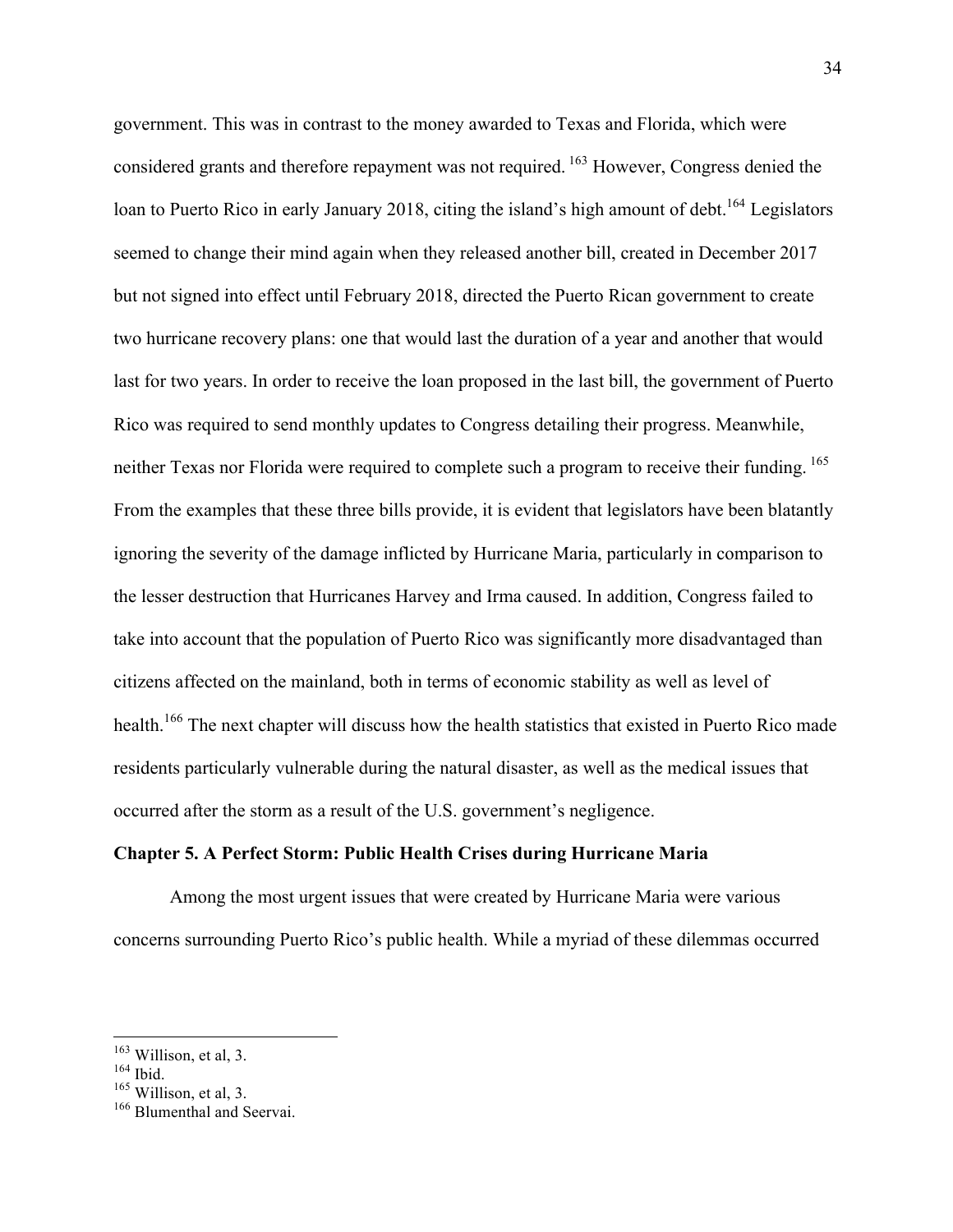specifically after the storm, many of them had originated before Maria made landfall.<sup>167</sup> Because of this, it is necessary to have a basic understanding of the public health challenges faced by a pre-Maria Puerto Rico.

For the last several years, Puerto Rico's health statistics have been drastically different than that of the mainland United States, with Puerto Rico consistently maintaining higher percentages of medical conditions within its population. For example, the most recent data before Hurricane Maria demonstrated that 15.4% of Puerto Rican residents were living with a disability, compared to  $8.6\%$  in the United States.<sup>168</sup> In addition, it has been reported that the island has the highest rate of premature births of any state or territory belonging to the U.S.<sup>169</sup> Diabetes rates have also soared in Puerto Rico, as they are 50% higher than those in the United States. However, perhaps the most shocking statistic is that the death rate due to diabetes is three times higher than that in the United States. A similar trend follows in HIV death rates, with are four times as higher in the former region than the latter.<sup>170</sup> These rather large disparities may be seem surprising at first glance, given Puerto Rico's territorial association with the U.S. However, it is precisely this relationship that allows for the island to operate under different health and economic policies than the mainland.

These differences can clearly be seen in the distribution and funding of healthcare. Due to its territorial status, Puerto Rico is bound to a statutory cap on Medicaid, meaning that the island has a set amount of annual federal funds that are channeled toward this program. As 49% of

 <sup>167</sup> Josh Michaud and Jennifer Kates, "Public Health in Puerto Rico After Hurricane Maria," *The Henry J. Kaiser Family Foundation*, November 17, 2017, accessed November 22<sup>nd</sup>, 2018, https://www.kff.org/other/issue-brief/public-health-in-puerto-rico-after-hurricane-maria/.

<sup>&</sup>lt;sup>168</sup> Michaud and Kates.

<sup>169</sup> Carlos E. Rodriguez-Diaz, "Maria in Puerto Rico: Natural Disaster in a Colonial Archipelago," *American Journal of Public Health* 108, no.1 (2018): 30-32, accessed November 22<sup>nd</sup>, 2018, https://www.ncbi.nlm.nih.gov/pmc/articles/PMC5719712/#\_\_sec3title.

 $170$  Michaud and Kates.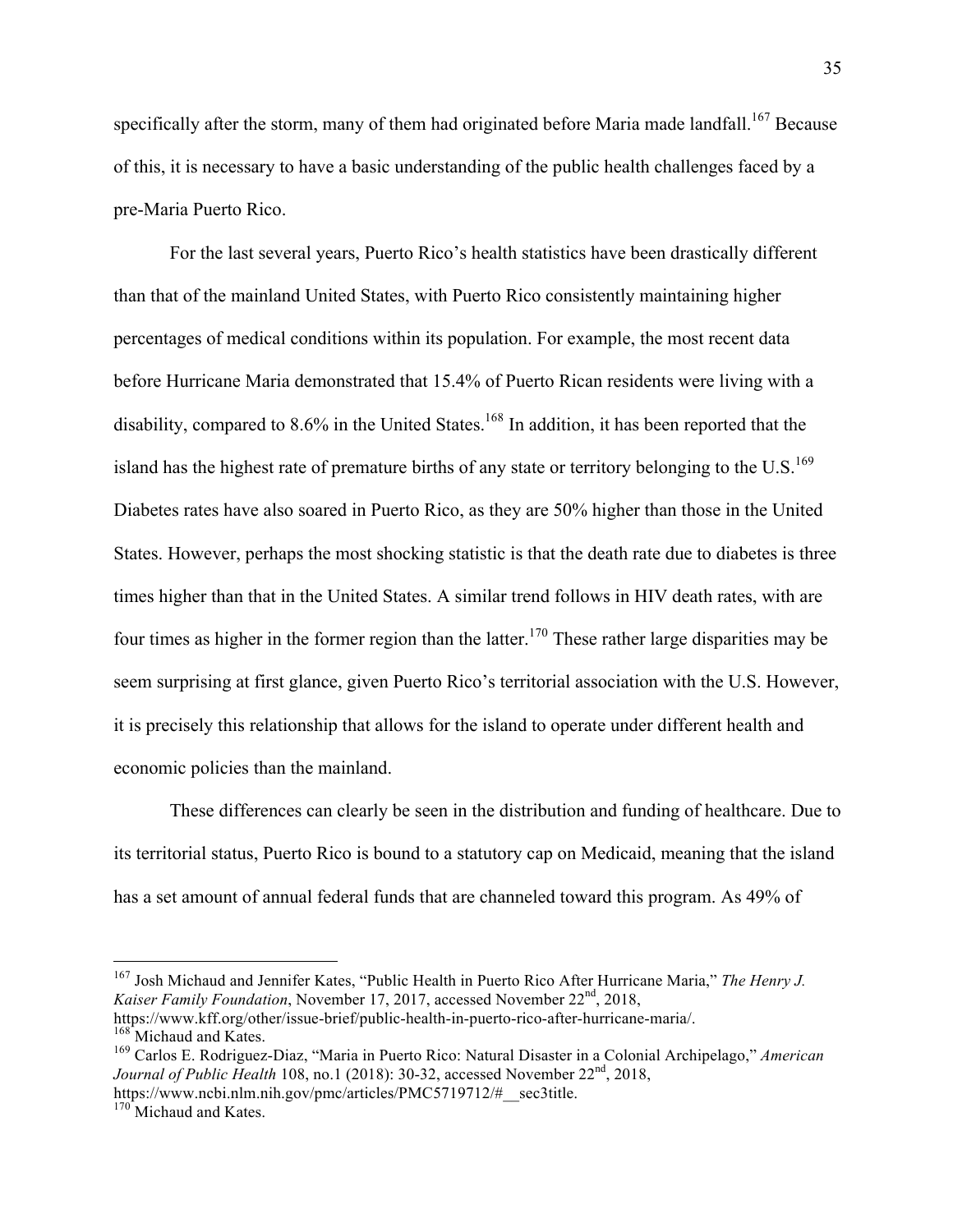Puerto Rican residents relied on Medicaid before the storm, this created significant pressure on the island's government to properly distribute this federal aid. Meanwhile, none of the 50 states nor the District of Columbia have such a cap, and together only 20% of their citizens rely on Medicaid, a considerably smaller percentage than those in Puerto Rico. The latter's dependence on limited federal aid, coupled with the fact that only 35% of Puerto Rican residents receive health insurance from their employers, has led many islanders to seek alternative means for medical assistance. Community Health Centers (CHCs) are a heavily used resource in Puerto Rico, providing service to over 350,000 residents before Hurricane Maria. Much like many of their patients, all 93 CHCs on the island rely on Medicaid.<sup>171</sup> They are mostly located in rural areas, as these populations are tremendously underserved. These areas are known as "healthcare provider shortage areas", where only 32% of the need for physicians were satisfied in 2016. It is estimated that approximately 19,000 people lived in these regions before the storm.<sup>172</sup>

The aforementioned public health issues that Puerto Rican residents experienced were only aggravated when Hurricane Maria hit. Those with pre-existing medical conditions found it nearly impossible to seek treatment in the weeks after the storm due to damaged infrastructure, particularly in the areas of electricity, transportation, and communication. Three weeks after Maria, a mere 392 out of 5,073 miles of road were operational in Puerto Rico. Almost two months later, it was reported that 28% of residents had still not regained telecommunication access.<sup>173</sup> This devastation left many Puerto Ricans stranded and unable to communicate with the outside world, which could have severe implications for those with pre-existing medical conditions as well as those who were injured during the storm and could not receive necessary

<sup>171</sup> Ibid.

 $172$  Ibid.

 $173$  Ibid.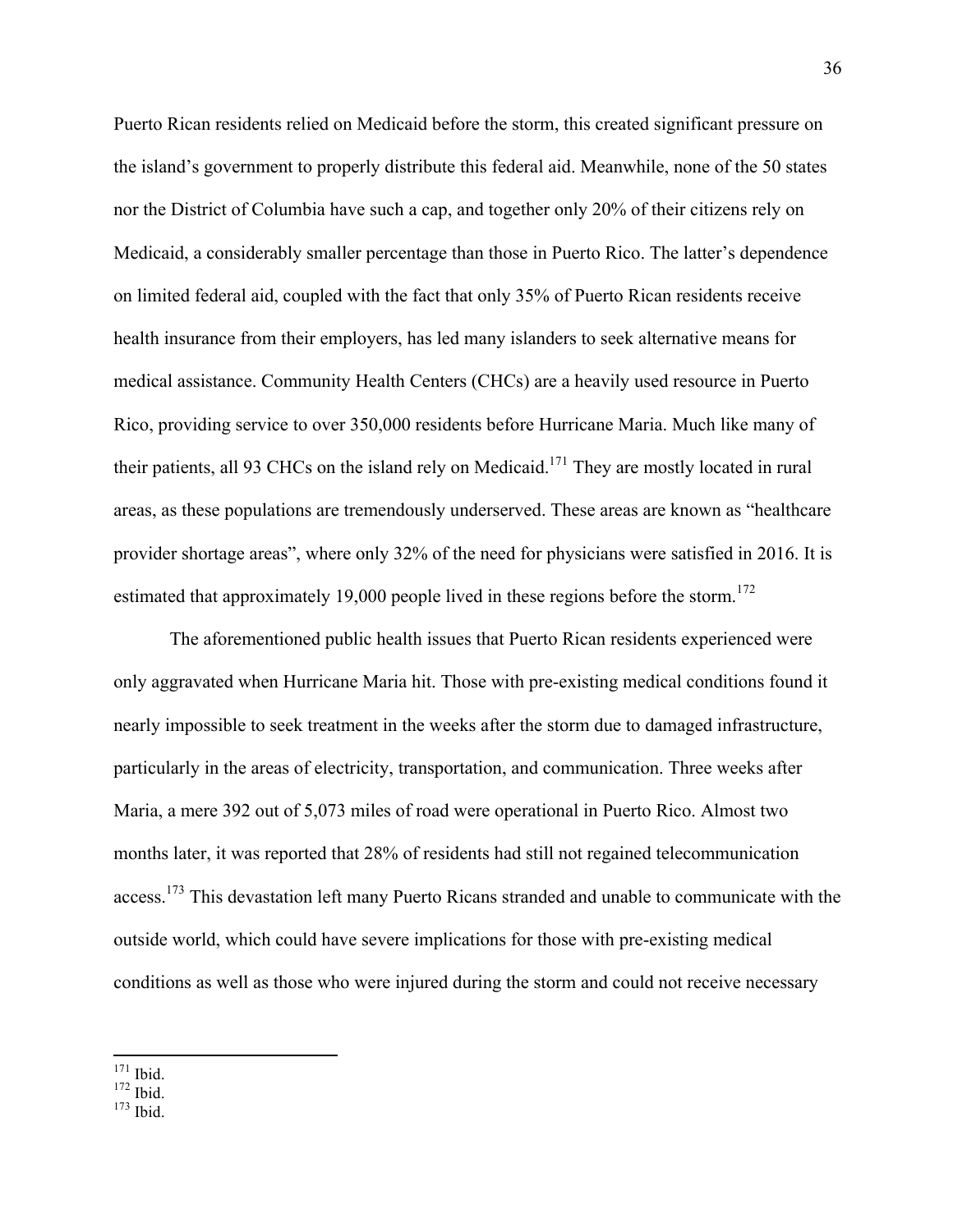treatment. Furthermore, residents who were able to travel were still often unable to be seen by medical professionals due to the severe damage inflicted on hospitals and clinics throughout the island. After the storm, the majority of these medical sites suffered power outages, and many were not equipped with generators to provide emergency electricity. Three days after Hurricane Maria, only three out of the seventy hospitals in Puerto Rico were operational.<sup>174175</sup> Two months later, many hospitals had not seen much improvement, with approximately 40% of reporting facilities stating that they still had not regained normal access to power and were relying on generators. In addition to hospitals, other medical sites on the island suffered large losses of power that hindered their ability to treat patients. For instance, ten of Puerto Rico's community health clinics were not operational a month after the hurricane. As many island residents who receive Medicaid depend on these clinics for treatment, their inability to operate made it extremely difficult for some Puerto Ricans to receive care, particularly if they lived in rural areas and therefore had fewer treatment center options.<sup>176</sup> In addition, the majority of Puerto Rico's 47 dialysis centers were without power after the hurricane, and still required the use of generators months later due to a lack of reliable access to electricity. Due to the high prevalence of diabetes on the island, this was a significant impediment to the necessary treatment of many residents and undoubtedly negatively impacted their health. $177$ 

While the structural damage caused by Hurricane Maria exacerbated the medical issues faced by many Puerto Ricans, it also created a set of new public health concerns. After the storm,

 <sup>174</sup> Ibid.

<sup>&</sup>lt;sup>175</sup> Samantha Artiga, Cornelia Hall, Robin Rudowitz, and Barbara Lyons, "Health Care in Puerto Rico and the U.S. Virgin Islands: A Six-Month Check Up After the Storms," *The Henry J. Kaiser Family Foundation*, April 24, 2018, accessed April 24<sup>th</sup>, 2018, https://www.kff.org/medicaid/issue-brief/health-care-in-puerto-rico-andthe-u-s-virgin-islands-a-six-month-check-up-after-the-storms-report/.

 $176$  Michaud and Kates.<br> $177$  Ibid.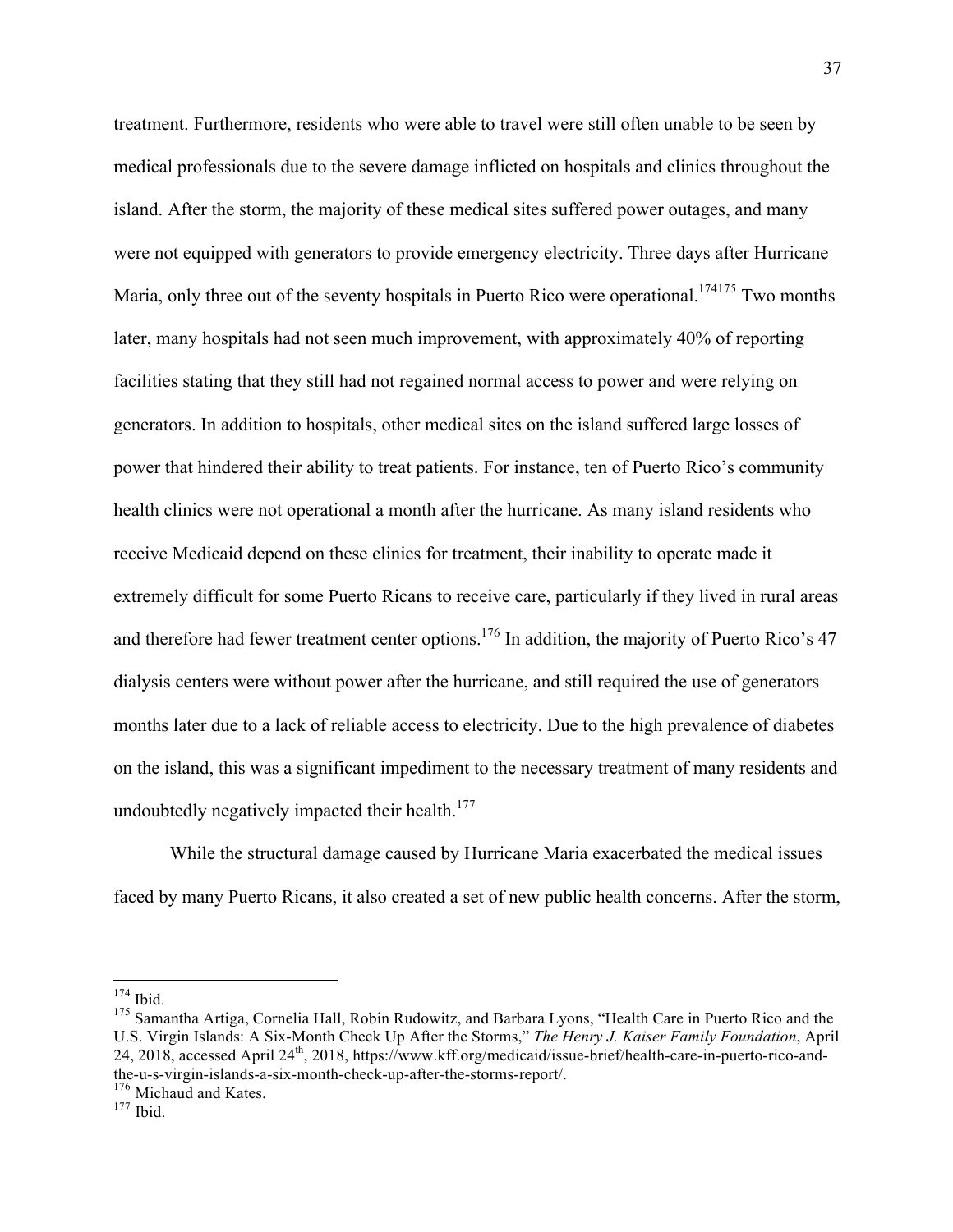many islanders were unable to obtain fresh food on their own and were forced to depend on donations from FEMA, the Red Cross, and other groups. These provisions were still occurring in overwhelming numbers two months after Maria made landfall, with approximately one million meals being given out per day. While it was certainly generous of these groups to donate this food, the inability to access fresh food could potentially lead to malnutrition in many Puerto Rican residents.<sup>178</sup> As previously stated in chapter 1, many Puerto Ricans also had extreme difficulties obtaining safe drinking water.<sup>179</sup> This accessibility issue was due to the fact that many water treatment stations were not functioning weeks after the storm hit. By mid-November, 91% of Puerto Rican residents had regained water access; while this is a vast improvement, it still left approximately 300,000 Puerto Ricans with reliable access to potable water.<sup>180</sup> Sheer desperation led many residents to drink from natural sources such as ponds and streams,  $181$  and it and in the weeks after Hurricane Maria, rates for waterborne, communicable diseases began to spike. In addition to the hundreds of cases of leptospirosis that were discussed in chapter 1, reports of scabies, conjunctivitis, vomiting, diarrhea, and asthma increased on the island in the months after the storm. There is a potential for these statistics to be even higher than currently estimated, as proper assessment of cases was challenging due to damage of public health labs on the island.<sup>182</sup> Furthermore, scientists studying the groundwater on the island found that one well in municipality of Dorado was sourcing water from an EPA Superfund site, which was filled with various industrial chemicals. Due to the already high levels of premature births in

 $178$  Ibid.

<sup>&</sup>lt;sup>179</sup> Sarah Schmidt, "Puerto Rico After Maria: 'Water is Everything," The Washington Post, September 12<sup>th</sup>, 2018, accessed September 29<sup>th</sup>, 2018,

https://www.washingtonpost.com/news/national/wp/2018/09/12/feature/water-is-everything-but-for-many-inpuerto-rico-it-is-still-scarce/?noredirect=on&utm\_term=.ea3741993c94.

<sup>&</sup>lt;sup>180</sup> Michaud and Kates.

<sup>181</sup> Schmidt.  $182$  Ibid.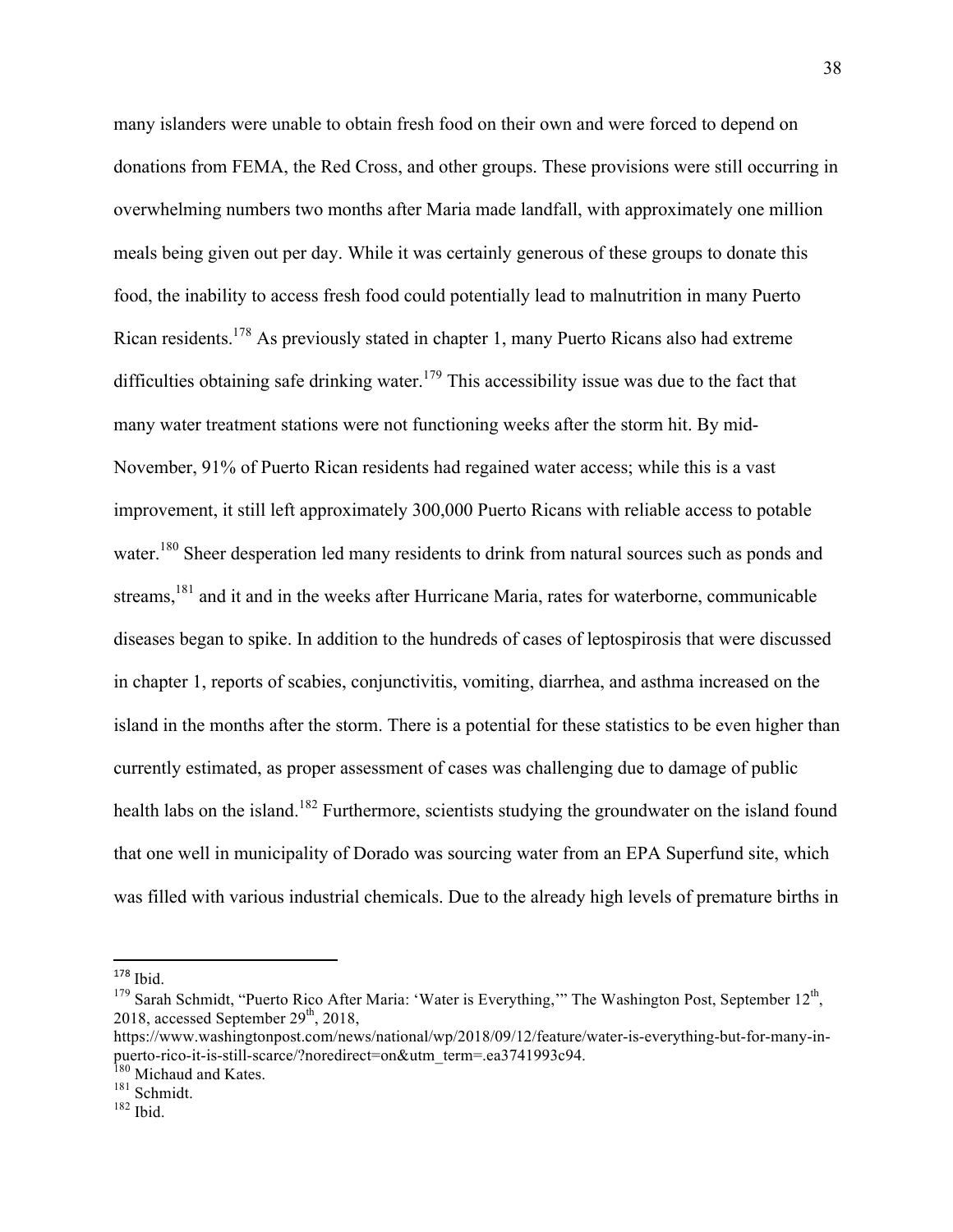Puerto Rico, researchers are concerned about the effect these chemicals might have on expectant mothers and are currently investigating this relationship. Interestingly enough, some of these scientists are completely funding these research projects themselves, as the National Institute of Health denied their grant applications.<sup>183</sup>

In addition to the myriad of physical ailments Puerto Ricans suffered after Hurricane Maria, the storm and its aftermath also triggered a plethora of mental health issues for many island residents. Puerto Rican professionals have reported that the rate of mental health services being sought on the island has greatly increased since the storm occurred. Depression and anxiety are the most common issues listed by potential patients, including those who have not reported experiencing these issues previously.<sup>184</sup> Several mental health experts have asserted that the storm exacerbated an already fragile mental health climate on the island. Years of economic recession have been mentally taxing for many island residents,<sup>185</sup> and the trauma from the storm and the stress of recovering in its aftermath has pushed many residents "over the brink", according to psychologist Frances Boulon.<sup>186</sup> While the Puerto Rico Psychology Association was in the midst of developing an emergency mental health network for this type of crisis, it was not functional when Hurricane Maria hit.<sup>187</sup> This left health professionals unequipped to deal with the needs of mental health patients in the aftermath of the storm, as many of their typical resources were no longer available. Many of the island's pharmacies were not operational during

 <sup>183</sup> Deirdre Lockwood, "Looking for Lingering Health Effects of Hurricane Maria," *Chemistry and Engineering News* 96, no. 37 (2018): n.p., accessed November 22<sup>nd</sup>, 2018,

https://cen.acs.org/environment/pollution/Looking-lingering-health-effects-Hurricane/96/i37. <sup>184</sup> Michaud and Kates.

<sup>185</sup> Jim Wyss, "Puerto Rico's Suicide Rates Spike After Maria. And the Mental Health Crisis Isn't Over," *The Miami Herald*, n.d., accessed September 10<sup>th</sup>, 2019, https://www.miamiherald.com/news/nationworld/national/article217545615.html.

<sup>186</sup> Jeremy Lybarger, "Mental Health in Puerto Rico," *Monitor on Psychology* 49, no. 5 (2018): 20, accessed September 10<sup>th</sup>, 2019, https://www.apa.org/monitor/2018/05/puerto-rico.  $187$  Ibid.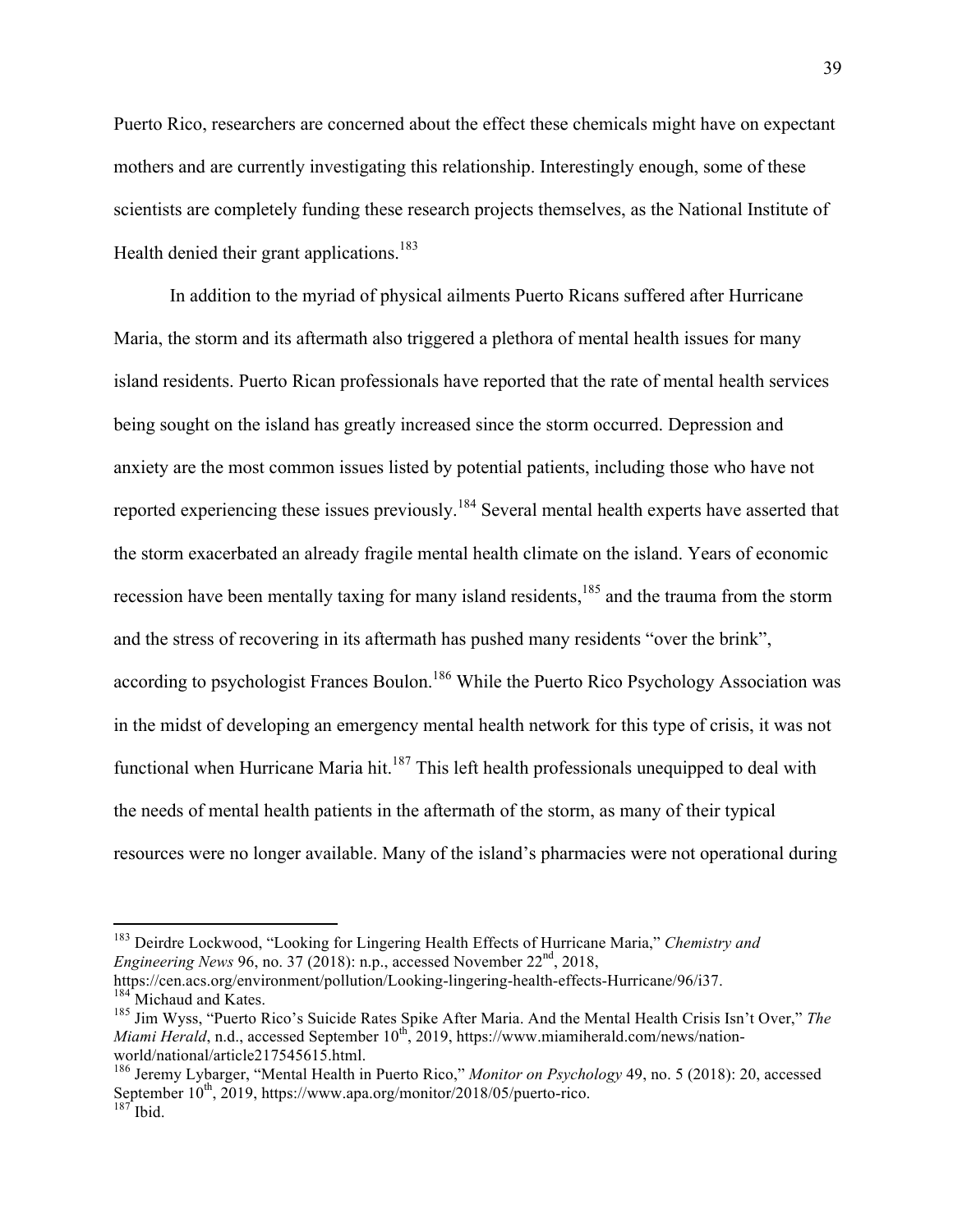and after the storm, which made it impossible for people with existing mental health conditions to access any antidepressants or antipsychotics they might have needed. In addition, many of these patients were unable to seek professional help or attend their regular treatments due to infrastructure damage as well as the lack of cell phone service on the island. These lack of available treatment options had stark consequences for many islanders; shortly after the storm, Puerto Rico's suicide hotline recorded as many as 800 phone calls per day,<sup>188</sup> and instances of suicide have increased by 29% compared to those from before Hurricane Maria.<sup>189</sup> Perhaps the most frightening statistic is that island psychologists have recorded instances of suicidal thoughts in children, many of whom said they were worried about their families' future in the aftermath of the storm.<sup>190</sup>

In addition to suicide rates, Puerto Ricans have faced a notable elevation in rates of Post-Traumatic Stress Disorder (PTSD) since Hurricane Maria occurred. In early 2019, epidemiologists from the University of Miami published a study that recorded symptoms of PTSD in Puerto Rican adults who had been forced to relocate to Florida due to the storm, as well as those who had remained on the island. According to their findings, 65.7% of the surveyed Florida population had PTSD, compared to 43.6% of the surveyed population in Puerto Rico.<sup>191</sup> While these percentages are both concerning, the disparity between the two demonstrates the additional trauma that is experienced when an individual is displaced during a natural disaster. High PTSD rates were recorded for Puerto Rican children as well as adults after the storm. One

 <sup>188</sup> Wyss.

 $189$  Lybarger.<br> $190$  Wyss.

<sup>&</sup>lt;sup>191</sup> Carolina Scaramutti, Christopher P. Salas-Wright, Saskia R. Vos, et al, "The Mental Health Impact of Hurricane Maria on Puerto Ricans in Puerto Rico and Florida," *Disaster Medicine and Public Health Preparedness* 13, no. 1(2019): 24-27, accessed September  $10^{th}$ , 2019, https://www.ncbi.nlm.nih.gov/pubmed/30696508.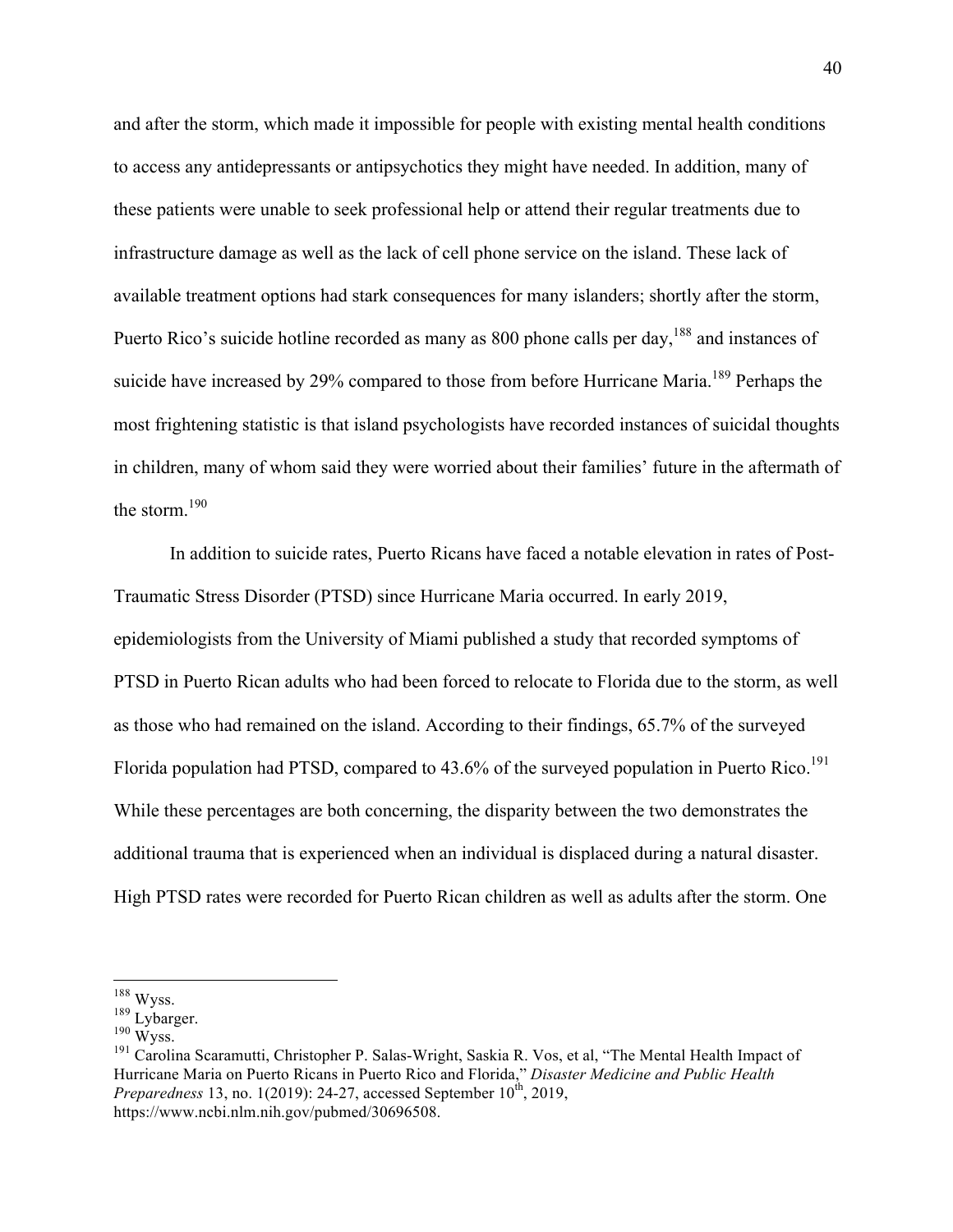study recorded 7.2% of surveyed children as exhibiting signs of PTSD; while this may seem like a low statistic, the study evaluated 96,108 schoolchildren in  $3<sup>rd</sup>$ -12<sup>th</sup> grade, meaning that just under 7,000 of these children are experiencing symptoms of  $PTSD$ <sup>192</sup>

Another mental health issue that has been aggravated due to Hurricane Maria is substance abuse. After the storm hit, many pharmacists on the island became more lenient when filling prescriptions, often not requiring a doctor's signature. While this practice is obviously unethical and illegal, many saw it as a form of charity, as residents who were injured as a result of the hurricane were often unable to be seen by doctors and therefore get authorization for the medication they needed.<sup>193</sup> However, this act of goodwill backfired immensely, as many of these prescriptions found their way to the black market. Puerto Rican health professionals are now hypothesizing that this chain of events, combined with the increased reports of mental health issues, are the main causes of a significant spike in fentanyl use on the island.<sup>194</sup> A notable increase in overdoses since Hurricane Maria has been reported, but it has been challenging for coroners to definitively prove that these deaths were caused by fentanyl in particular due to departmental budget cuts that have limited testing. While there have been 40 confirmed fentanyl deaths as of March 2018, experts suspect that an additional 75 are linked to the drug.<sup>195</sup> Although the drug was present on the island before the storm, many experts believe that the increase of homelessness that was caused by Maria has also played a role in the surging popularity of fentanyl.<sup>196</sup> Despite the fact that it is evident that Maria aggravated mental health and substance

<sup>&</sup>lt;sup>192</sup> Rosaura Orengo-Aguayo, Regan W. Stewart, Michael A. de Arellano, et. al., "Disaster Exposure and Mental Health Among Puerto Rican Youths After Hurricane Maria," *JAMA Network Open 2*, no. 4 (2019), accessed September  $10^{th}$ , 2019, https://jamanetwork.com/journals/jamanetworkopen/fullarticle/2731679. <sup>193</sup> Danica Coto, "Growing Opioid Crisis Adds to Puerto Rico's Problems," The Associated Press, January 7<sup>th</sup>,

<sup>2019,</sup> accessed September  $10^{\text{th}}$ , 2019, https://apnews.com/2636642b00e14f8b84f7e6e71a9ee1f7.  $\frac{194}{194}$  Ibid.

 $195$  Ibid.

 $196$  Wyss.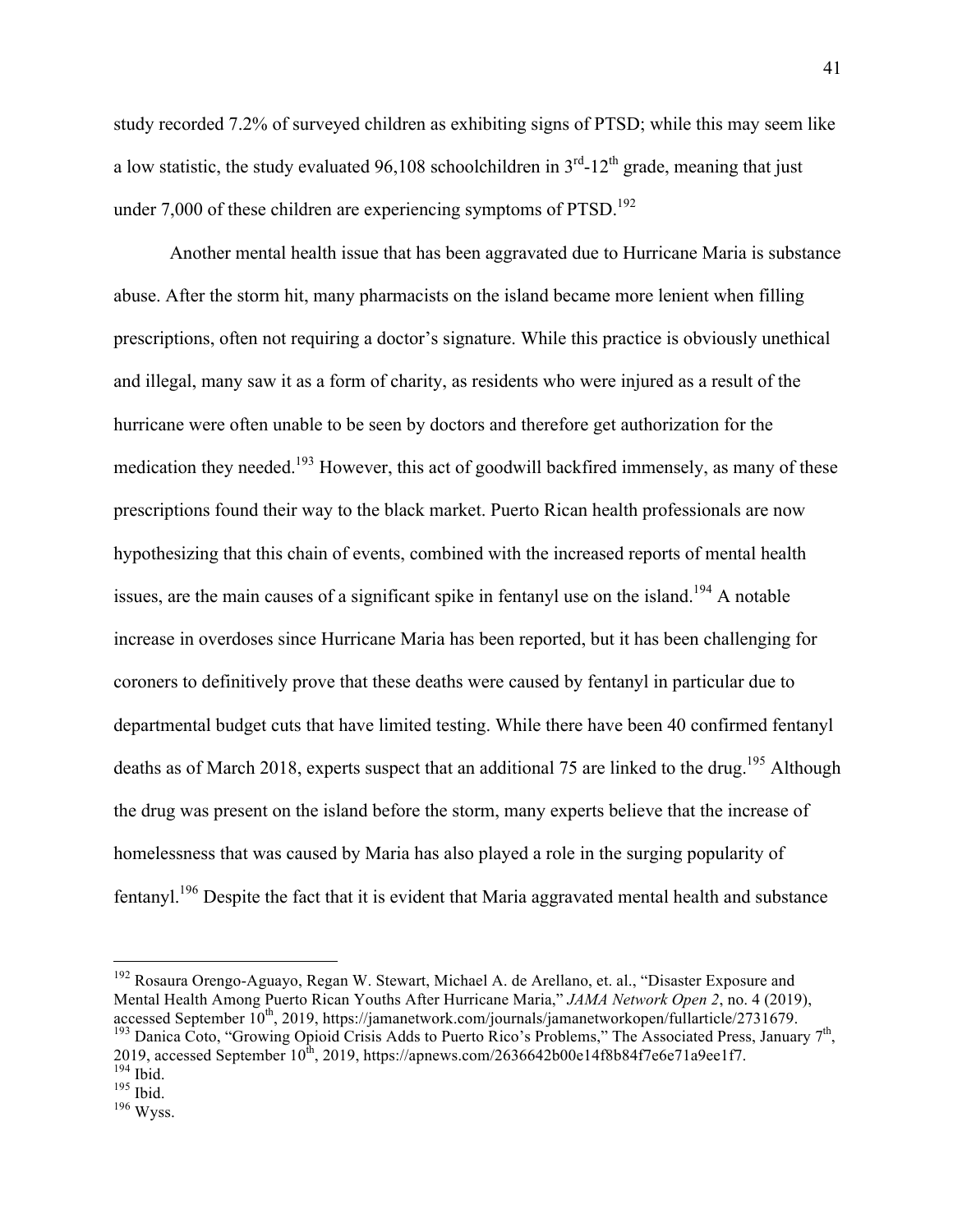abuse issues in Puerto Rico, more research about the extent of its impact is needed. Fortunately, the National Institute of Health awarded a team of researchers from Drexel's Dornslife School of Public Health \$3.2 million to investigate the link between Maria and these mental health issues in May of  $2019.197$ 

Each of the aforementioned public health issues faced by Puerto Rican citizens in the wake of Hurricane Maria were either completely avoidable or could have been minimized had proper intervention by the United States government occurred. While there are several clear examples of governmental failures in this context, the most egregious and infamous of these was undoubtedly the inaccurate reporting of Hurricane Maria's mortality rate. Initial reports after the hurricane stated that the death toll was as low as 16 people in Puerto Rico.<sup>198</sup> Two weeks after the storm hit, President Trump visited the island and maintained this figure during a press conference.<sup>199</sup> As the weeks progressed and more autopsies were conducted, The Puerto Rican government continued to update this data until it arrived at its definitive, official statistic in December 2017: 64 individuals died as a result of the storm.<sup>200</sup> This number seemed incredibly low to many of the residents of Puerto Rico, who had obviously witnessed an immense amount of damage, injuries, and even fatalities at the hands of the storm. In addition, dozens of media outlets who had been covering the natural disaster also questioned both the Puerto Rico and U.S. governments' motivations in releasing such a low death toll.<sup>201</sup> While both the United States and

PR-Before-and%20After-Hurricane-Maria/.

<sup>&</sup>lt;sup>197</sup> "Studying Psychiatric and Substance Use Disorders in Puerto Rico Before and After Hurricane Maria," *Drexel Dornslife School of Public Health*, May 2<sup>nd</sup> 2019, accessed September 10<sup>th</sup>, 2019, https://drexel.edu/dornsife/news/latest-news/2019/May/Studying-Psychiatric-and-Substance-Use-Disorders-in-

<sup>198</sup> "Puerto Rico: Trump Compares Maria and Katrina Deaths," *The British Broadcasting Corporation*, October 4<sup>th</sup>, 2017, accessed September 11<sup>th</sup>, 2019, https://www.bbc.com/news/world-us-canada-41487814.  $199$  Ibid.

<sup>200</sup> Ray Sanchez, "How Puerto Rico's Death Toll Climbed from 64 to 2,975 in Hurricane Maria," *Cable News Network*, August 29<sup>th</sup>, 2018, accessed September 11<sup>th</sup>, 2019, https://www.cnn.com/2018/08/29/us/puerto-ricogrowing-death-toll/index.html.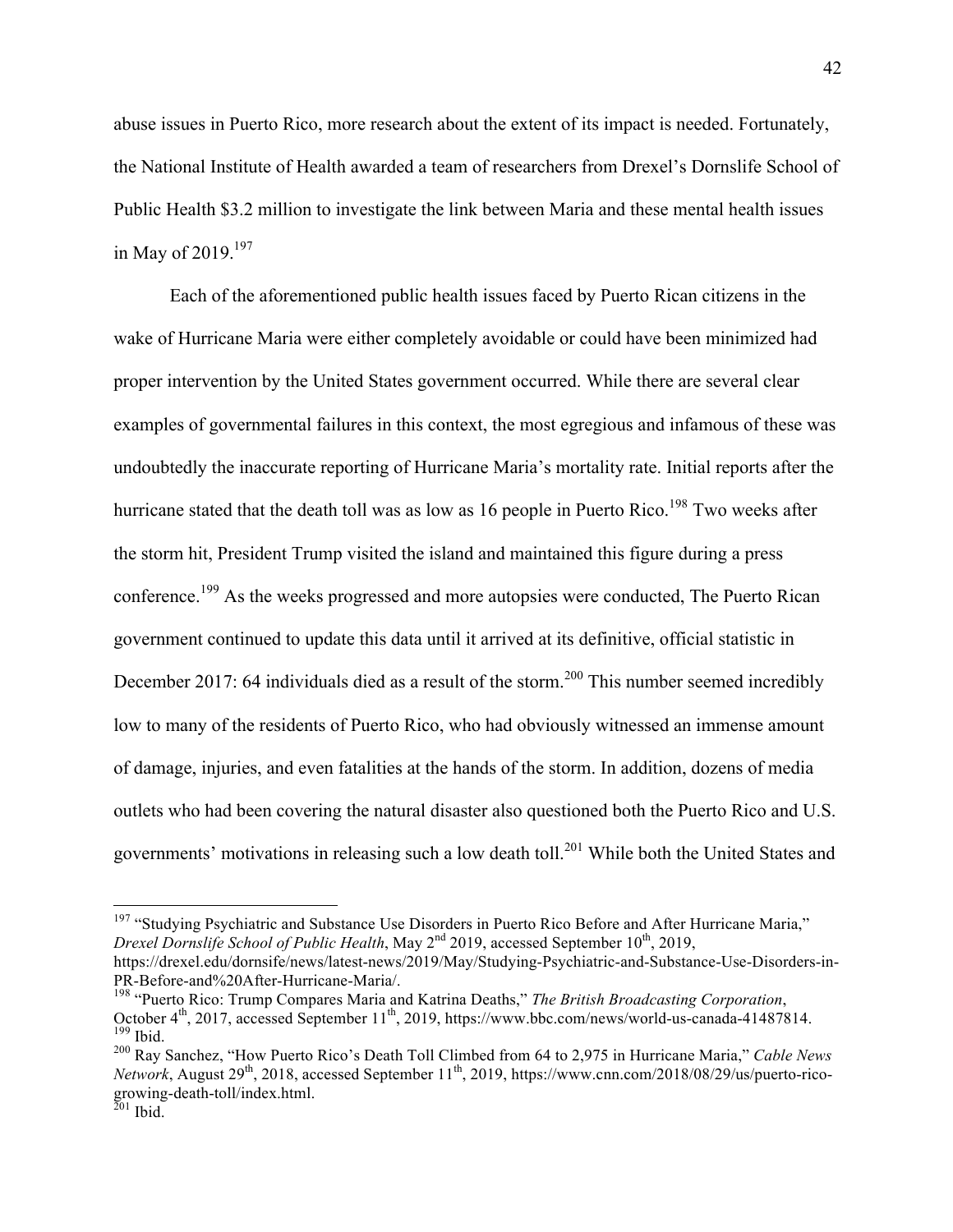its territory maintained that 64 was the official mortality rate, several publications began to release their own estimates of the death toll,  $^{202}$  which were typically around 1,000.<sup>203</sup> In February 2018, the government of Puerto Rico responded to this mounting criticism by authorizing an independent study by George Washington University's Milken Institute School of Public Health and the University of Puerto Rico to determine an accurate death toll for Hurricane Maria.<sup>204</sup> Before these researchers had completed their investigation, the New England Journal of Medicine released a study from Harvard University that estimated that the actual death toll was between 800 to over 8,000. Researchers attributed this rather large range to the fact that their data came from household surveys.<sup>205</sup> In August 2018, the researchers from George Washington University published their findings. In order to obtain the accurate death toll from the storm, researchers counted deaths on the island from September 2017 to February 2018 and subtracted this figure from the average mortality during this time.<sup>206</sup> Using this formula, researchers determined that 2,975 excess deaths had occurred in Puerto Rico due to the hurricane. In addition to calculating the death toll, this report also evaluated the death certification process that had been employed in the midst of the disaster recovery. According to the George Washington researchers, most of the physicians employed at the time did not receive proper training on the creation of death certificates, specifically in disaster situations. Furthermore, power outages due to the storm caused an average delay of 17 days for death registration.<sup>207</sup> Researchers also

 

<sup>&</sup>lt;sup>202</sup> Adrian Florido, "Hurricane Maria Caused 2,975 Deaths in Puerto Rico, Independent Study Estimates," *National Public Radio*, August 28<sup>th</sup>, 2018, accessed September 11<sup>th</sup>, 2019,

https://www.npr.org/2018/08/28/642615337/hurricane-maria-caused-2-975-deaths-in-puerto-rico-independentstudy-estimates.

<sup>203</sup> Sanchez.  $204$  Ibid.

<sup>205</sup> Kishore, Nishant, et al, "Mortality in Puerto Rico after Hurricane Maria," *New England Journal of Medicine* 379, no. 2 (2018): 162–170, accessed September 10, 2018, https://www.nejm.org/doi/full/10.1056/NEJMsa1803972.

<sup>206</sup> *The George Washington University Milken Institute of Public Health*, i.

<sup>207</sup> *The George Washington University Milken Institute of Public Health*, iii.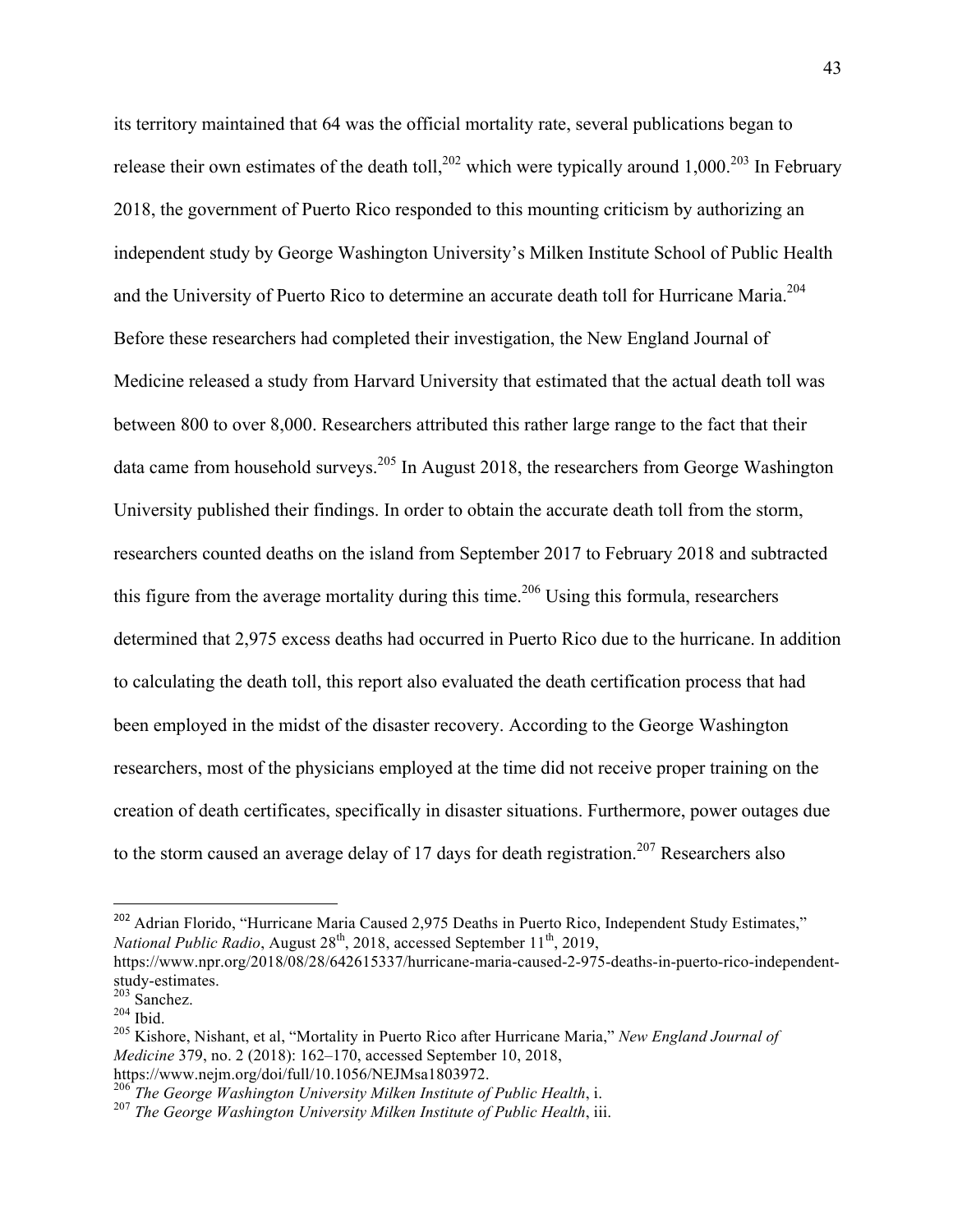attribute the issue to lack of communication between coroners and the Puerto Rican government. Summarizing its assessment of the causes of death toll inaccuracy, the study states:

There were gaps in the information provided by the Government of Puerto Rico, including limited explanation of the death certification process, distinguishing between direct and indirect deaths, or explanations of barriers to timely mortality reporting. Despite the potential for information gaps to increase the risk of the propagation of misinformation and rumors, the Government of Puerto Rico did not systematically monitor and address misinformation or rumors in news outlets and on social media platforms.208

It is evident from the above statement that the Government of Puerto Rico clearly has procedural issues that need to be addressed immediately. However, errors on the part of the island territory do not acquit the United States government of their lack of adequate relief efforts. Instead, these shortcomings on the part of Puerto Rico are yet another example of the perils of the ambiguous status under which Puerto Rico currently falls; had they been obligated to comply with U.S. regulations, perhaps these errors would not have occurred. Furthermore, President Trump's acceptance and perpetuation of these numbers demonstrate a remarkable amount of indifference on the part of the United States government. Despite immense and continual criticism from parties in Puerto Rico as well as on the mainland, White House officials only relented on the death count when the results from the George Washington study emerged. It is clear from this that the U.S. government only cared about their own optics, and showed little sympathy toward Puerto Ricans who suffered injury, sickness, or the loss of a loved one due to the storm.

 <sup>208</sup> *The George Washington University Milken Institute of Public Health*, iv.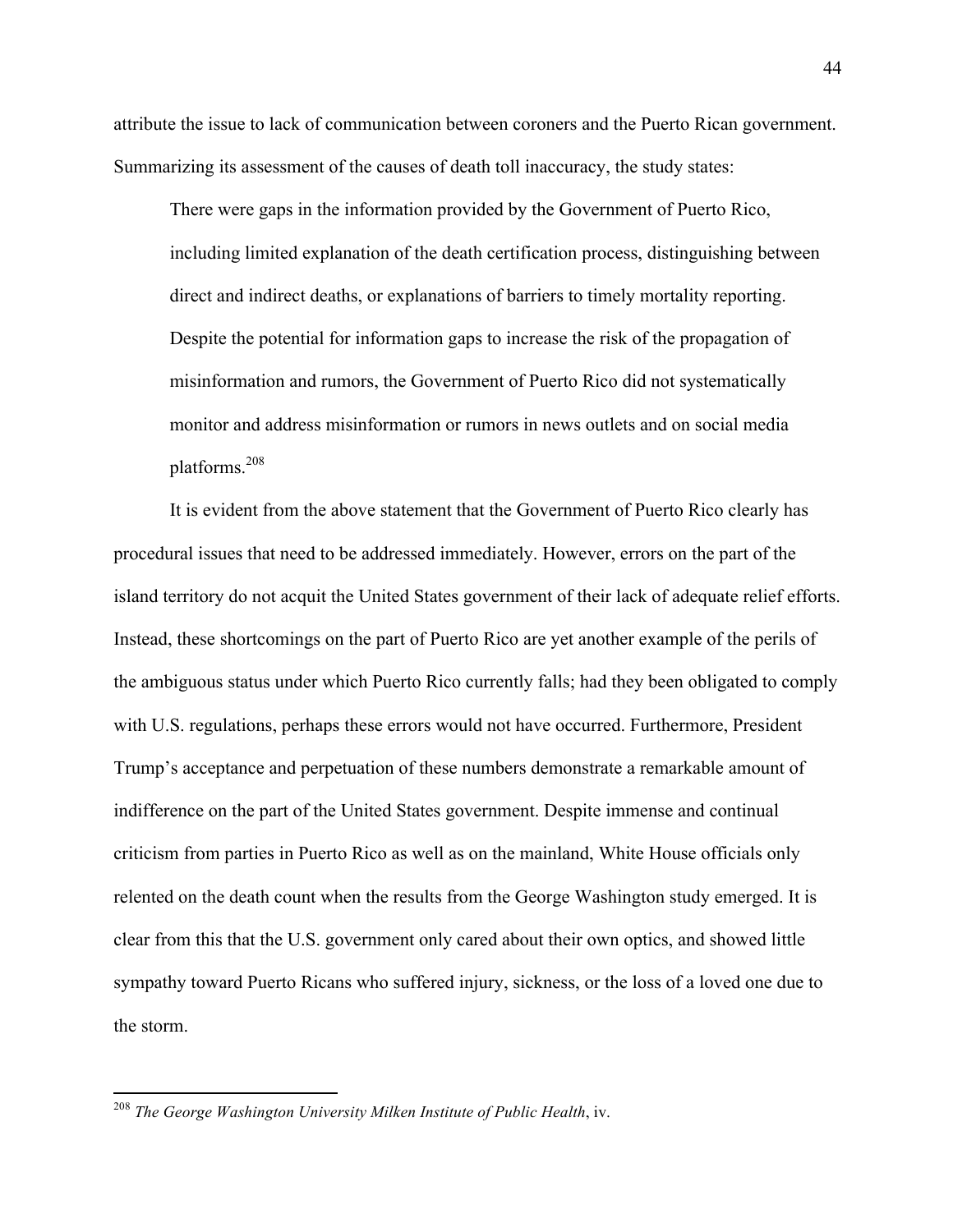### **Chapter 6: Preventing the Next Maria**

Based on the evidence offered in the preceding chapters, it is clear that Puerto Rico has suffered from inequitable treatment by the United States government, which resulted in various occurrences of injustice. As demonstrated by the complex history of the relationship between the two regions outlined in chapter 3, the United States' neglect of its territory is rooted in racism and sentiments of superiority. While current prejudices upheld by government employees may not be intentional, they remain intact nonetheless. Because of these attitudes, my recommendations to ameliorate the situation can be divided into three categories: utilization of grassroots movements in Puerto Rico, modification of Puerto Rico's territorial status and revision of FEMA's response plan for the island and federal government relief spending. Making these changes will hopefully prevent a similar situation of environmental racism from occurring in Puerto Rico in the future.

In chapter 2 of this thesis, I noted that the current official definition of environmental racism was limited to communities experiencing toxic pollution at disproportionate rates. Due to the impending climate crisis, it is imperative that this definition be expanded to include communities who experience inadequate government response to natural disasters. Broadening this definition both officially and colloquially will give activists the grounds necessary to pursue the proper avenues for environmental justice. Fortunately, there are currently several grassroots movements working to improve conditions in areas affected by Hurricane Maria. The most prominent of these organizations is the Climate Justice Alliance, which is based on the mainland but partnering with several smaller Puerto Rican organizations, such as Organización Boricuá de Agricultura Ecológica de Puerto Rico.<sup>209</sup> Together, these groups have launched a movement

 <sup>209</sup> "Our Power Puerto Rico: Moving Toward a Just Recovery," *Climate Justice Alliance*, accessed December 17<sup>th</sup>, 2019, https://climatejusticealliance.org/our-power-puerto-rico-report/.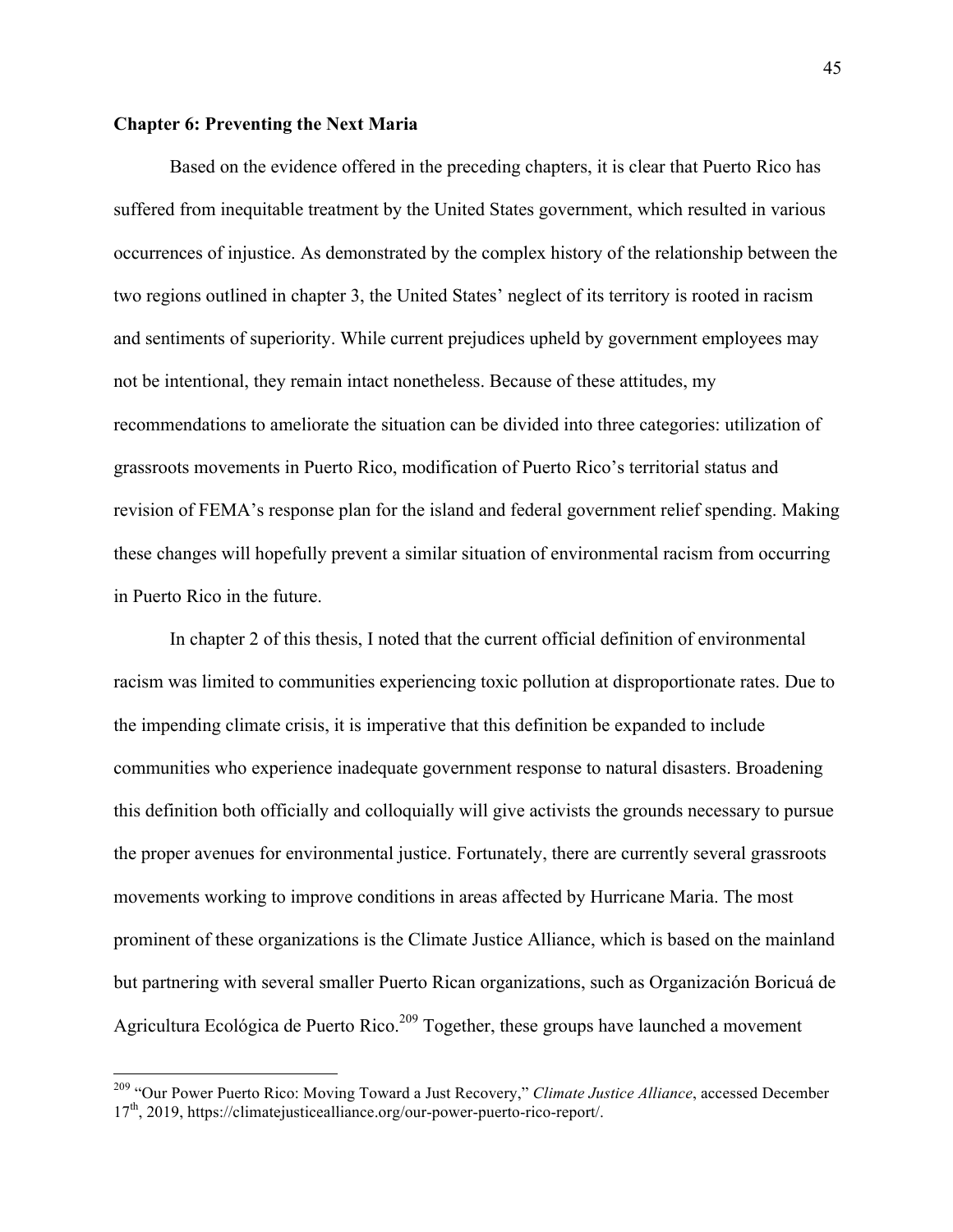called Our Power Puerto Rico Campaign that focuses on providing disaster relief in marginalized communities.<sup>210</sup> As the Climate Justice Alliance's main focus is on assisting communities that the federal government often neglects, the nation of Puerto Rico can certainly benefit from their work. However, it would be advantageous if Puerto Rico had a strong network of environmental justice organizations that were based on island and comprised of island residents. Fortunately, this is likely to occur in the near future; much of Puerto Rico's school-aged population, known as "Generation Maria," have been incentivized by their experiences in the storm's aftermath to join the fight against climate change.<sup>211</sup> Hopefully, this generation will not only further the work of U.S. grassroots movements on the island, but adopt them as their own and utilize their unique perspectives as Puerto Rican residents to ensure that such negligence and injustice in the wake of an environmental disaster never occurs on their island again.

As previously discussed in chapter 3, the governmental status of Puerto Rico has been unnecessarily complex since its acquisition by the U.S. and is still convoluted today. Terms such as commonwealth, unincorporated territory, and freely associated state are all part of the current vernacular to describe Puerto Rico's status, only adding to the confusion of the general public. In addition, the failure of U.S. Congress to determine and disclose which constitutional rights do not apply to Puerto Rico has not only complicated legal cases, but also negatively impacts the lives of people who are supposed to be under the United States' protection.<sup>212</sup> The results from the most recent status referendums on the island have clearly indicated that the majority of Puerto Ricans wish that the territory would be fully incorporated as a state. Due to this strong

 <sup>210</sup> Ibid.

<sup>&</sup>lt;sup>211</sup> Brown, Alleen, "Two Years After the Hurricane, Puerto Rico's 'Generation Maria' Leads a Climate Strike," *The Intercept*, September 20<sup>th</sup>, 2019, accessed December 7<sup>th</sup>, 2019,

https://theintercept.com/2019/09/20/climate-strike-puerto-rico-hurricane-maria/.

<sup>&</sup>lt;sup>212</sup> Willie Santana, "Incorporating the Lonely Star: How Puerto Rico Became Incorporated and Earned a Place in the Sisterhood of States," *Tennessee Journal of Law and Policy* (9), no. 4 (2014): np.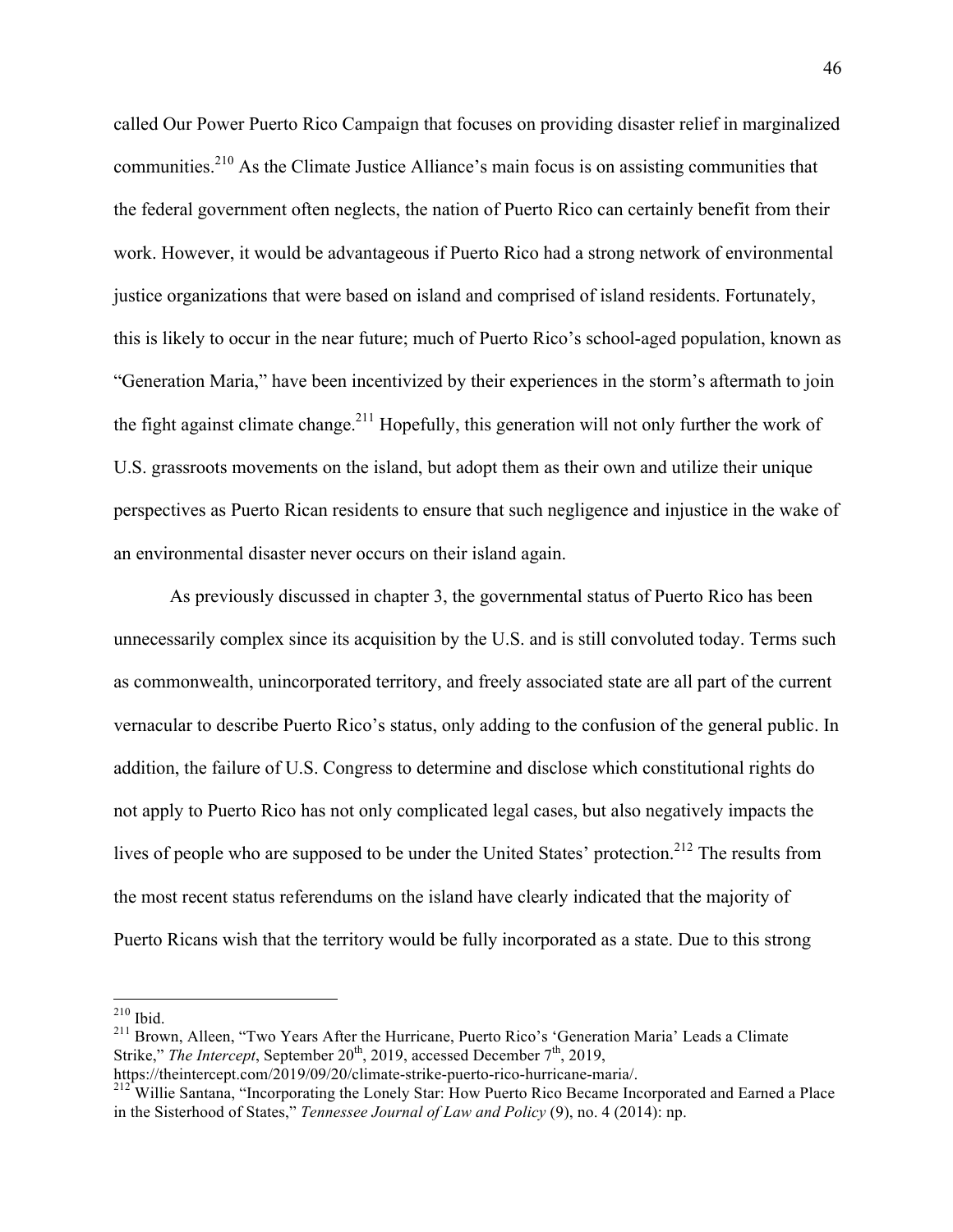show of support, as well as the economic and political benefits that the island would gain as a state, I wholeheartedly endorse the statehood of Puerto Rico.

If the island were to be incorporated into the Union, the application of U.S. laws and policy on the island would no longer require extended periods of debate in Congress, as it would be fully covered by U.S. Constitution. Perhaps equally as important as giving Puerto Rican residents constitutional rights, I am hopeful that statehood would legitimize these citizens as true Americans in the eyes of many continental residents of the United States, particularly government employees. If this were the case, government organizations such as FEMA would make the island as much of a priority as any other state. While this may seem optimistic, I am not suggesting that a shift in perception of Puerto Rico alone would prevent another catastrophic response to a natural disaster from happening again; rather, incorporating Puerto Rico as a state would remove any ambiguity toward the amount of aid FEMA is obligated to provide in emergency situations.

Unfortunately, the road to statehood is no easy journey, and has been increasingly complicated by Congress' continued postponement of a change in Puerto Rico's status. Furthermore, this process has been hindered by the fact that there is currently no committee within Congress that is devoted to acting on the 2012 or 2017 referendums.<sup>213</sup> I propose that such a committee should be created immediately. This group should be headed by the resident commissioner of Puerto Rico, the island's non-voting representation in the U.S. House of Representatives; Congresswoman Jennifer González-Colón currently holds the position. The main role of this group would be to design and disseminate a final state referendum in a timely

<sup>&</sup>lt;sup>213</sup> Mariano Castillo, "Puerto Ricans Favor Statehood for First Time," *Cable News Network*, November 8<sup>th</sup>, 2012, accessed December 9th, 2018, https://www.cnn.com/2012/11/07/politics/election-puertorico/index.html.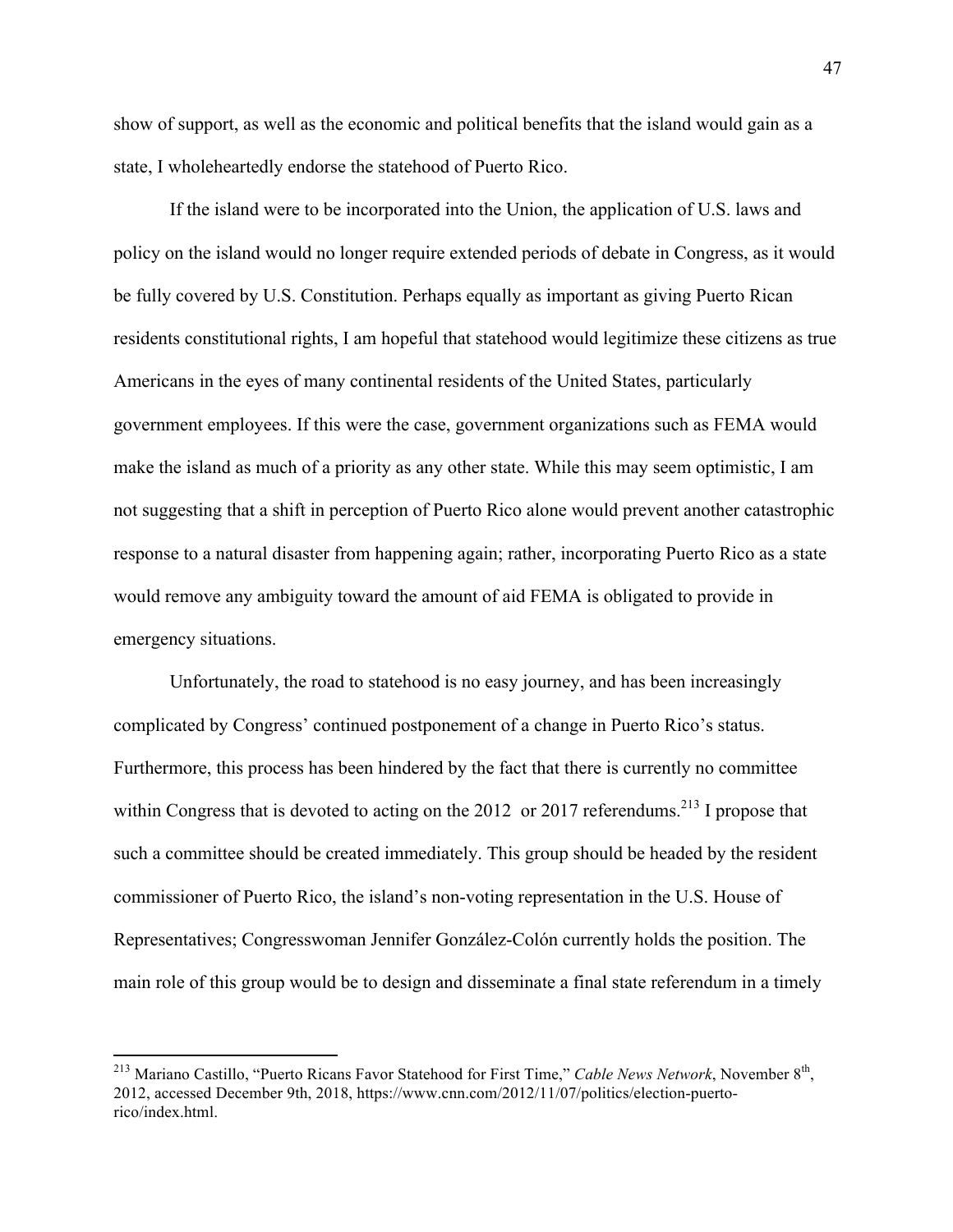matter. Should the results from this referendum demonstrate that the majority is in favor of statehood, this committee would then be responsible for bringing this issue to the House floor. Finally, should the bill for statehood pass and be signed into law, the committee would oversee the transitional process from territory to state. During this phase, the committee should work in close consultation with the United Nations Special Committee on Decolonization<sup>214</sup> as well as the Puerto Rico Economic and Prosperity Caucus to ensure that measures created to transition the island into statehood are both economically feasible as well as successful in deconstructing colonial systems.

As examined in chapter 4, it is evident that FEMA's plans for disaster relief in Puerto Rico desperately need to be redesigned. The concurrent disasters of Harvey, Irma and Maria demonstrated that FEMA does not have a system in place that accurately measures the amount of physical, material, and financial relief needed based on the severity of the storm. This structure should be implemented into FEMA's procedures immediately in order to prevent another case of environmental racism from occurring in the future. Additionally, the aftermath of Hurricane Maria made it obvious that many FEMA employees were not properly qualified for their positions. As such, the organization's hiring process should become much more stringent, and a candidate's fluency in Spanish should become a higher priority for consideration of employment in Puerto Rico. Finally, it is imperative that FEMA offices on the mainland remain in better communication with those in Puerto Rico and ensure that all employees receive the same basic training across the board, as well as specialized regional training when necessary. It is only when all members of the organization are held to the same standard that it will be truly prepared for the next disaster.

 <sup>214</sup> "Committee of 24 (Special Committee on Decolonization)," *The United Nations*, accessed December 9th, 2018, https://www.un.org/en/decolonization/specialcommittee.shtml.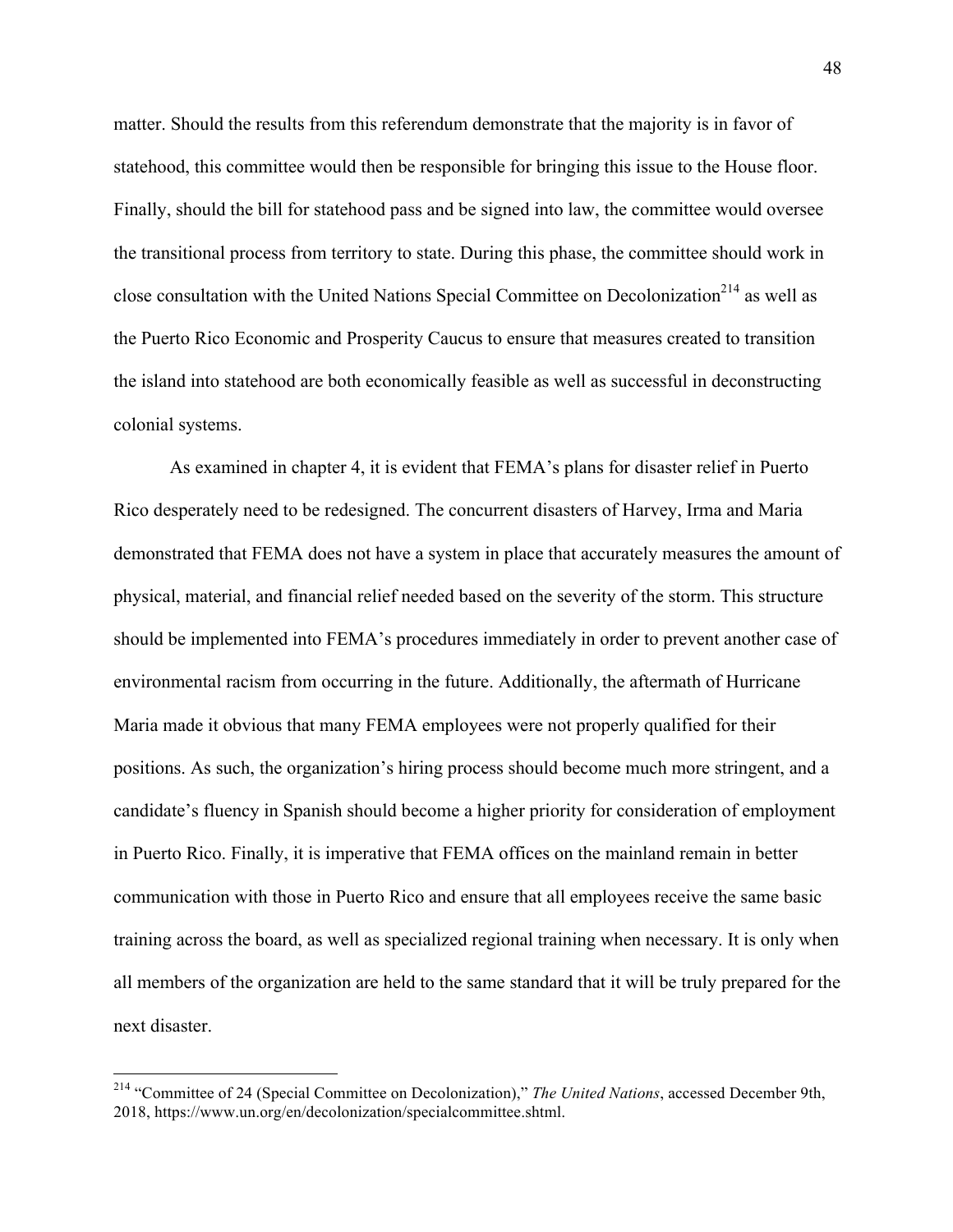Still, FEMA is not the only government agency that mishandled the aftermath of Hurricane Maria. U.S. Congress was incredibly ironfisted when offering aid to Puerto Rico, particularly when compared with the packages received by Texas and Florida. While legislators blamed this on Puerto Rico's exorbitant debt, this is not a sufficient excuse given the United States' role in creating and perpetuating this debt throughout the past century. Despite the confusing and complex nature of the relationship, it is evident that the United States has a responsibility to protect the people of Puerto Rico in at least the most basic sense and this should be adequately expressed in the amount of disaster aid received by the island. With this in mind, I propose that a mechanism, similar to the one I suggested above for FEMA, be implemented in which the amount of aid received by a U.S. territory or state is directly correlated to the severity of the disaster that occurred. This is the only manner in which fairness can be ensured and that all U.S. citizens are guaranteed the disaster relief they deserve as members of this nation.

Chapters 4 and 5 explored the impact of the island's poor infrastructure on FEMA's response to the disaster as well as residents' access to health services. The evidence provided clearly demonstrates that Puerto Rican infrastructure must be improved in order to prevent a similar situation in the future. Due to United States' responsibility to meet the basic needs of Puerto Rican residents, I propose that the federal government contribute to the majority of this project. Updating this antiquated infrastructure would immensely improve residents' access to health services in general as well as in times of crisis, and would therefore be a necessary investment in the health of Puerto Ricans.

Chapter 5 demonstrated the significant disparity between the health of Puerto Rican residents and that of citizens on the mainland. It is evident that many of the health issues that were exacerbated by Hurricane Maria could have been minimized or avoided completely if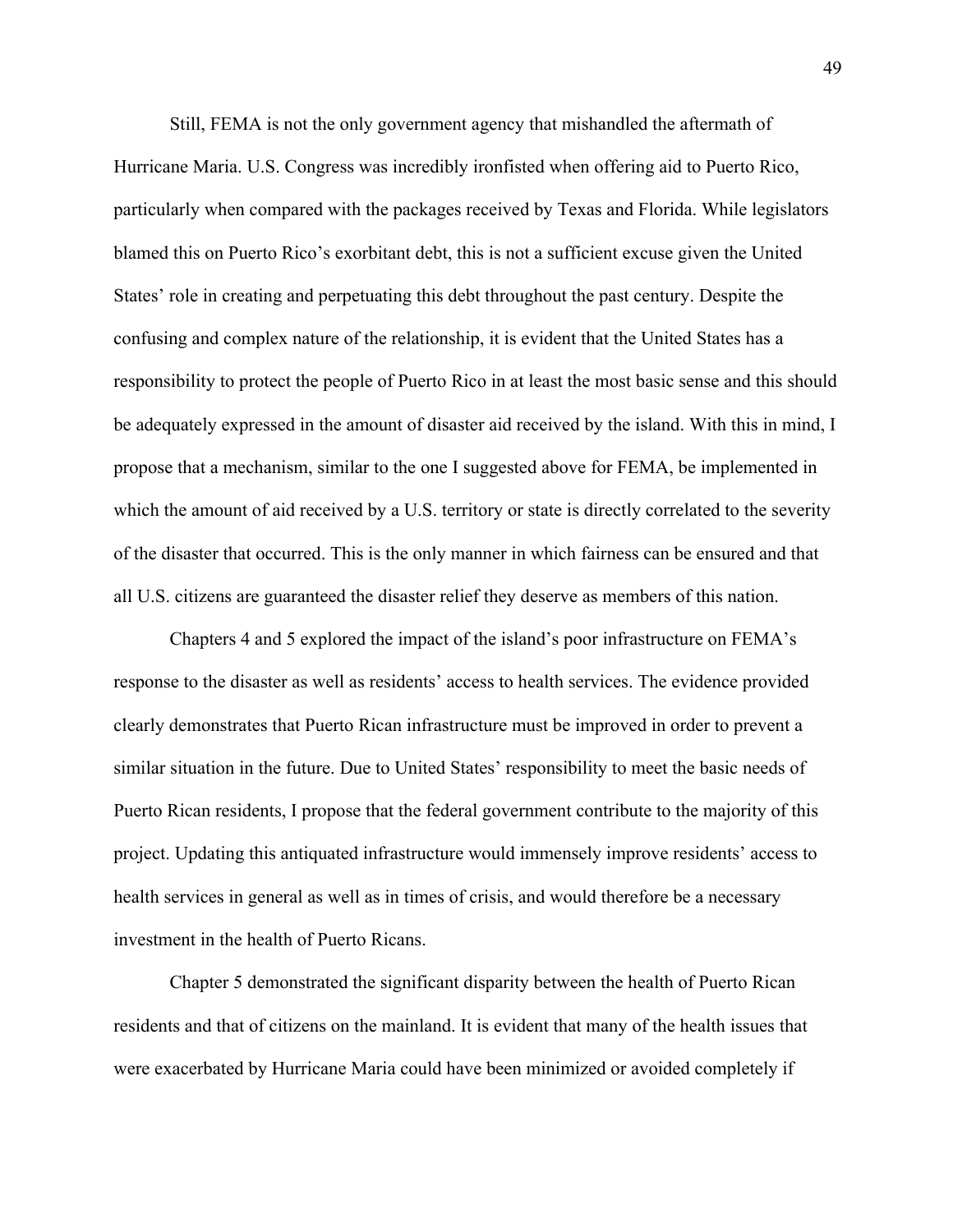Puerto Rico received the same funding for healthcare as the 50 states. In order to prevent similar catastrophes from occurring in the future, it is vital that Puerto Rico's Medicaid cap is abolished. Instead, funding should be determined by the percentage of the population who depend on Medicaid coverage. This would ensure that the healthcare needs of nearly half the island's population are adequately met. Additionally, the U.S. federal government should increase its funding to the Puerto Rican Department of Health in order to lessen the disparity between the mainland and Puerto Rico of certain disease rates, particularly diabetes, HIV, and premature births.

Each of the proceeding chapters has proven that The United States' contentious relationship with Puerto Rico has created significant obstacles for Puerto Rican residents to achieve an economic and political stability on par with that of the mainland. This imbalance culminated in the aftermath of Hurricane Maria, as the evidenced by the unequal distribution of financial and material resources between Puerto Rico and the states affected by less severe hurricanes. The events of Hurricane Maria demonstrate that the ambiguous status of Puerto Rico is harming the island's residents rather than granting them autonomy and therefore must be abolished. It is imperative that Puerto Rico is incorporated into the Union in order to guarantee its residents the rights of United States citizenship that they were promised exactly one century before Maria touched down on the island's shores.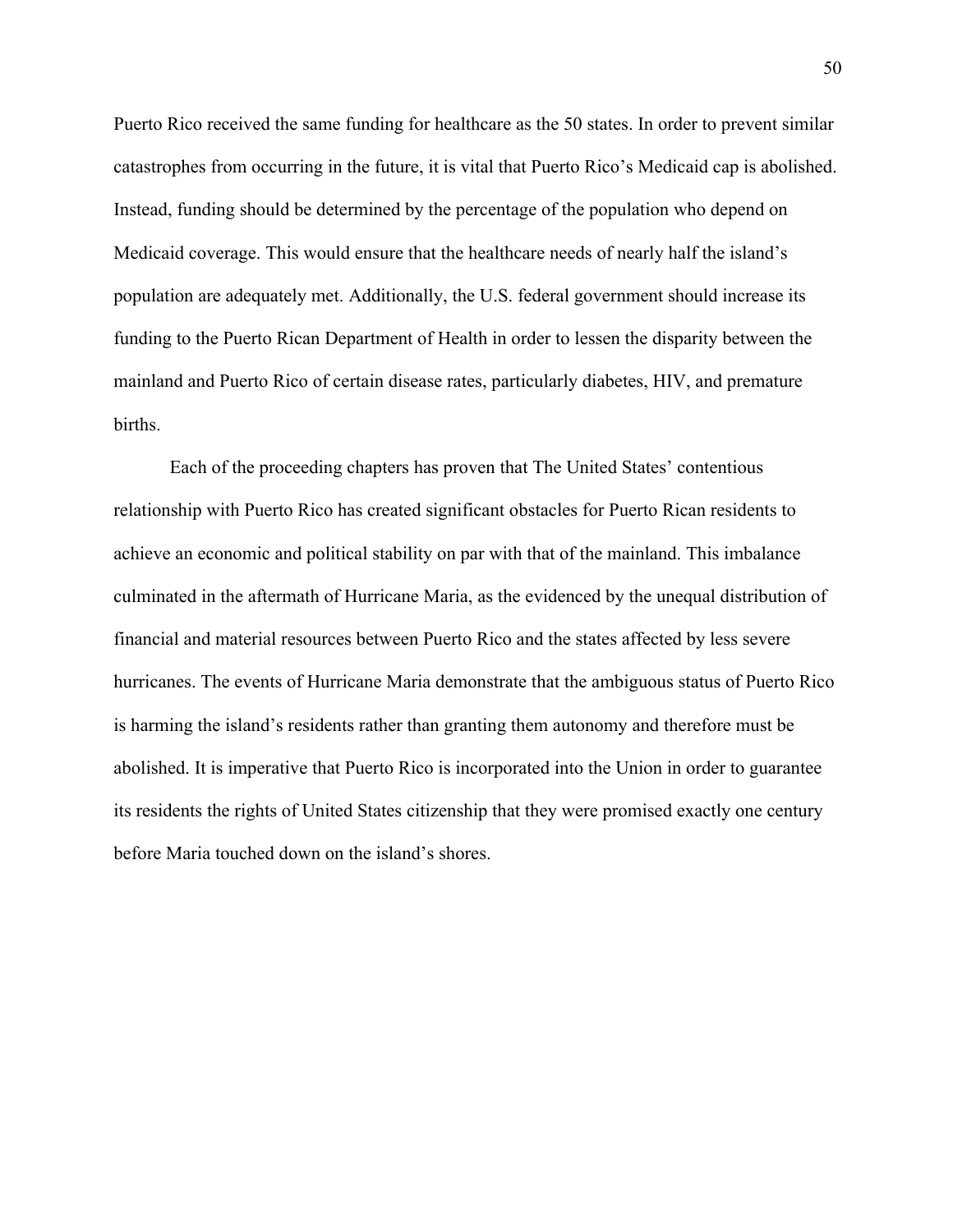#### Bibliography

- "About the Agency." *The Federal Emergency Management Agency*. n.d. Accessed September  $23^{\text{rd}}$ , 2019. https://www.fema.gov/about-agency.
- Artiga, Samantha, Cornelia Hall, Robin Rudowitz, and Barbara Lyons. "Health Care in Puerto Rico and the U.S. Virgin Islands: A Six-Month Check Up After the Storms." *The Henry J. Kaiser Family Foundation*. April 24, 2018. Accessed April 24th, 2018. https://www.kff.org/medicaid/issue-brief/health-care-in-puerto-rico-and-the-u-s-virginislands-a-six-month-check-up-after-the-storms-report/.
- Ayala, César J., and Rafael Bernabe. *Puerto Rico in the American Century: A History Since 1898*. Chapel Hill, North Carolina: The University of North Carolina Press, 2007.
- Blumenthal, David and Shanoor Seervai. "What Hurricane Maria's Death Toll Reveals About Health Care in Puerto Rico," *Harvard Business Review*, June 7<sup>th</sup>, 2018. Accessed September 23<sup>rd</sup>, 2019. https://hbr.org/2018/06/what-hurricane-marias-death-toll-revealsabout-health-care-in-puerto-rico.
- Brindley**,** David. "Months After Hurricane Maria, Puerto Rico Still Struggling". *National Geographic*. 2018. Accessed 10 September 2018. https://www.nationalgeographic.com/magazine/2018/03/puerto-rico-after-hurricane-

maria-dispatches/.

Brown, Alleen. "Two Years After the Hurricane, Puerto Rico's 'Generation Maria' Leads a Climate Strike." *The Intercept*, September 20th, 2019. Accessed December 17th, 2019. https://theintercept.com/2019/09/20/climate-strike-puerto-rico-hurricane-maria/.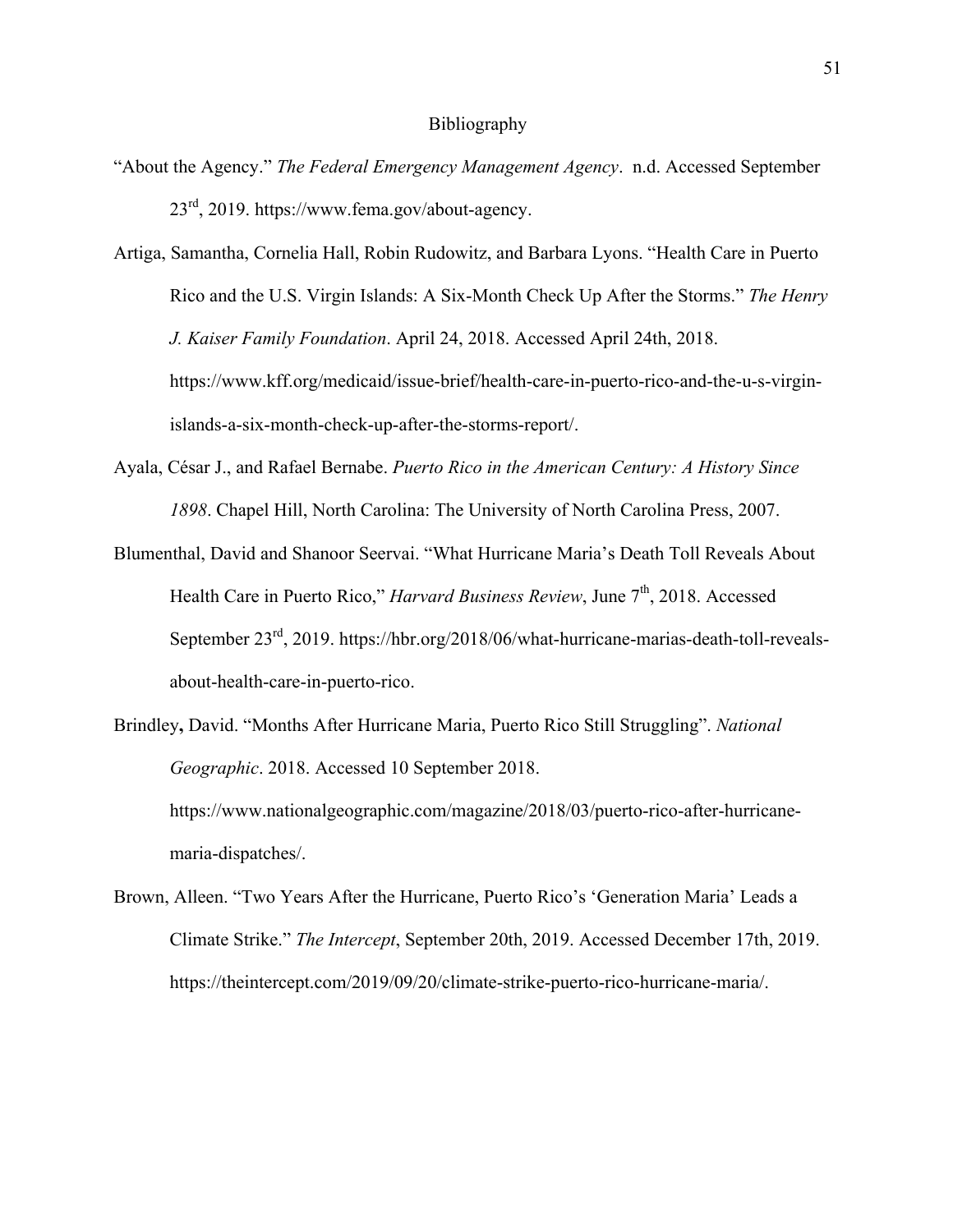- Bullard, Robert D. "Decision Making." In *Faces of Environmental Racism: Confronting Issues of Global Justice*. Edited by Laura Westra and Peter S. Wenz, 3-28. Lanham, Maryland: Rowman and Littlefield Publishers, Inc., 1995.
- Cabán, Pedro A. *Constructing a Colonial People: Puerto Rico and the United States, 1898-1932*. Boulder, Colorado: Westview Press, 1999.
- Cardoza, Kavitha. "Puerto Rico's Beleaguered Public Schools Face Controversial Reform After Hurricane Maria." *The Public Broadcasting Service*. September 18th, 2018. Accessed 29 September 2018. https://www.pbs.org/newshour/show/puerto-ricos-beleaguered-publicschools-face-controversial-reform-after-hurricane-maria.
- Carr, Raymond. *Puerto Rico: A Colonial Experiment*. New York: New York University Press, 1984.
- Castillo, Mariano. "Puerto Ricans Favor Statehood for First Time." *Cable News Network*. November 8th, 2012. https://www.cnn.com/2012/11/07/politics/election-puertorico/index.html. Accessed December 9th, 2018.
- Charles, Dan. "How Puerto Rico Lost its Homegrown Food, But Might Find it Again." *National Public Radio*. May 13, 2017. Accessed September 10th, 2018. https://www.npr.org/sections/thesalt/2017/05/13/527934047/how-puerto-rico-lost-itshome-grown-food-but-might-find-it-again.
- "Communications Status Reports for Areas Impacted by Hurricane Maria." *The Federal Communications Committee*. fcc.gov. 2018. Accessed 10 September 2018.
- Coto, Danica."Growing Opioid Crisis Adds to Puerto Rico's Problems." The Associated Press. January  $7<sup>th</sup>$ , 2019. Accessed September 10<sup>th</sup>, 2019.

https://apnews.com/2636642b00e14f8b84f7e6e71a9ee1f7.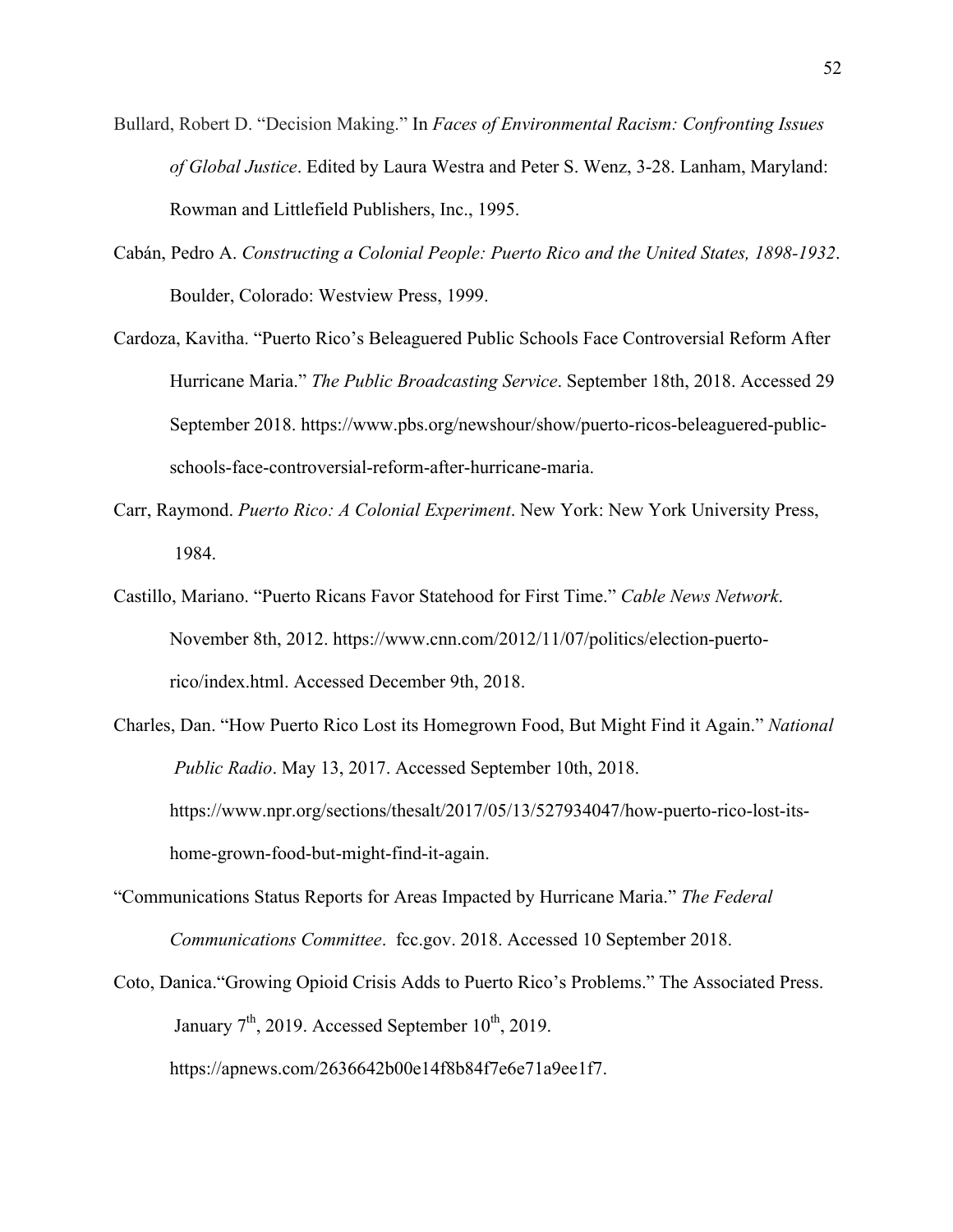"Ecosystems and Human Well-Being: General Synthesis". *Millennium Ecosystem Assessment*. 2005. Accessed 11 September 2018.

http://www.millenniumassessment.org/documents/document.356.aspx.pdf.

- "Committee of 24 (Special Committee on Decolonization)." *The United Nations*. https://www.un.org/en/decolonization/specialcommittee.shtml. Accessed December 9th, 2018.
- Dapena, Kara, Daniela Hernandez, and Arian Campo-Flores. "Inside Puerto Rico's Struggle to Recover a Month After Hurricane." *The Wall Street Journal*. October 20th, 2017. Accessed 29 September 2018. https://www.wsj.com/articles/inside-puerto-ricos-struggleto-recover-a-month-after-hurricane-1508491811.
- "Environmental Justice." *The U.S. Environmental Protection Agency*. Accessed October 15<sup>th</sup>, 2018. https://www.epa.gov/environmentaljustice.
- "FEMA Hurricane Georges Disaster Update." *The Federal Emergency Management Agency.* September  $29<sup>th</sup>$ , 1998. Accessed December 17<sup>th</sup>, 2019. https://reliefweb.int/report/puertorico-united-states-america/fema-hurricane-georges-disaster-update.
- Fink, Sheri. "Nearly a Year After Hurricane Maria, Puerto Rico Revises Death Toll to 2,975." *The New York Times*. August 28th, 2018. Accessed 1 October 2018. https://www.nytimes.com/2018/08/28/us/puerto-rico-hurricane-maria-deaths.html.
- Florido, Adrian. "Hurricane Maria Caused 2,975 Deaths in Puerto Rico, Independent Study Estimates," *National Public Radio*, August 28<sup>th</sup>, 2018. Accessed September 11<sup>th</sup>, 2019. https://www.npr.org/2018/08/28/642615337/hurricane-maria-caused-2-975-deaths-inpuerto-rico-independent-study-estimates.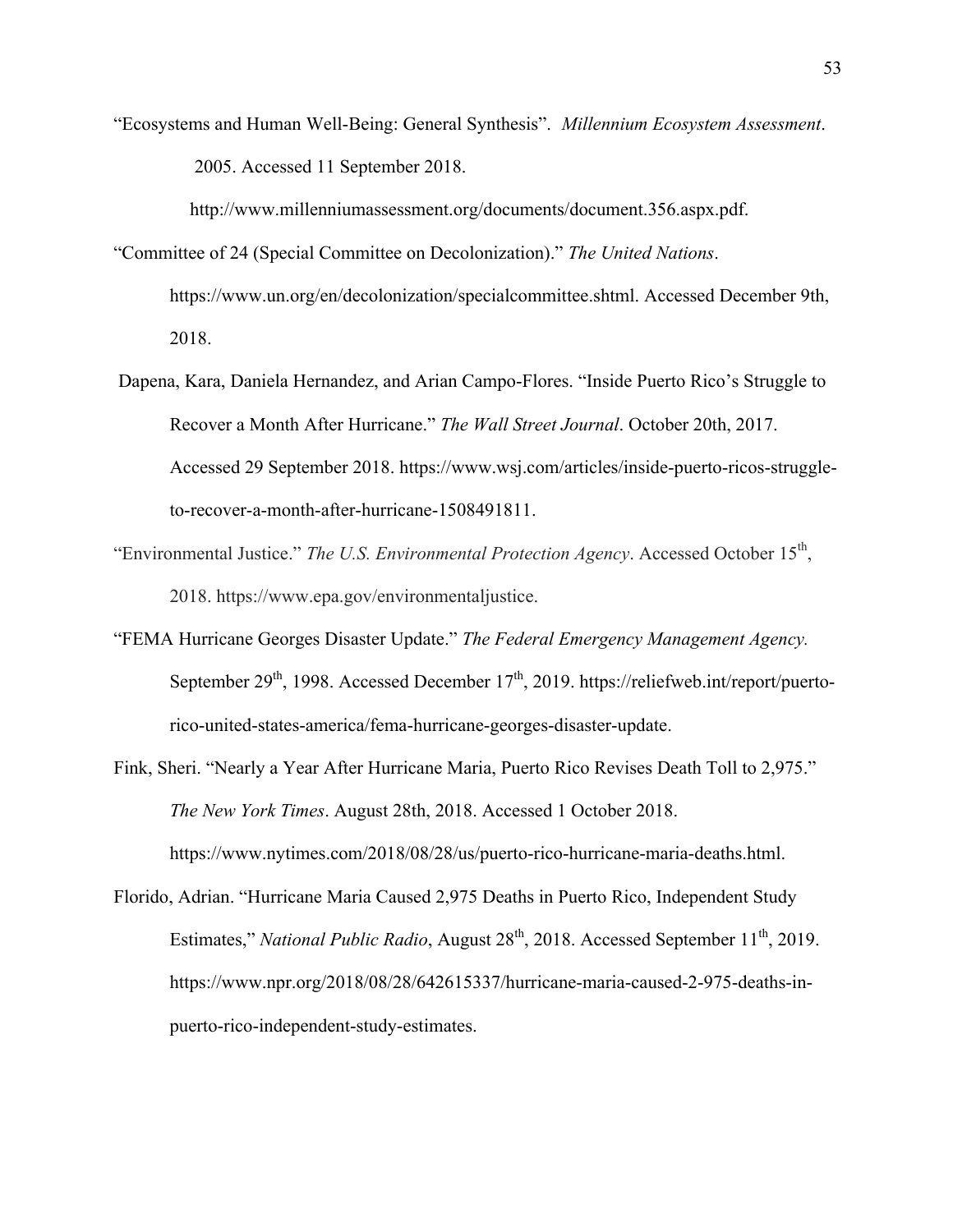- *The George Washington University Milken Institute School of Public Health*. *Ascertainment of the Estimated Excess Mortality of Hurricane Maria in Puerto Rico*. Washington, D.C.: George Washington University Press, 2018. Accessed 10 September 2018.
- "Gobernador Rosselló Nevares logra establecer iniciativas para continuar la recuperación de la Isla." *La Fortaleza*. October 23rd, 2017. Accessed October 2nd, 2018. https://www.fortaleza.pr.gov/content/gobernador-rossell-nevares-logra-estableceriniciativas-para-continuar-la-recuperaci-n-de-la.
- Holifield, Ryan. "Defining Environmental Justice and Environmentalism." *Urban Geography* 22, no.1 (2001): 78. Accessed October 15th, 2018.

https://www.researchgate.net/profile/Ryan\_Holifield/publication/250171256\_Defining\_E nvironmental Justice and Environmental Racism/links/5694093108ae425c6896255b/D efining-Environmental-Justice-and-Environmental-Racism.pdf.

- *.* "Hurricane Maria Update." fema.gov. 2017. *The Federal Emergency Management Agency* Accessed 10 September 2018. https://www.fema.gov/newsrelease/2017/11/06/4339/hurricane-maria-update.
- "Hurricanes Nate, Maria, Irma, and Harvey Situation Reports." *The Department of Energy*. 2018. Accessed 11 September 2018.

https://www.energy.gov/ceser/downloads/hurricanes-nate-maria-irma-and-harveysituation-reports.

Irfan, Umair. "Puerto Rico's Blackout, the Largest in American History, Explained." *Vox*. May  $8<sup>th</sup>$ , 2018. Accessed September 25<sup>th</sup>, 2019.

https://www.vox.com/2018/2/8/16986408/puerto-rico-blackout-power-hurricane.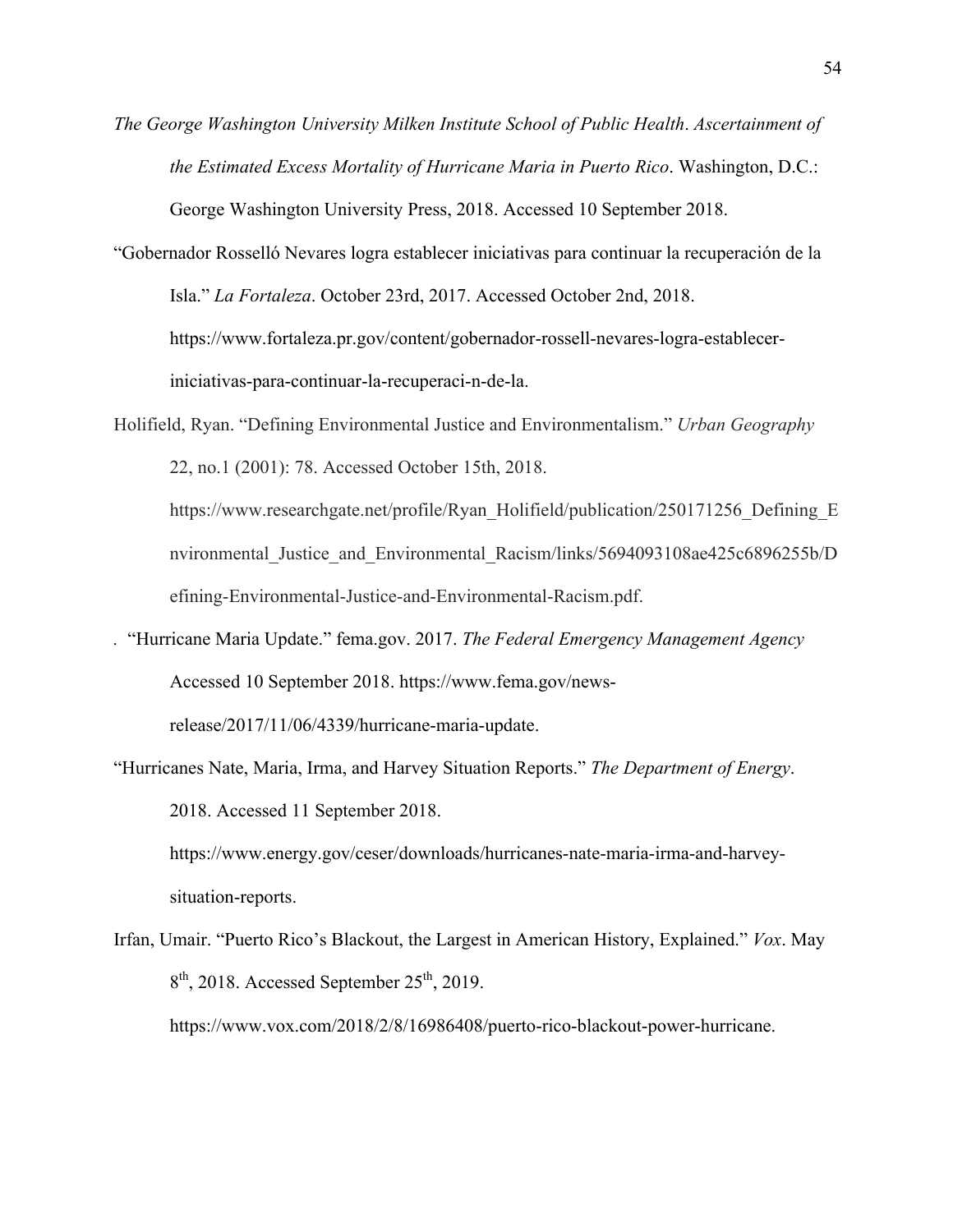- Kishore, Nishant, et al. "Mortality in Puerto Rico after Hurricane Maria." *New England Journal of Medicine*, 379, no. 2 (2018): 162–170. Accessed September 10, 2018. https://www.nejm.org/doi/full/10.1056/NEJMsa1803972.
- Lockwood, Deirdre."Looking for Lingering Health Effects of Hurricane Maria." *Chemistry and Engineering News* 96, no. 37 (2018): n.p. Accessed November 22nd, 2018. https://cen.acs.org/environment/pollution/Looking-lingering-health-effects-Hurricane/96/i37.
- Lybarger, Jeremy. "Mental Health in Puerto Rico." *Monitor on Psychology* 49, no. 5 (2018): 20. Accessed September  $10^{th}$ , 2019. https://www.apa.org/monitor/2018/05/puerto-rico.
- Marsters, Peter and Trevor Houser. "America's Biggest Blackout." *The Rhodium Group*. 2017. Accessed 10 September 2018. https://rhg.com/research/americas-biggest-blackout-2/.
- Melia, Michael. "Puerto Rico Investigates Post-Hurricane Disease Outbreak." *The Associated Press*. October 11th, 2017. Accessed September 29th, 2018. https://www.apnews.com/854bcfca40e74ef69eb8e5c1e907ab5b.
- Melia, Michael. "Raw Sewage Contaminating Waters in Puerto Rico After Maria." The Associated Press. October 16th, 2017. Accessed September 29th, 2018. https://www.apnews.com/fc9e9238f77e4053a02832040ba0ea97/Raw-sewagecontaminating-waters-in-Puerto-Rico-after-Maria.
- Michaud, Josh, and Jennifer Kates. "Public Health in Puerto Rico After Hurricane Maria." *The Henry J Kaiser Family Foundation*. November 17, 2017. Accessed November 22nd, 2018. https://www.kff.org/other/issue-brief/public-health-in-puerto-rico-afterhurricane-maria/.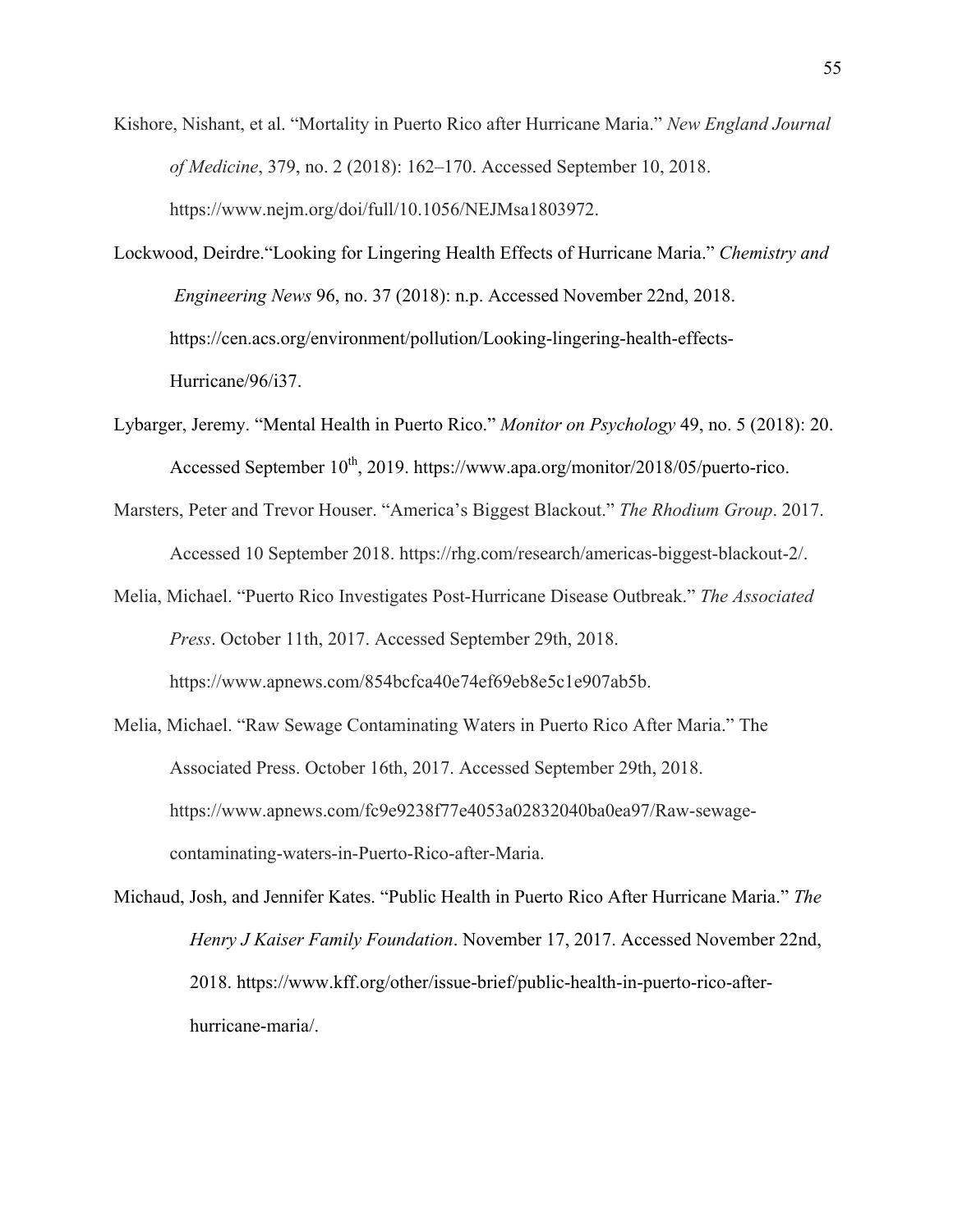- Miller, G. Tyler, and Scott Spoolman. Living in the Environment: Principles, Connections, and Solutions, 17th ed., Chapter 17: Health Hazards and Waste Management. Belmont, CA: Brooks/Cole Publishing, 2011.
- Orengo-Aguayo, Rosaura, Regan W. Stewart, Michael A. de Arellano, et. al. "Disaster Exposure and Mental Health Amoung Puerto Rican Youths After Hurricane Maria." *JAMA*   $Network Open 2, no. 4 (2019)$ . Accessed September  $10<sup>th</sup>$ , 2019. https://jamanetwork.com/journals/jamanetworkopen/fullarticle/2731679.
- "Our Power Puerto Rico: Moving Toward a Just Recovery." *Climate Justice Alliance*. Accessed December 17th, 2019. https://climatejusticealliance.org/our-power-puerto-rico-report/.
- Pasch, Richard J., Andrew B. Penny, and Robbie Berg. "Hurricane Maria." *National Hurricane Center*. April  $10^{th}$ , 2018. Accessed 10 September 2018. https://www.nhc.noaa.gov/data/tcr/AL152017 Maria.pdf.
- Pierluisi, Pedro. "All Things Considered." By Robert Siegel, *National Public Radio*, November  $27<sup>th</sup>$ , 2012. Accessed October 16<sup>th</sup>, 2019.
- "Puerto Rico." *Yale University Genocide Studies Program*. n.d. Accessed November 4<sup>th</sup>, 2018. https://gsp.yale.edu/case-studies/colonial-genocides-project/puerto-rico.
- "Puerto Rico: Trump Compares Maria and Katrina Deaths." *The British Broadcasting Corporation*. October 4<sup>th</sup>, 2017. Accessed September 11<sup>th</sup>, 2019. https://www.bbc.com/news/world-us-canada-41487814.
- Robles, Frances. "23% of Puerto Ricans Vote in Referendum, 97% of Them for Statehood." *The New York Times.* June 11<sup>th</sup>, 2017. Accessed October 16<sup>th</sup>, 2019.
- Robles, Frances and Luis Ferré-Sadurní. "Puerto Rico's Agriculture and Farmers Decimated by Maria." The New York Times. 2017. Accessed 10 September 2018.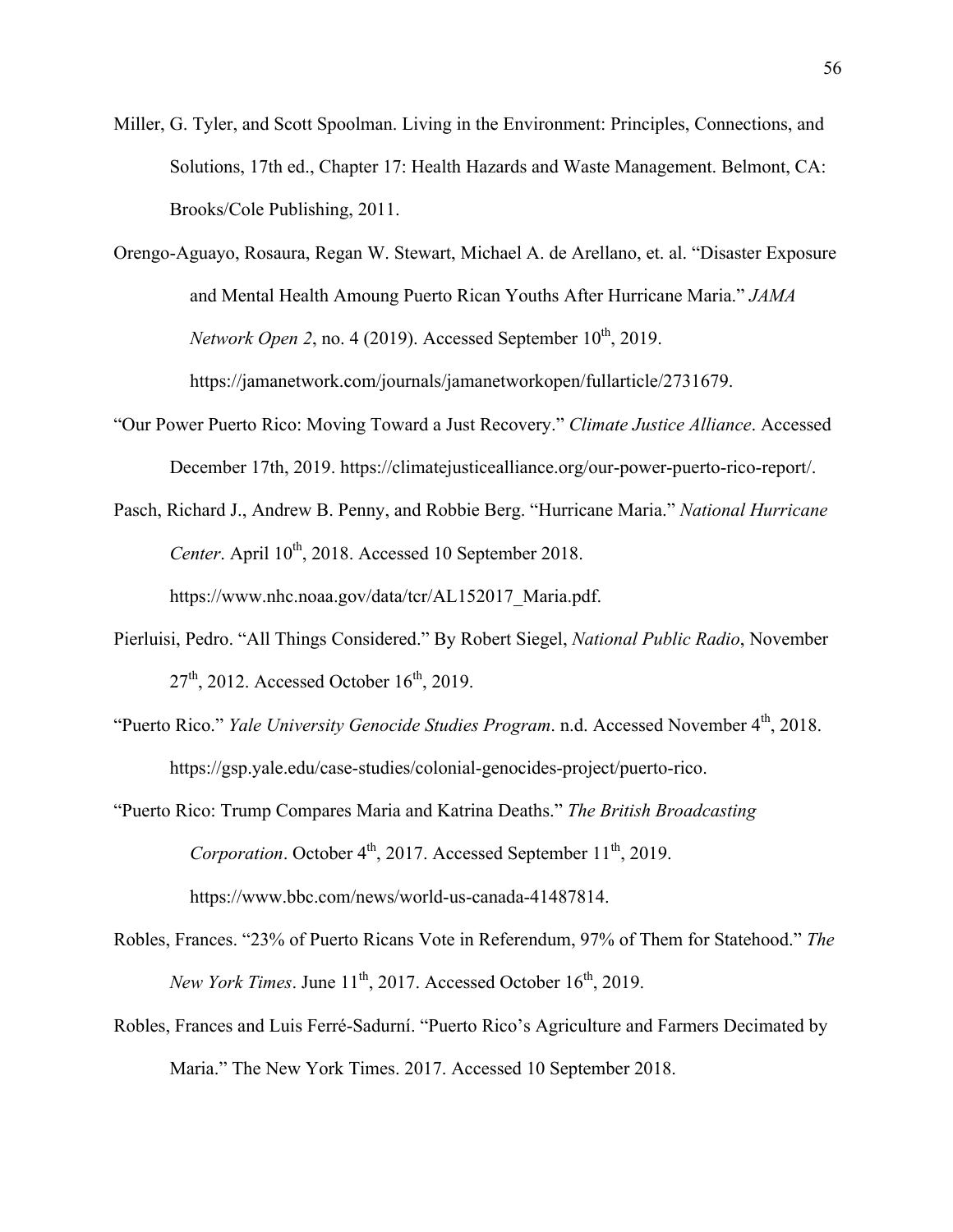https://www.nytimes.com/2017/09/24/us/puerto-rico-hurricane-maria-agriculturehtml?  $r=0$ .

- Rodriguez-Diaz, Carlos E. "Maria in Puerto Rico: Natural Disaster in a Colonial Archipelago." *American Journal of Public Health* 108, no.1 (2018): 30-32. Accessed November 22nd, 2018. https://www.ncbi.nlm.nih.gov/pmc/articles/PMC5719712/#\_\_sec3title.
- Sanchez, Ray. "How Puerto Rico's Death Toll Climbed from 64 to 2,975 in Hurricane Maria." *Cable News Network.* August  $29^{th}$ , 2018. Accessed September 11<sup>th</sup>, 2019. https://www.cnn.com/2018/08/29/us/puerto-rico-growing-death-toll/index.html.
- Santana, Willie. "Incorporating the Lonely Star: How Puerto Rico Became Incorporated and Earned a Place in the Sisterhood of States." *Tennessee Journal of Law and Policy* (9), no. 4 (2014): np.
- Scaramutti, Carolina, Christopher P. Salas-Wright, Saskia R. Vos, et al. "The Mental Health Impact of Hurricane Maria on Puerto Ricans in Puerto Rico and Florida." *Disaster Medicine and Public Health Preparedness* 13, no. 1(2019): 24-27. Accessed September  $10^{th}$ , 2019. https://www.ncbi.nlm.nih.gov/pubmed/30696508.
- Schmidt, Sarah. "Puerto Rico After Maria: 'Water is Everything.'". *The Washington Post*. September 12th, 2018. Accessed September 29th, 2018. https://www.washingtonpost.com/news/national/wp/2018/09/12/feature/water-iseverything-but-for-many-in-puerto-rico-it-is-stillscarce/?noredirect=on&utm\_term=.ea3741993c94.
- "Studying Psychiatric and Substance Use Disorders in Puerto Rico Before and After Hurricane Maria." *Drexel Dornslife School of Public Health*. May 2<sup>nd</sup> 2019. Accessed September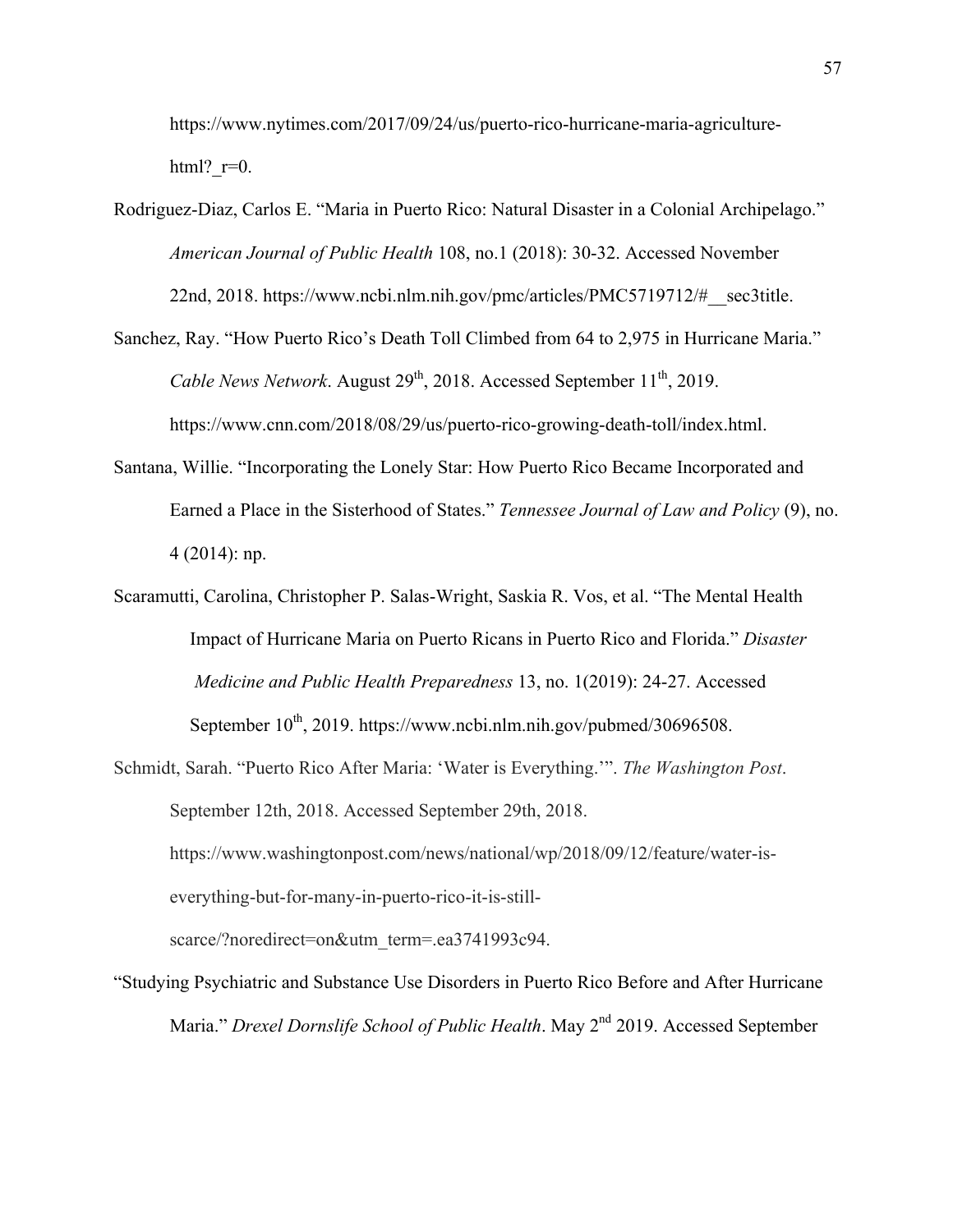10th, 2019. https://drexel.edu/dornsife/news/latest-news/2019/May/Studying-Psychiatricand-Substance-Use-Disorders-in-PR-Before-and%20After-Hurricane-Maria/.

- Sullivan, Laura. "All Things Considered." By Michel Martin, *National Public Radio*. July 14th, 2018. Accessed October 10<sup>th</sup>, 2018. https://www.npr.org/2018/07/14/629131912/femainternal-report-cites-problems-with-agencys-response-to-hurricane-maria.
- Sutter, John D.,and Omaya Sosa Pascual. "Deaths from Bacterial Disease in Puerto Rico Spiked After Maria." *Cable News Network*. July 3rd, 2018. Accessed October 2nd, 2018. https://www.cnn.com/2018/07/03/health/sutter-leptospirosis-outbreak-puerto-ricoinvs/index.html.
- Trías Monge, José. *Puerto Rico: The Trials of the Oldest Colony in the World*. New Haven, Connecticut: Yale University Press, 1997.
- "2017 Hurricane Season FEMA After-Action Report." *The Federal Emergency Management Agency*. July  $12^{th}$ , 2018. Accessed October  $10^{th}$ , 2018. https://www.fema.gov/medialibrary/assets/documents/167249.
- "2017 Hurricanes and Wildfires: Initial Observations on the Federal Response and Key Recovery Challenges." *The United States Government Accountability Office*. September 2018. Accessed October  $11<sup>th</sup>$ , 2018. https://www.gao.gov/assets/700/694231.pdf.
- *U.S. Congress, House*. *Additional Supplemental Appropriations for Disaster Relief Requirements Act.* HR 2266,  $115^{th}$  Cong. Introduced in House May  $17^{th}$ , 2017. Confirms date of passage of the second bill discussed in Willison source.
- Wailoo, Keith, et al., editors. *Katrina's Imprint: Race and Vulnerability in America*. New Brunswick, New Jersey: Rutgers University Press, 2010.